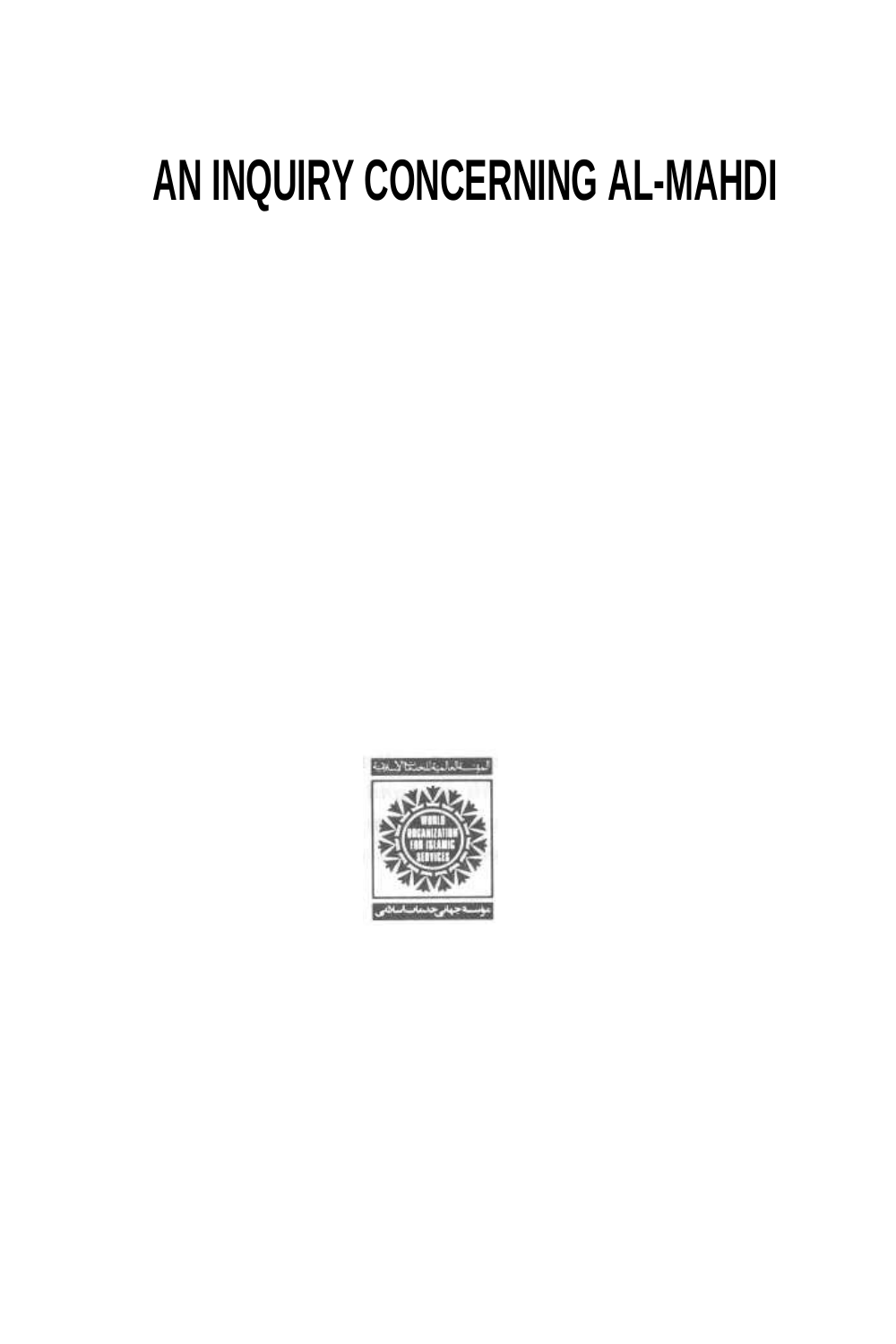First edition: 1400/1980

Published by:

World Oraanization for Islamic Services, P. 0. Box No. 11365-1545, Tehran - IRAN.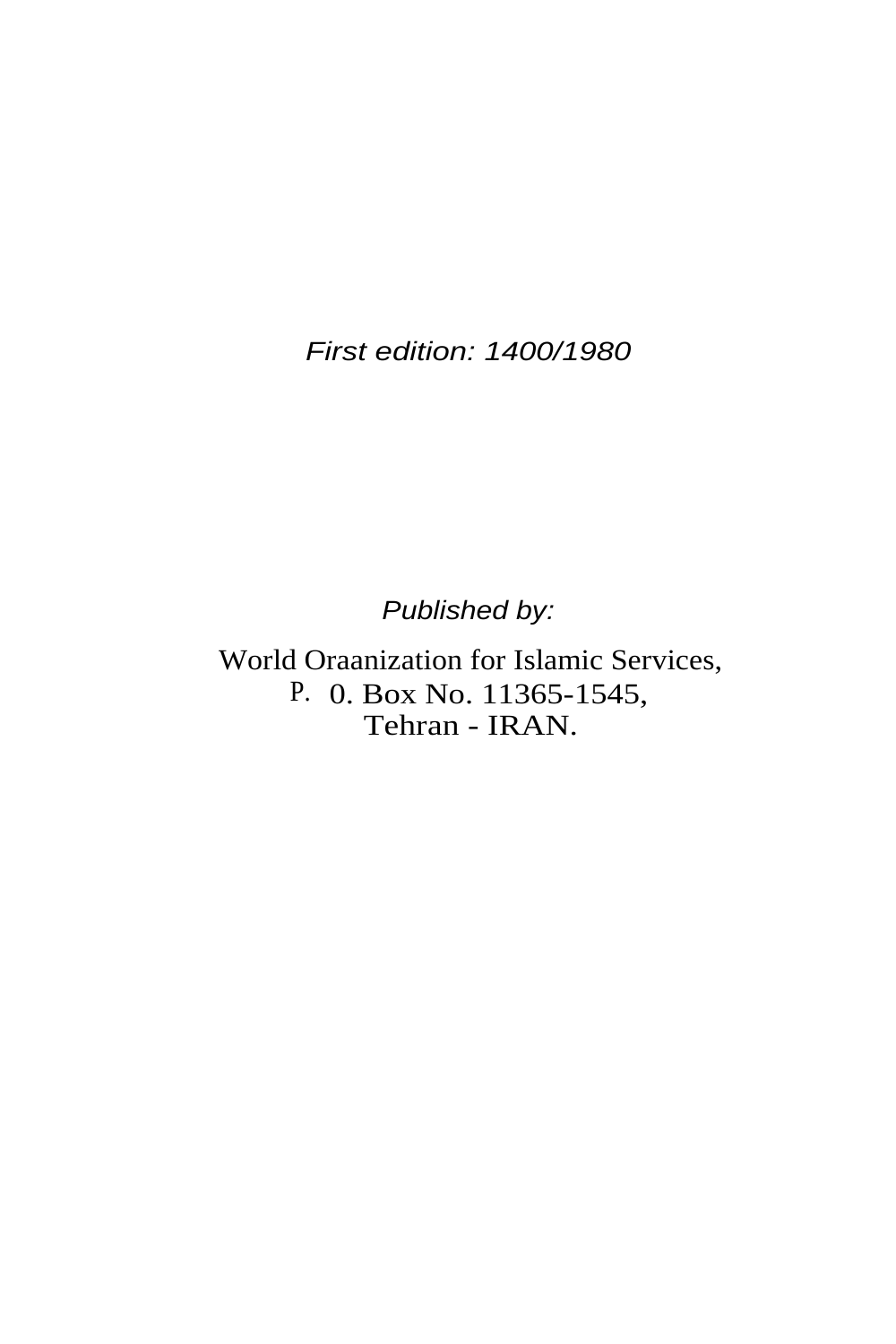# AN INQUIRY CONCERNING

# AL-MAHDI

By :

## MUHAMMAD BAQIR AS-SADR

An introduction condescended by his Eminence Ayatu'llah as-Sayyid Muhammad Baqir as-Sadr, may his noble patronage be preserved as a blessing for this great comprehensive work.

WORLD ORGANIZATION FOR ISLAMIC SERVICES TEHRAN -IRAN.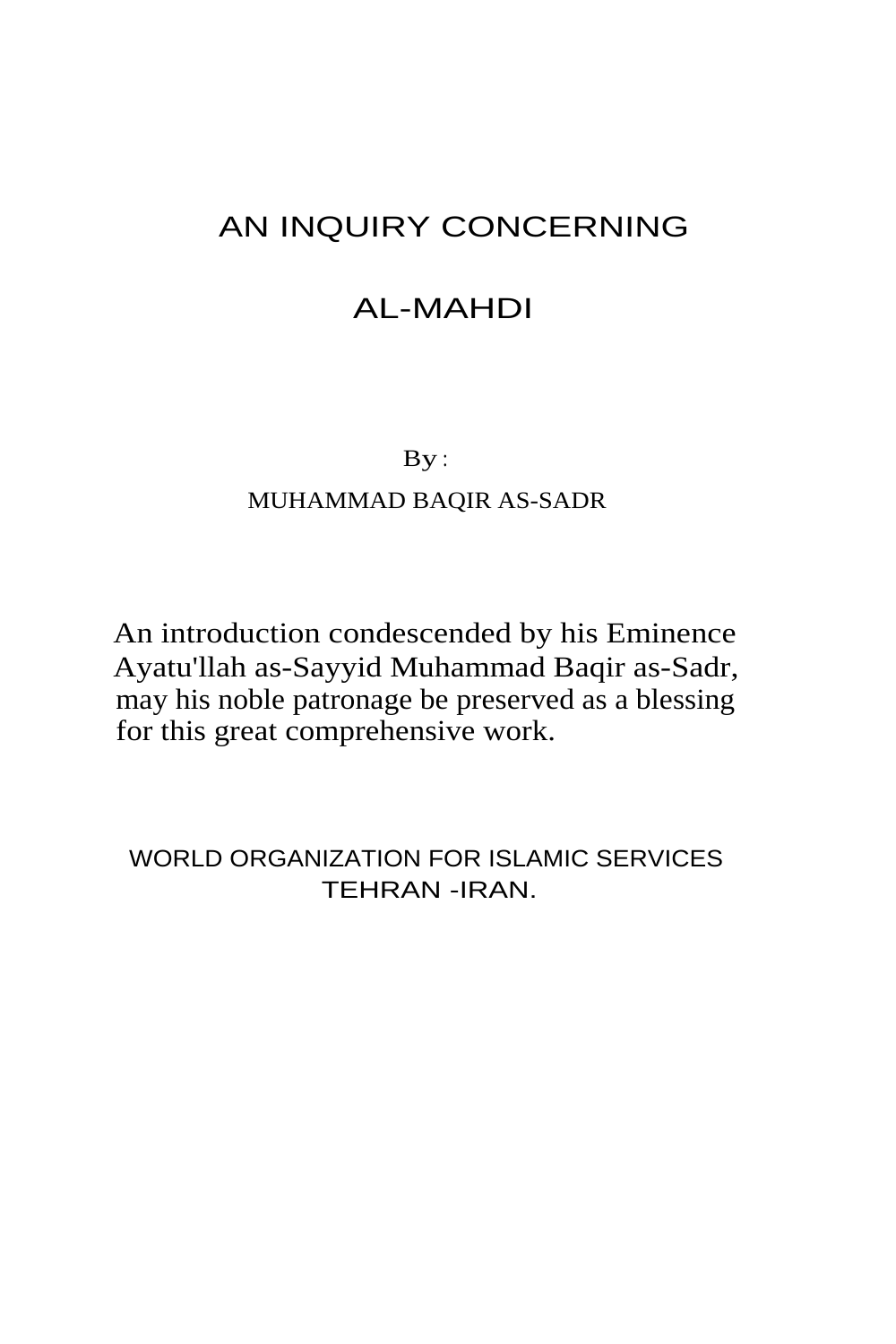In the Name of Allah, the Most Compassionate, the Merciful

Praise belongs to Allah, the Lord of all beings; the Most Compassionate, the Merciful; the Master of the Day of Judgement; Thee only we serve, and to Thee alone we pray for succour; Guide us in the straight path; the path of those whom Thou hast blessed, who are immune from Thy wrath and have never gone astray.

O'Allah send your blessings to the head of your messengers and the last of your prophets, Muhammad and his pure and cleansed progeny. Also send your blessings to all your prophets and envoys.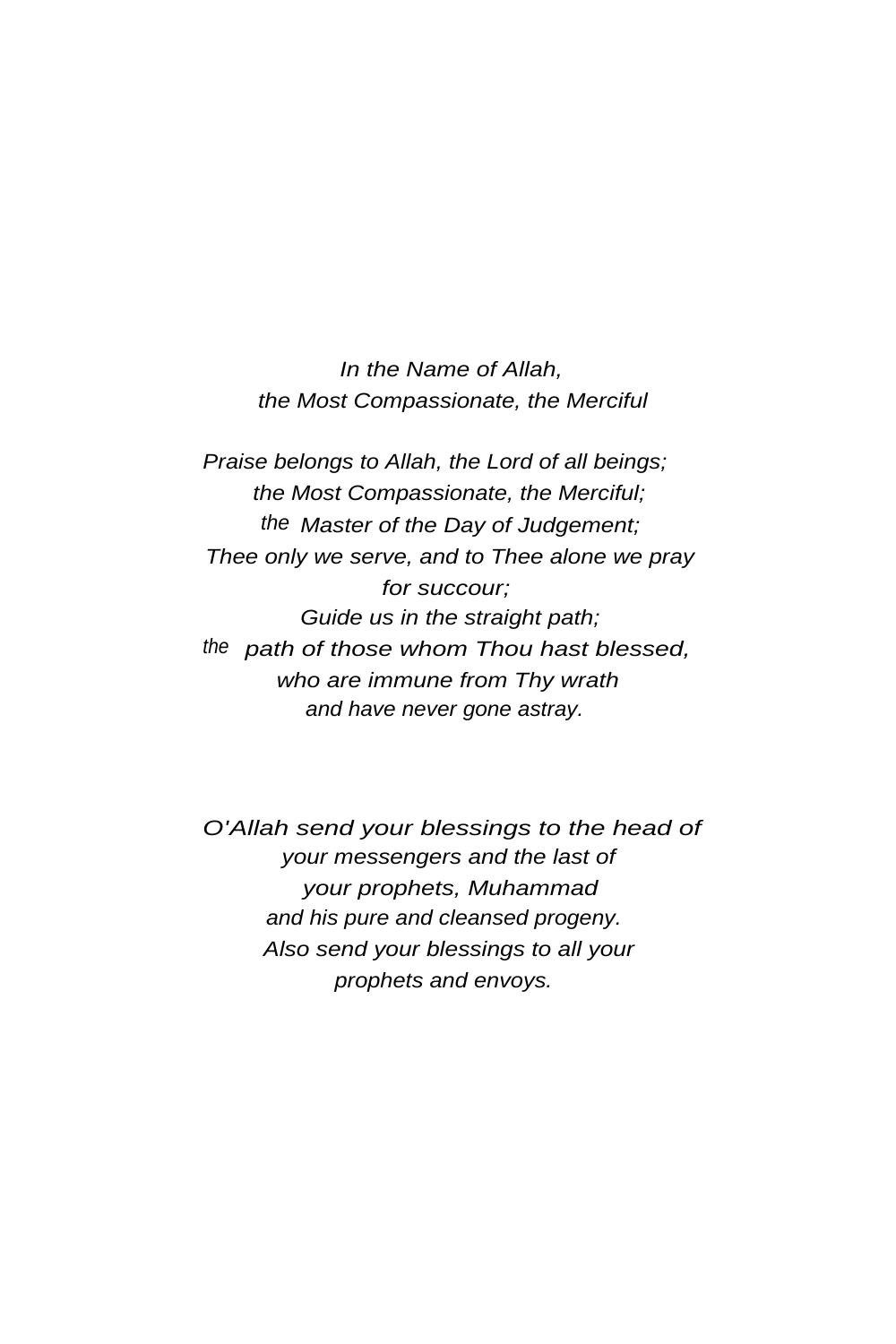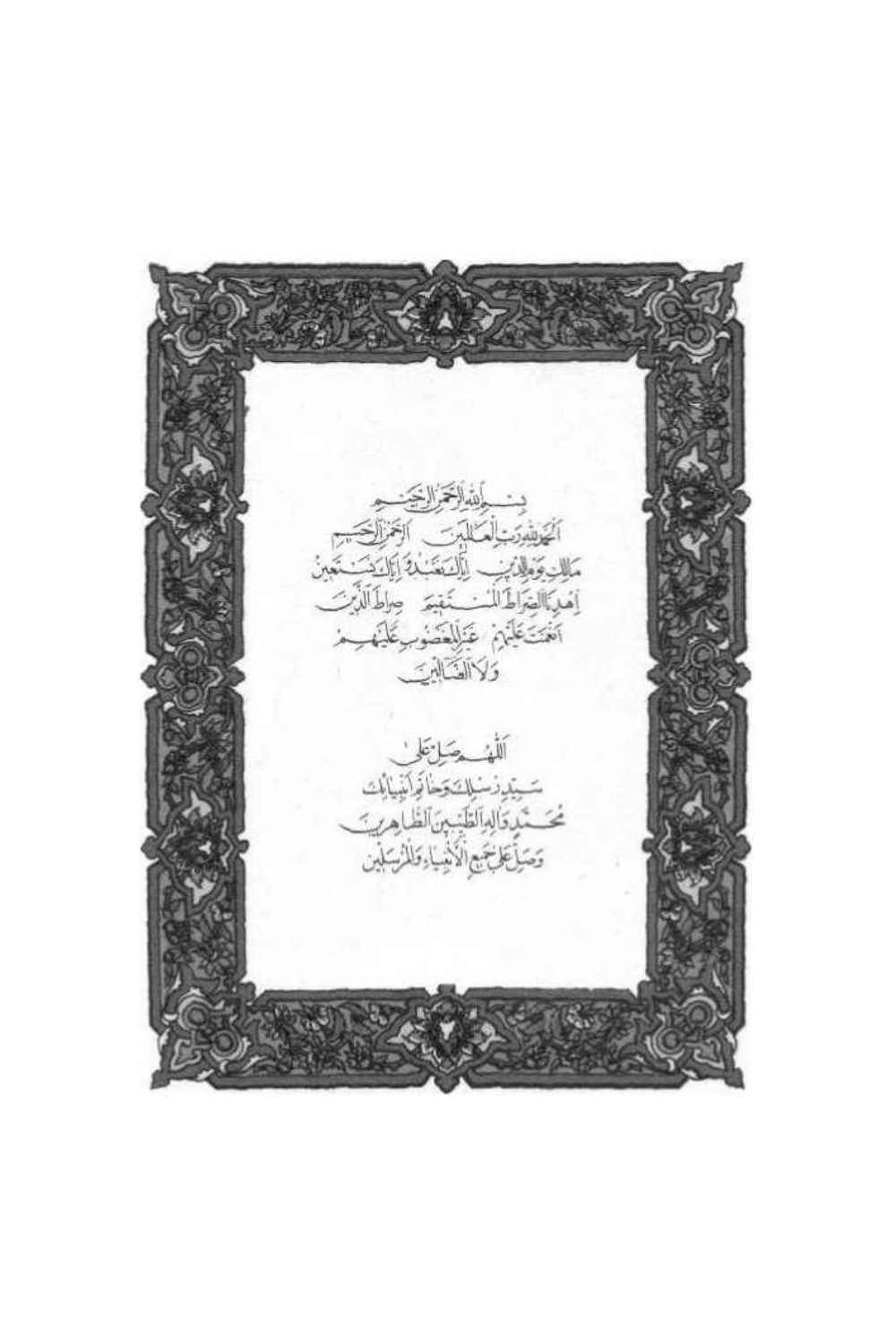## **CONTENTS**

|              | Foreword                                                   |          |
|--------------|------------------------------------------------------------|----------|
|              | ln Arabic<br>English translation                           | 13<br>15 |
| Introduction |                                                            | 17       |
|              | 1. How was this long life granted<br>to al-Mahdi ?         | 29       |
|              | 2. The Miracle and the Long Life                           | 43       |
| 3.           | Why all this desire to Prolong<br>his Life?                | 50       |
| 4.           | How was the Preparation of the<br>Expected Leader Achieved | 60       |
| 5.           | How can we Believe in the                                  |          |
| 6.           | Why has the Leader not Appeared yet ?  83                  |          |
| 7.           | Can An Individual Assume this Role ?  91                   |          |
| 8.           | How will the Change on the<br>Appointed Day Occur?         | 94       |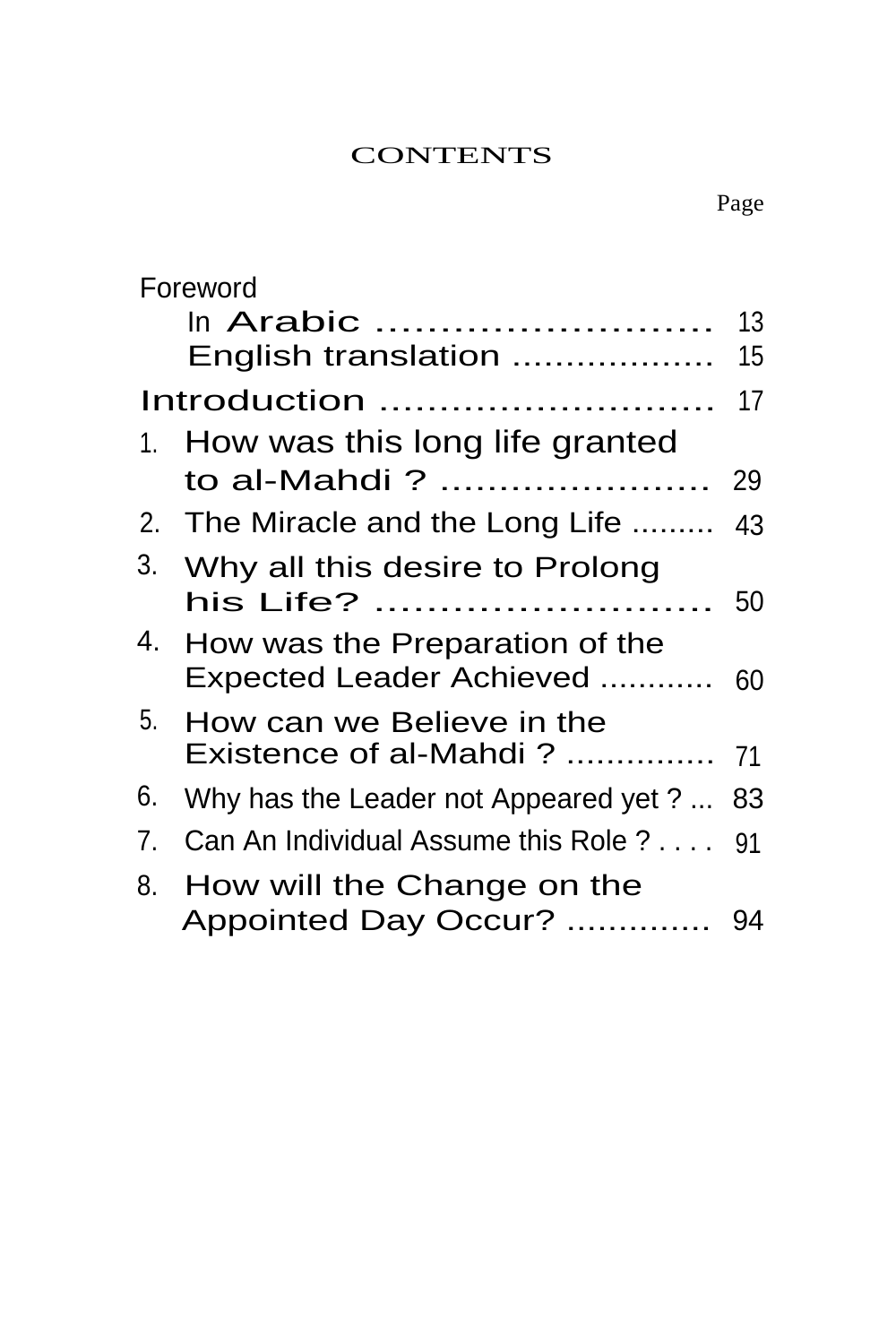#### **Dear Reader,**

The book you now have in hand is one of the many Islamic publications distributed by this Organization throughout the world in different languages with the aim of conveying the message of Islam to the people of the world.

You may read this book carefully and should you be interested to have further study on such publications you can contact us through a letter. Naturally, if we find you to be a keen and energetic reader we shall give you a deserving response in sending you some other publications of this Organization.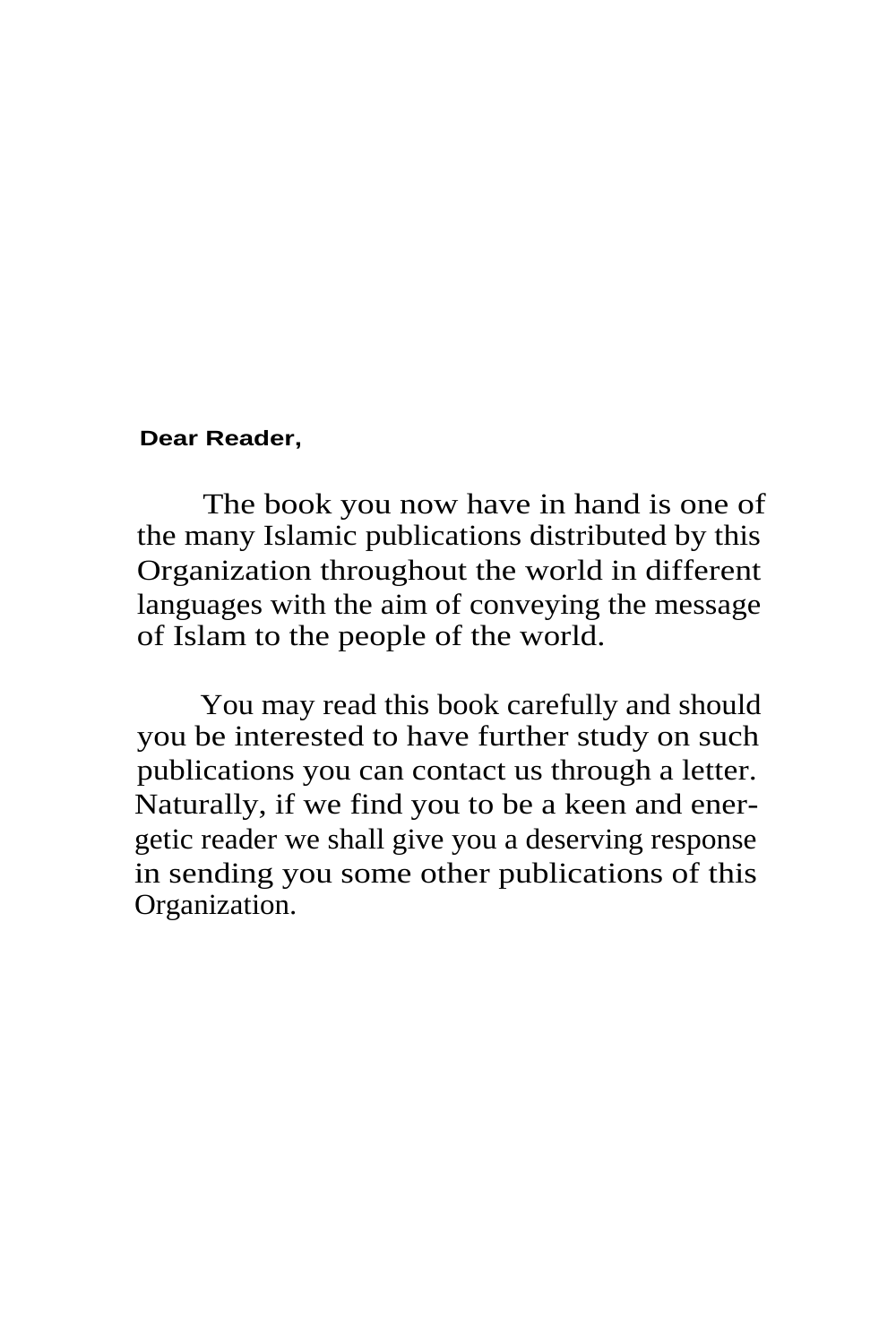In the Name of Allah, the Most Compassionate, the Merciful

And we want to bestow our favours on those who were oppressed on earth, and make them leaders of mankind and make them the inheritors. (The Story, 28:5)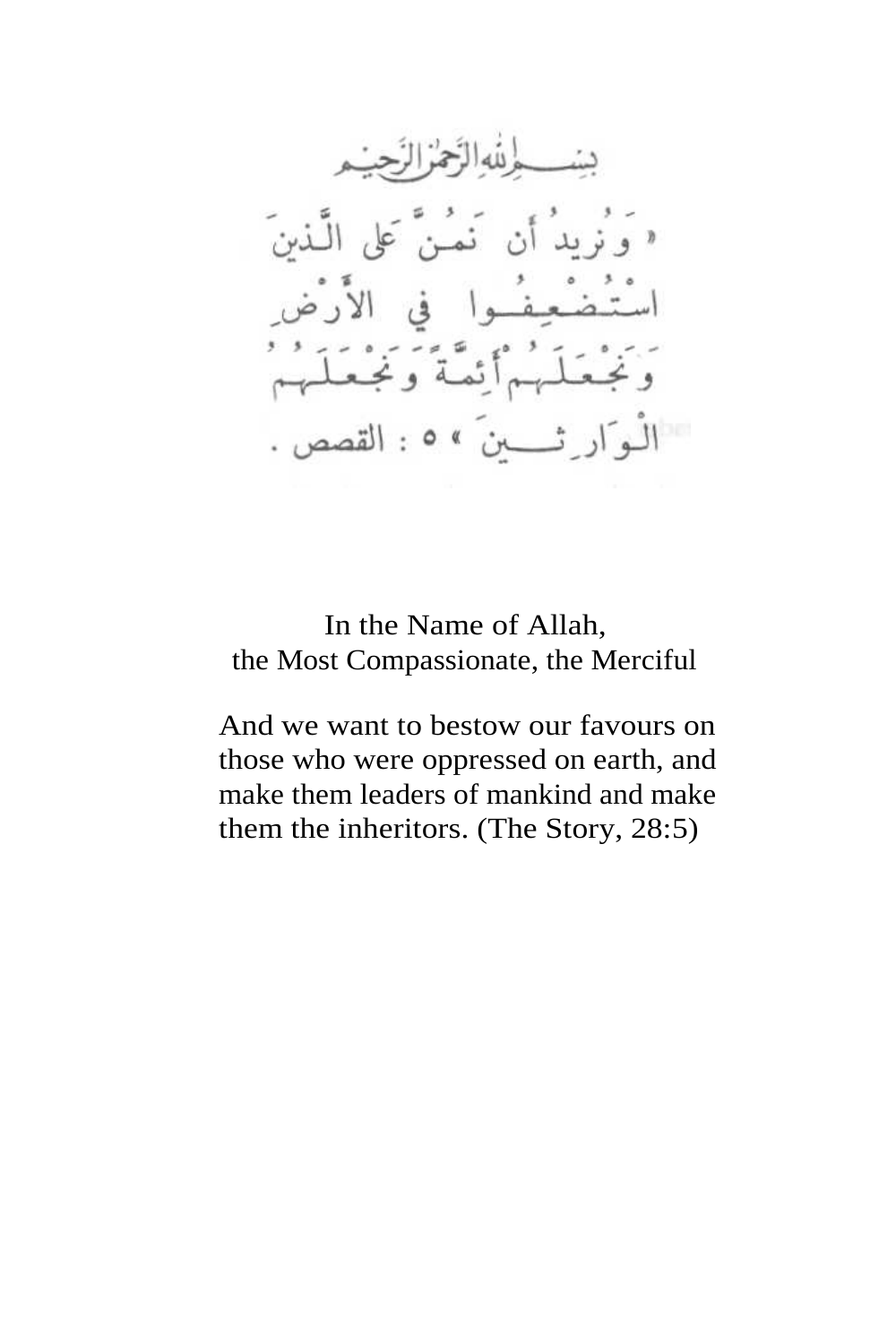# **FOREWORD**

We are pleased to present the English translation of the book *Bahth hawl al-Mahdi* ( An Enquiry Concerning al-Mahdi). Praise be to Allah for the success we have had in our progress to this book. It is enough, by way of introduction to say that the author, as-Sayyid Muhammad Bdqir as-Sadr is one of the great scholars of Islamic thought, and it is enough, by way of introduction to as-Sayyid as-Sadr, to let him introduce himself by his works and writings; the only thing we can do is to enable the worthy readers to become acquainted with his thought. The reader can see for himself the stature of the writer from studying his works, of which the present book is an example, albeit small, but containing great meaning.

<sup>1</sup> 5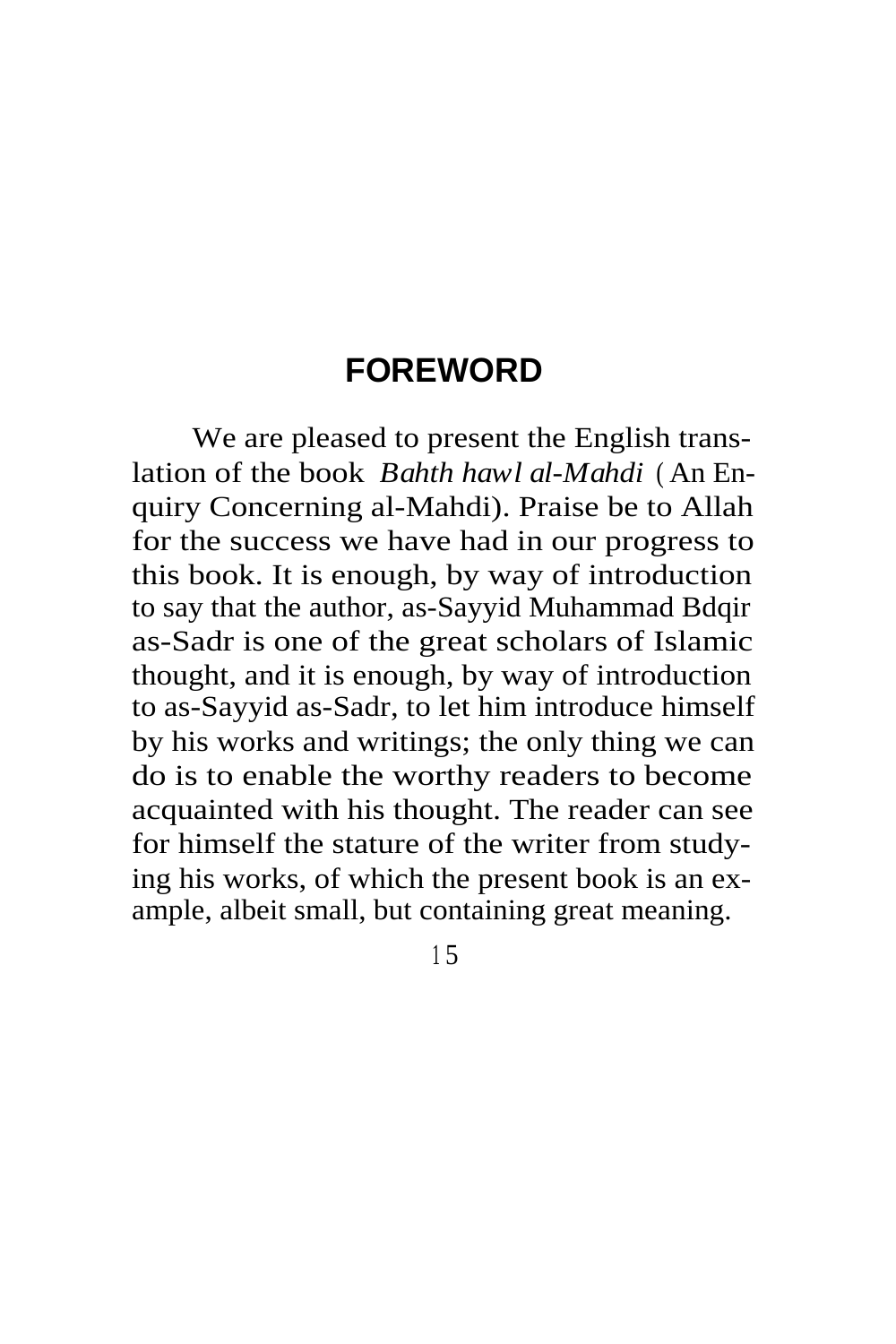This is the fourth book which we have so far published from the writings of as-Sayyid as-Sadr in the English language. And we pray to Alldh, may He be praised that He guide our steps, and lead us in the right path. He is the best Guide, the best Helper.

## **WORLD ORGANIZATION FOR ISLAMIC SERVICES,** (Board of Writing, Translation & Publication).

**6/2/1400** Tehran - IRAN. 26/12/1979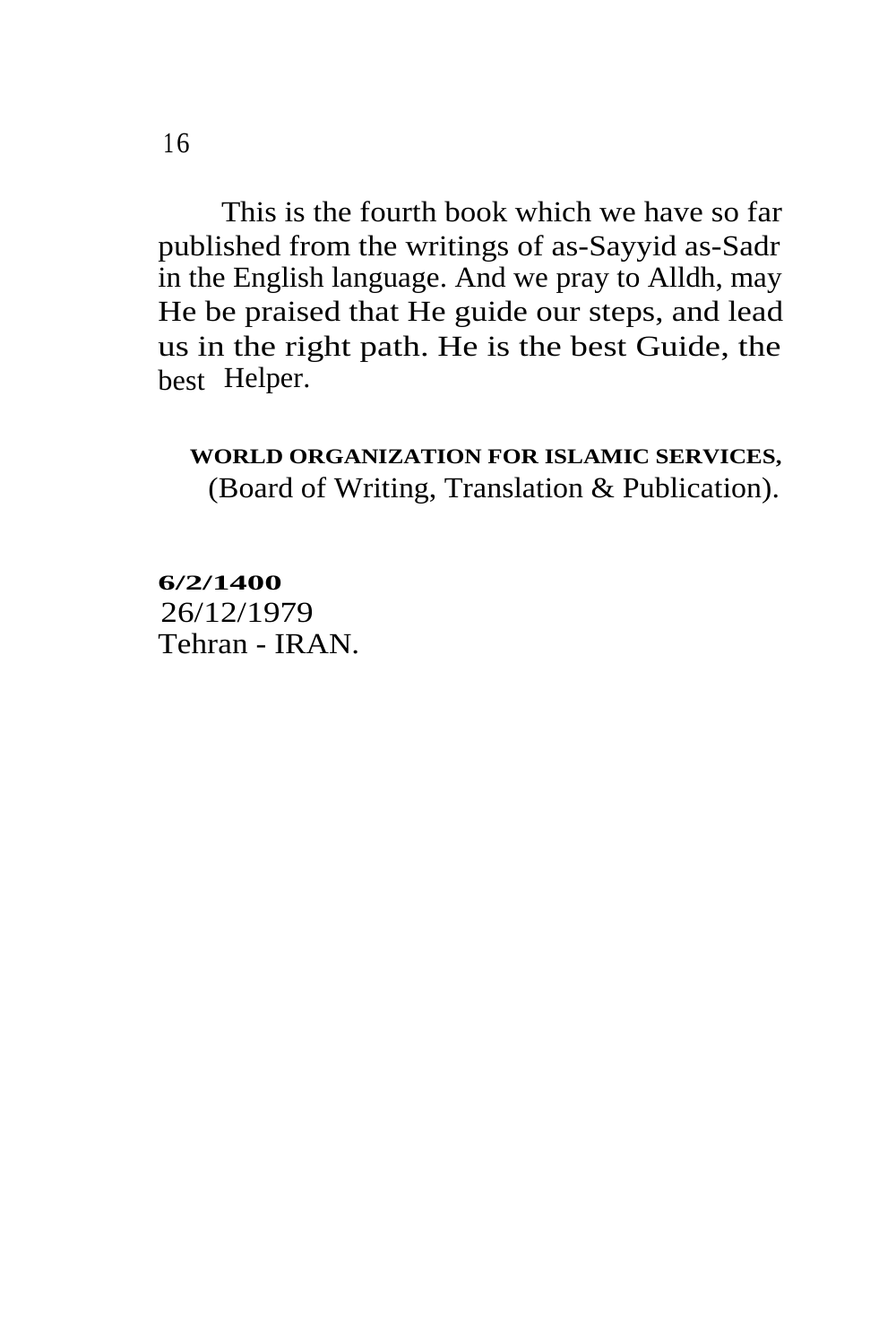## **INTRODUCTION**

Not only is al-Mahdi (the Guided One) a materialization of an Islamic belief of a spiritual nature, but a model to a particular goal which humanity has been striving to achieve, as well as a form to a natural inspiration, through which people came to realize - in spite of their different faith and means of access to the unseen - that there is an appointed day on earth, when the Divine messages will be fulfilled in all their great significance and final aim, when the exhausting march which humanity took in the course of history will lead to stability and security, after a long struggle.

1 7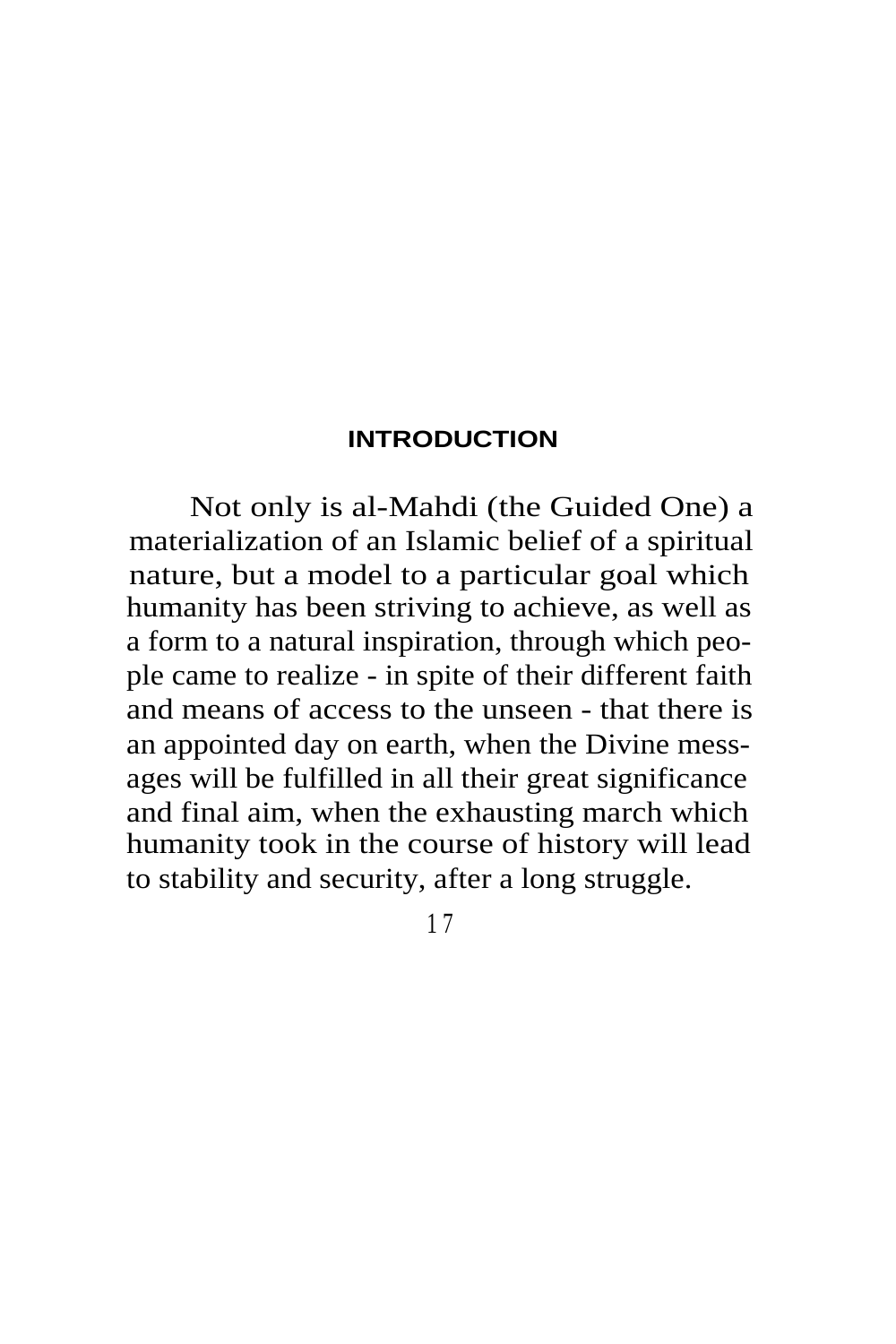However, the awareness of this expected future is not limited to those who believe in the unseen from a religious angle, but it has extended to others and has even been reflected in those ideologies which strongly denied the existence of the unseen and any of its aspects, such as dialectical materialism, that interpreted history in terms of contradictions, but at last admitted the fact that there was an appointed time in which these contradictions would be resolved when peace and harmony would prevail on earth.

Thus we find that the psychological experience of this awareness, which humanity has undertaken in the course of time, is one of the widest and most commonly held among people.

So, if religion strengthens this awareness by reaffirming that at the end of matter, the earth will be filled with justice after having been filled with injustice and tyranny, it is in reality providing it with its objective value and turning it into a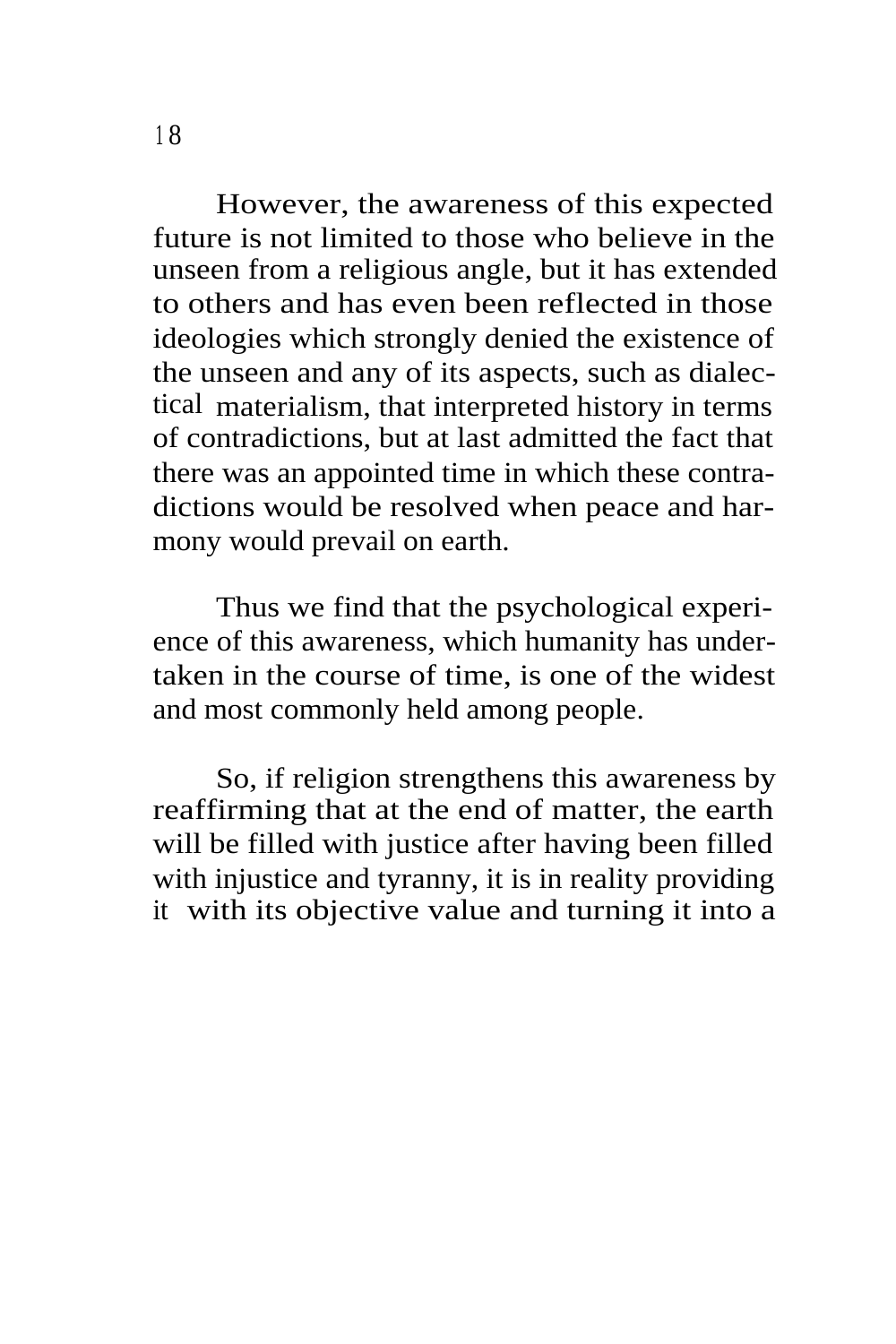decisive belief in human destiny, which is not only a source of consolation but of generosity and strength.

A source of generosity, since belief in al-Mahdi is in reality belief in the protest against all forms of oppression and tyranny although they still prevail in the world.

It is also a source of strength and a refutation that cannot dwindle, since it is a ray of light that is continually struggling against despair within peo ple and keeping the flame of hope ablaze within their hearts in spite of the gloomy conditions and the might of oppression under which they live, because the appointed day confirms the fact that justice can challenge a world filled with transgression and tyranny, that it can shake its foundations, and rebuild it anew; that oppression is only an unnatural condition, regardless of its power and extent in the different corners of the world; that it will eventually be defeated; that the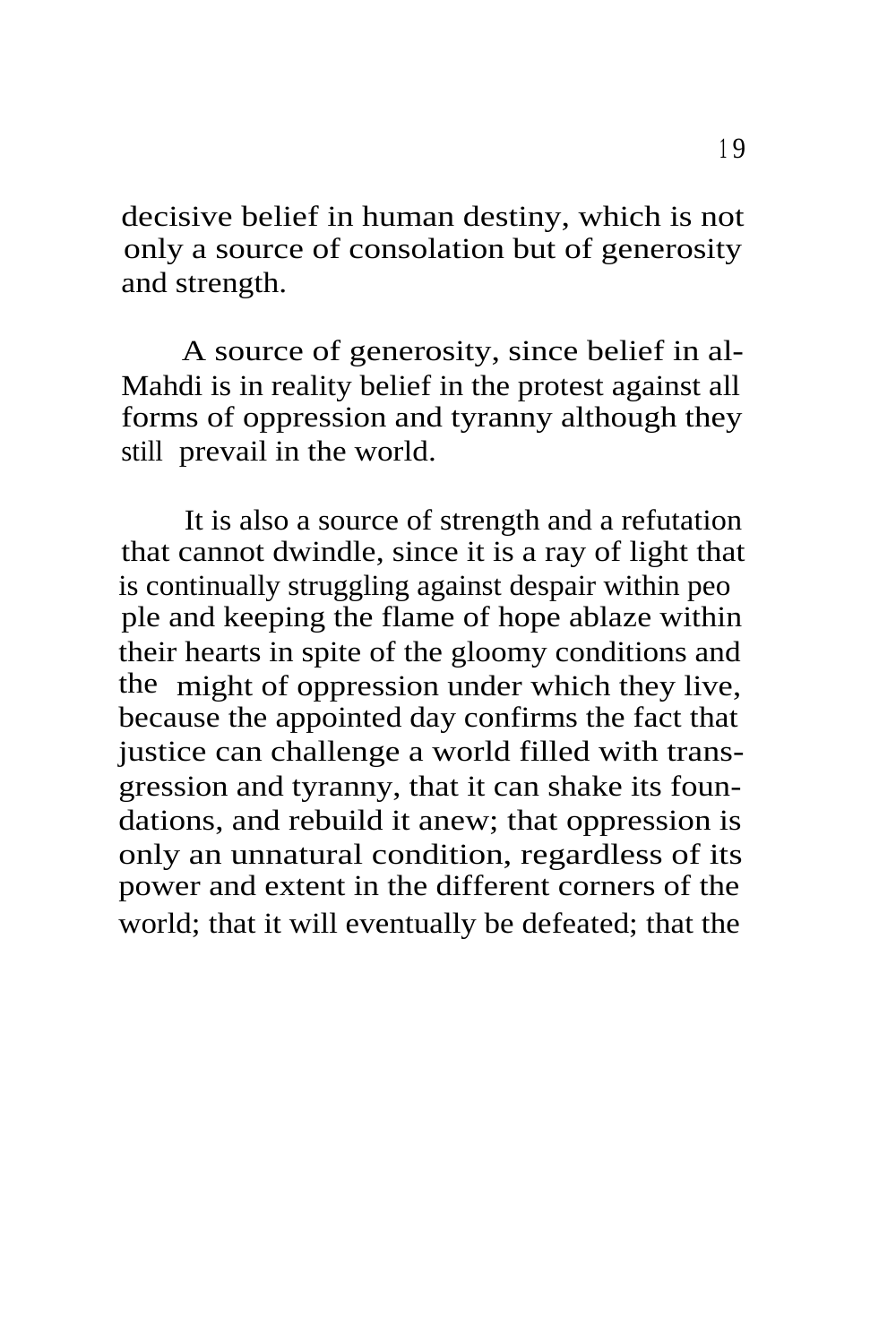ultimate defeat of oppression while on the summit of its glory, brings great hope before every persecuted individual and every oppressed nation, in tipping the balance and rebuilding the world.

If the idea of al-Mahdi is older and wider than Islam, the detailed outlines, which the latter has fixed for it, have proved more satisfactory to all those ambitions that have been seeking its realization since the dawn of history as well as a more generous gift and a stonger prediction for the feelings of those who have been persecuted and oppressed in the course of history. This is because Islam has turned the idea from the unseen into reality, and from an aspiration for a saviour the world would produce in the distant and unknown future into the conviction that he actually exists looking forward with other people to that day and the right circumstances that would make it possible for him to assume his great role.

Thus, al-Mahdi (peace be upon him) is no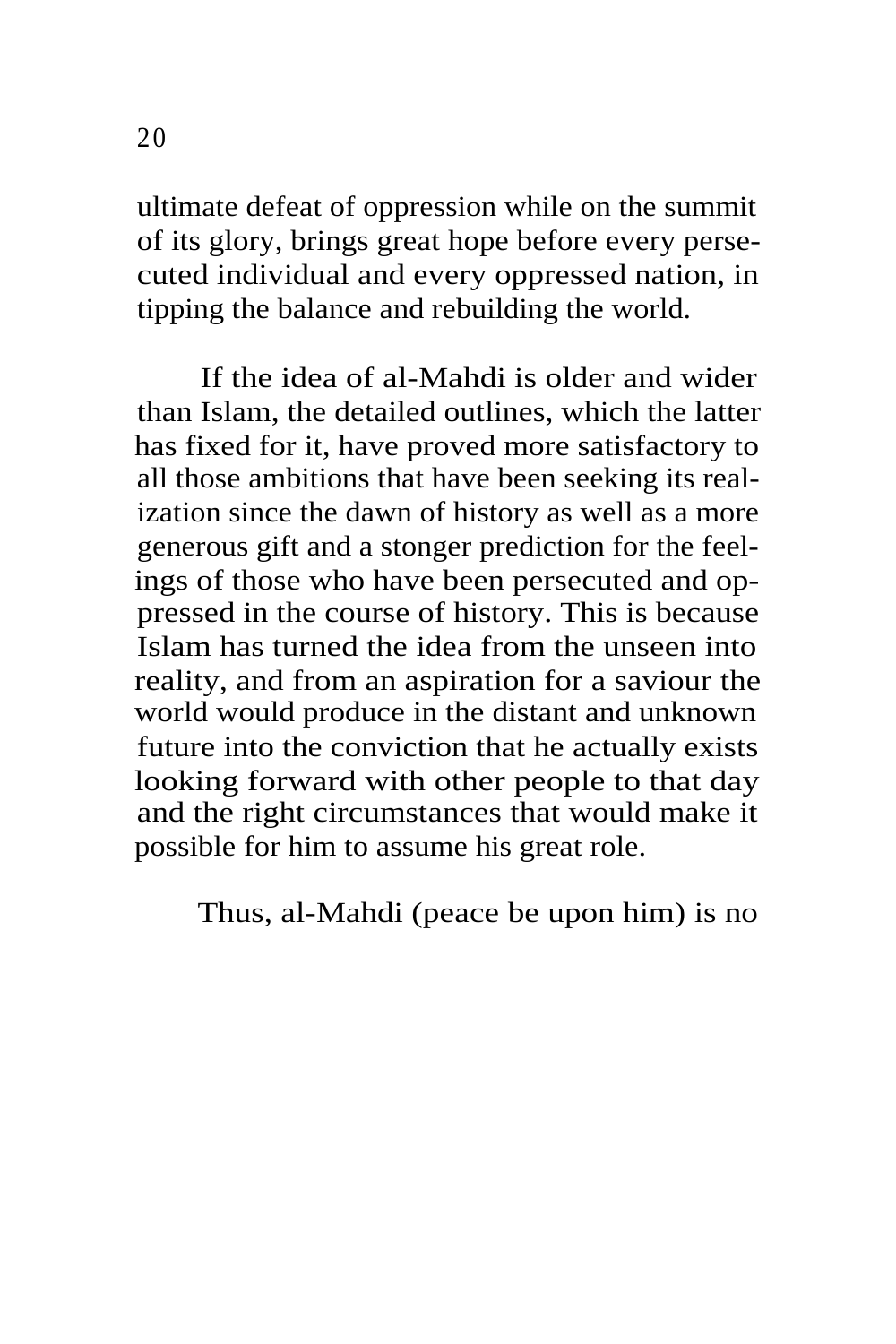longer an idea waiting to be materialized nor a prophecy that needs to be substantiated, but a living reality and a particular person, living among us in flesh and blood, who is sharing our hopes, suffering, sorrows and joys, actually witnessing all the sufferings, sadness and transgression that exist on the surface of the earth, who is affected with all this from near or far, who is waiting for the appropriate moment when he can stretch his hands to every oppressed and needy person and eradicate the tyrants.

However, it has been decreed that this expected leader is not to reveal anything concerning his life or person to other people, although he is living amongst them, waiting for the appointed moment.

It is obvious that thinking in terms of these Islamic indictions narrows the gap of the unseen between the oppressed people and the expected saviour and reduces the psychological distance between him and them, no matter how long the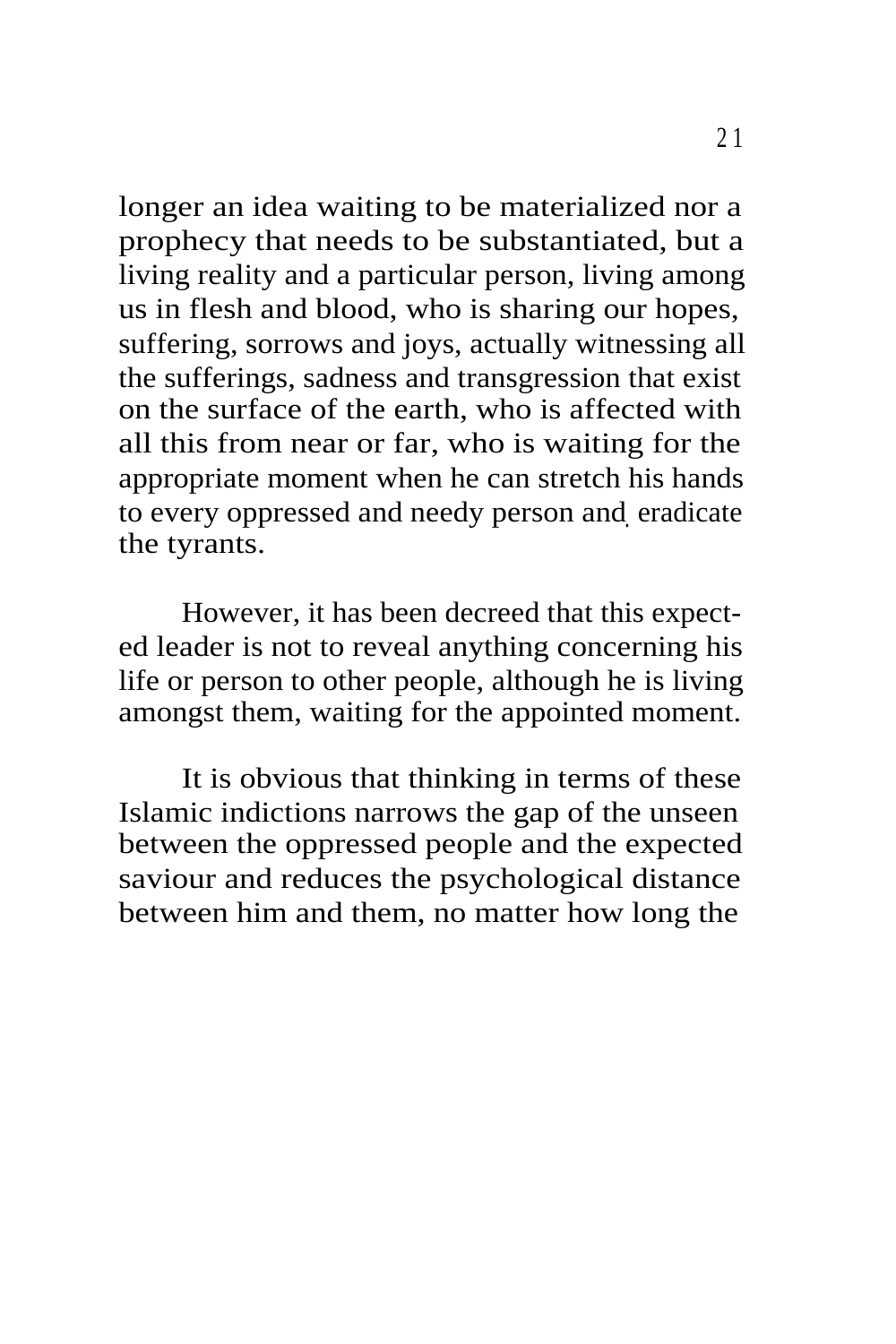expectation may last.

So, when we are supposed, as far as we are concerned, to consider the idea of al-Mahdi as actually designating a particular living person who is observing events like we are, it is to inspire us with the fact that the idea of the unconditional protest against all sorts of transgression and tyranny, which al-Mahdi stands for, has already materialized in the expected dissident leader who will emerge, paying no homage to the transgressors, as it has been mentioned in the *hadith* (tradition), and that by believing in him we are in reality believing in this unyielding and living protest and participating in it.

Indeed lots of *ahadith* (traditions) are constantly urging those who believe in al-Mahdi to expect release from suffering and be prepared for his coming, which is a consolidation of that spiritual bond and emotional tie between them and the dissident leader and every value he stands for both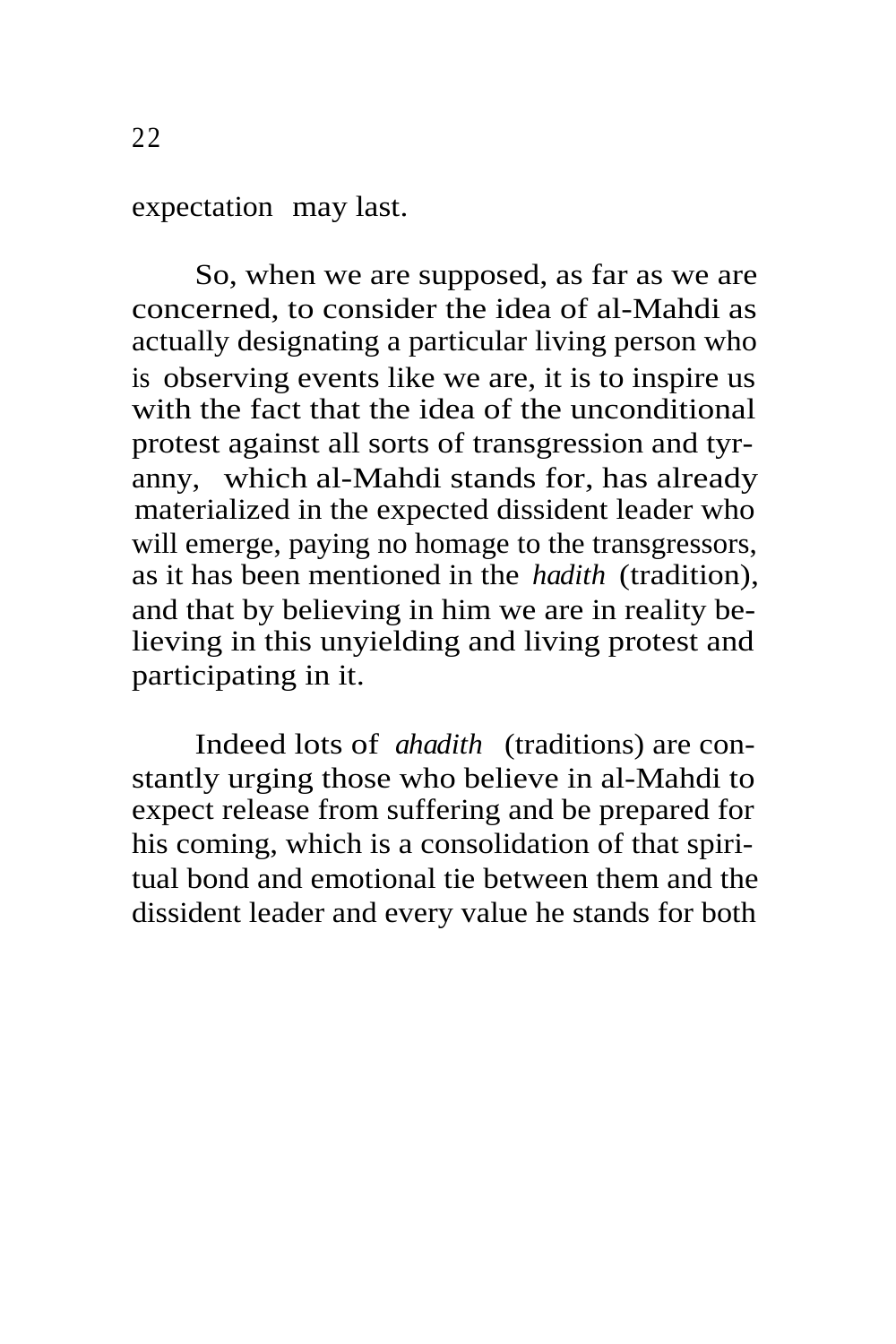of which could not have existed had he not actually materialized as a contemporary living person.

Thus we come to realize that this materialization has given a new impetus to the idea and made it a source of strength and generosity of a higher degree in terms of what any dissident individual finds of comfort consolation and relief from the pains that he has to suffer under tyranny and deprivation, when he comes to feel that his Imdm and leader shares them with him, since the latter is a contemporary person and not an idea to be realized in the future.

However, the above mentioned materialization has led many people, who found it hard to believe or assume, to take negative attitudes even regarding the idea of al-Mahdi.

Since they all wonder if the idea of al-Mahdi actually designates a living person who has coexisted with all these consecutive generations for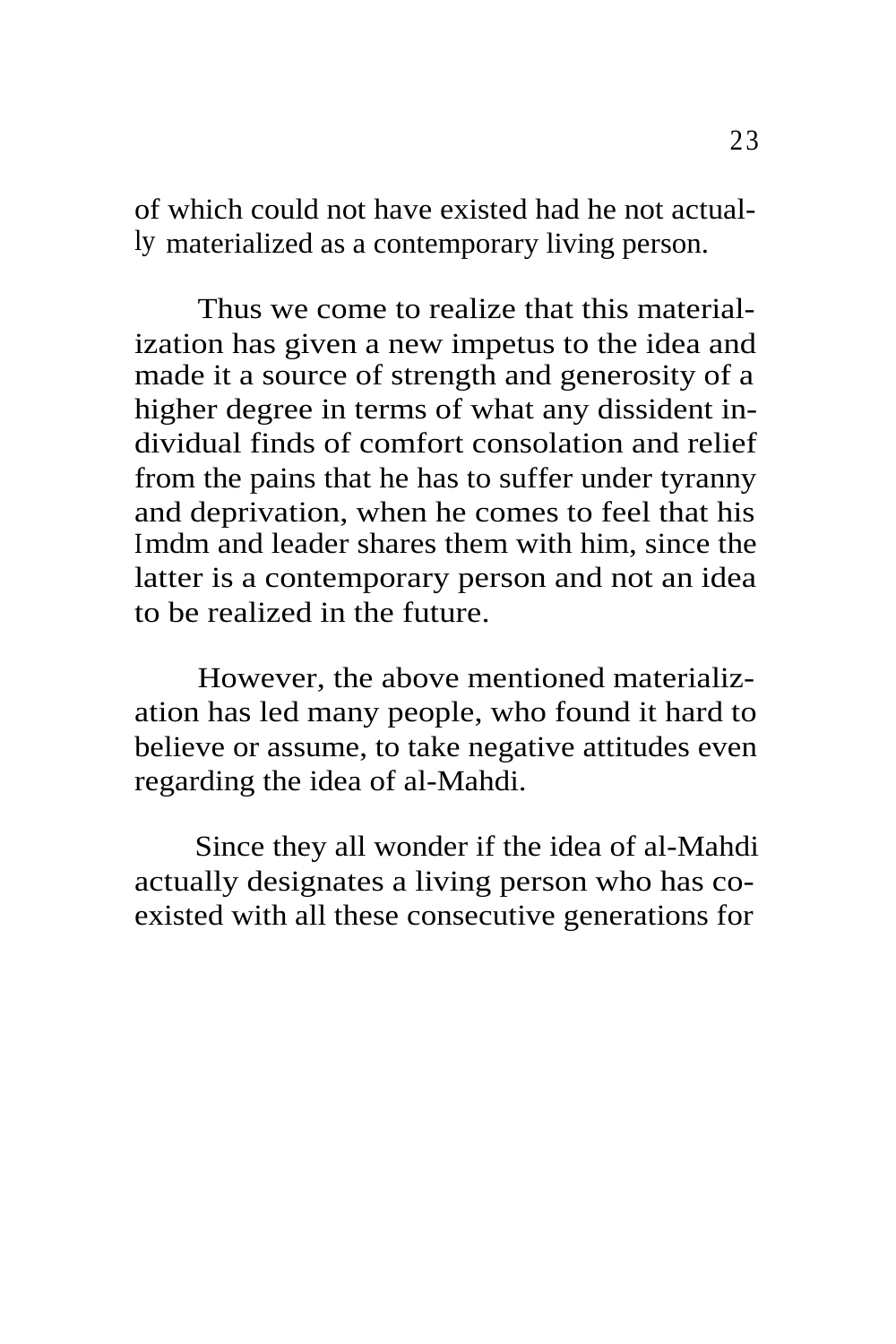more than ten centuries, who will continue to do so until the time comes for him to emerge on the surface, how can such a human being live all this long and yet be immune from the laws of nature which compel any person to pass by the phase of old age and decrepitude and from there to his death. Is not such a matter impossible from an existential point of view?

Also, why should Allah show all this desire for this particular person - for whom the laws of nature would be obstructed - and endeavours to prolong his life and preserve him for the appointed day; has humanity become barren from yielding capable leaders? Why should not that day come when a leader will be born at its dawn and grow up like anyone else and gradually assume his role until the earth be filled with justice after having been filled with injustice and transgression?

They also wonder if al-Mahdi is the name of a particular person, who is the son of the elev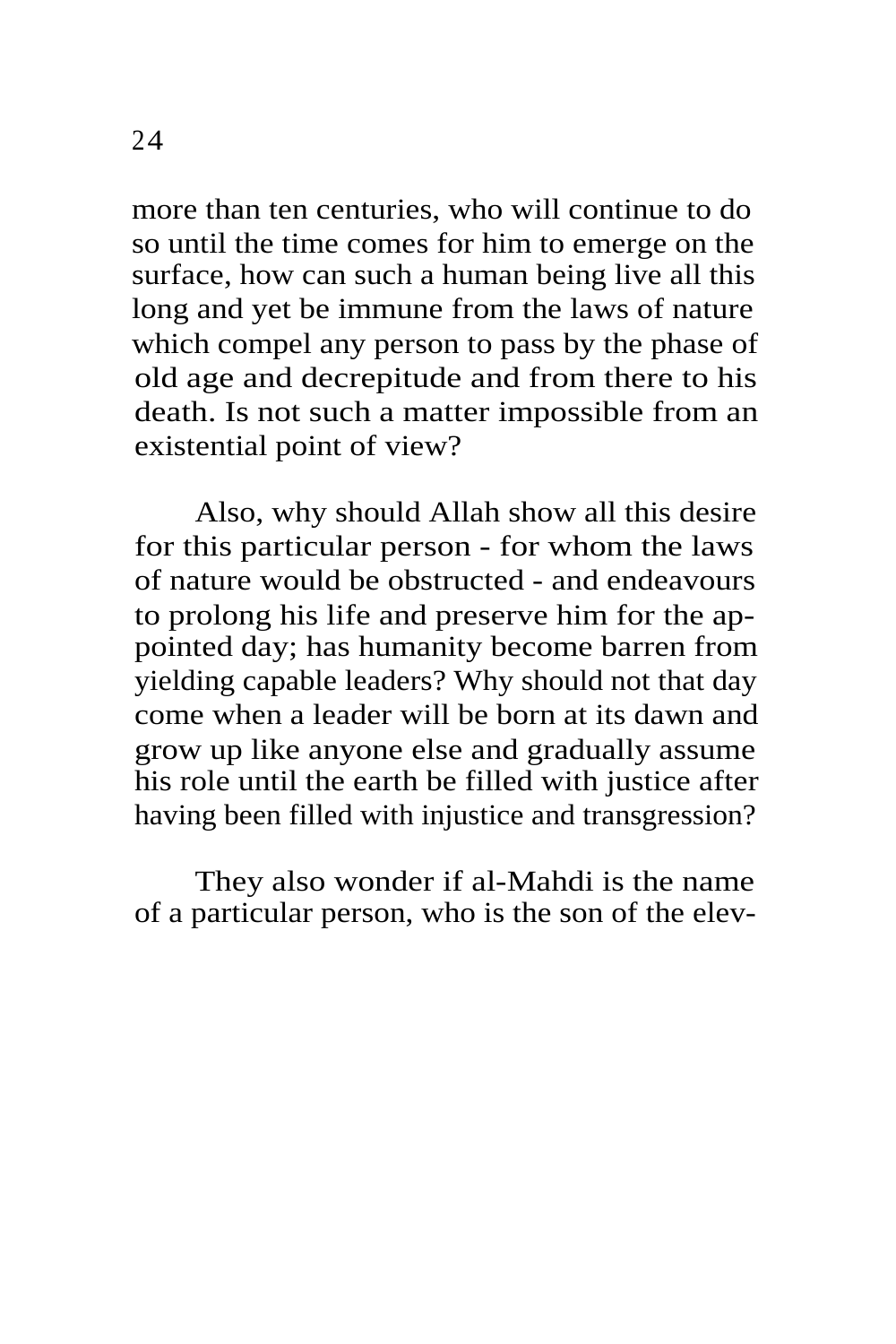enth Imdm of the family of the Prophet (Ahlu'1 bayt - peace and blessing of Alldh be upon them), born in the year 256 A.H. whose father died in the year 260 A.H. . This means that he was very young when his father died, not exceeding the age of five, which is too early for him to have completed his religious and intellectual education at the hands of his father. Therefore how and by what means could he personally be prepared to assume that great role from religious, intellectual and scientific angles.

Moreover, if the leader is ready why should he wait all these hundreds of years? Is not what the world has witnessed of afflictions and social disasters enough to justify his appearance on its surface for the establishing of justice on earth?

They also wonder how can we believe in his existence even if we were to assume that this could be possible? Can anybody admit the validity of a hypothesis of this kind when it is not actually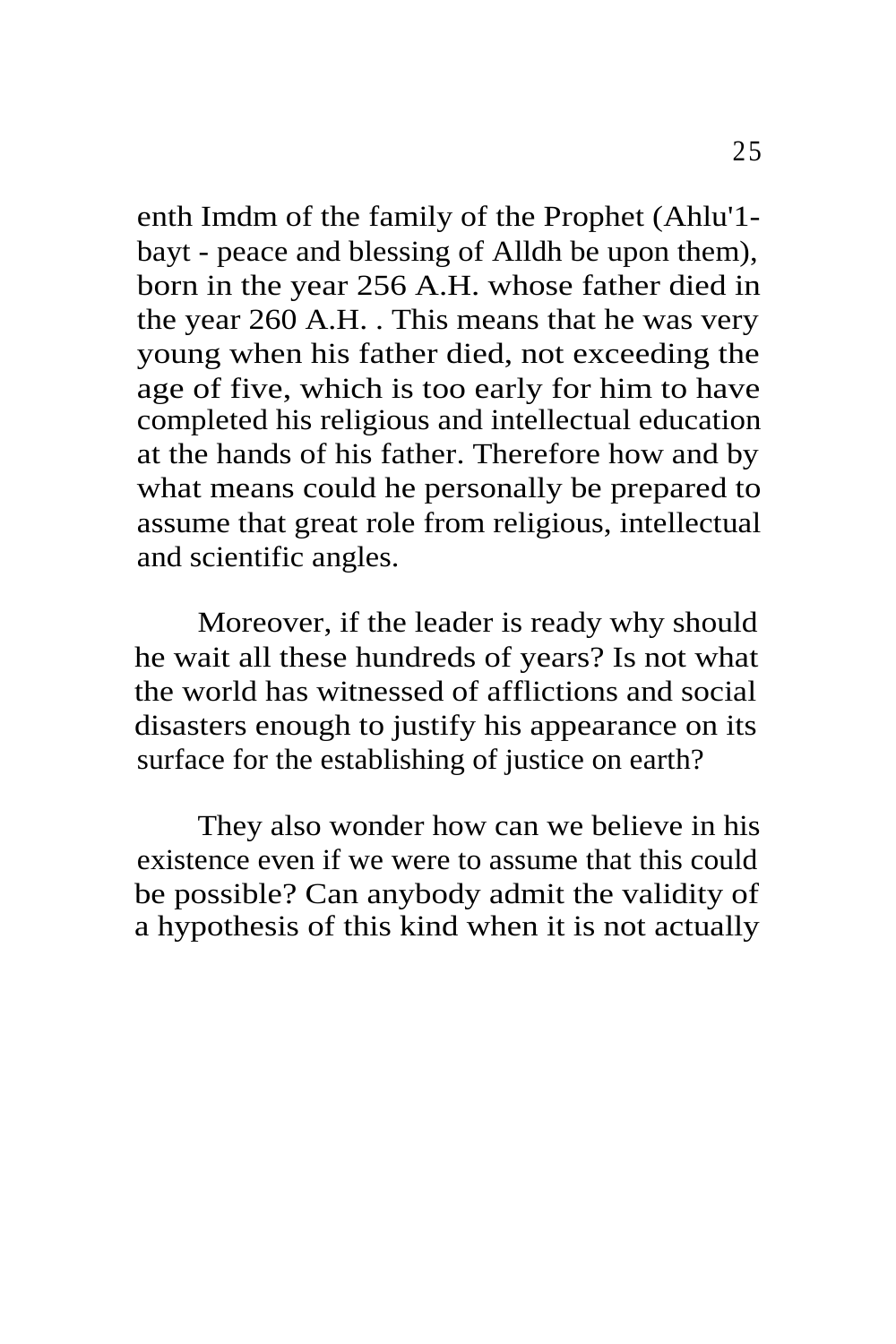supported by any conclusive legal or scientific evidence? Should some narratives *(ahadith)* related to the Prophet (blessing and peace of Allah be upon him and his progeny), of which we doubt the authenticity be enough for us to approve such a hypothesis?

As far as the role that this individual is going to play on the appointed day is concerned they wonder how a single person can assume this great decisive role in the world, while we know that however great an individual is, he cannot create history nor lead it into a new phase; whereas the seeds of any historical movement ripen under certain objective circumstances and their coming together; and the sublimity of the individual is the factor which selects him to shape these objective circumstances and provide the required solutions?

They also wonder how we can imagine what this individual would achieve of enormous change and decisive victory for justice and its message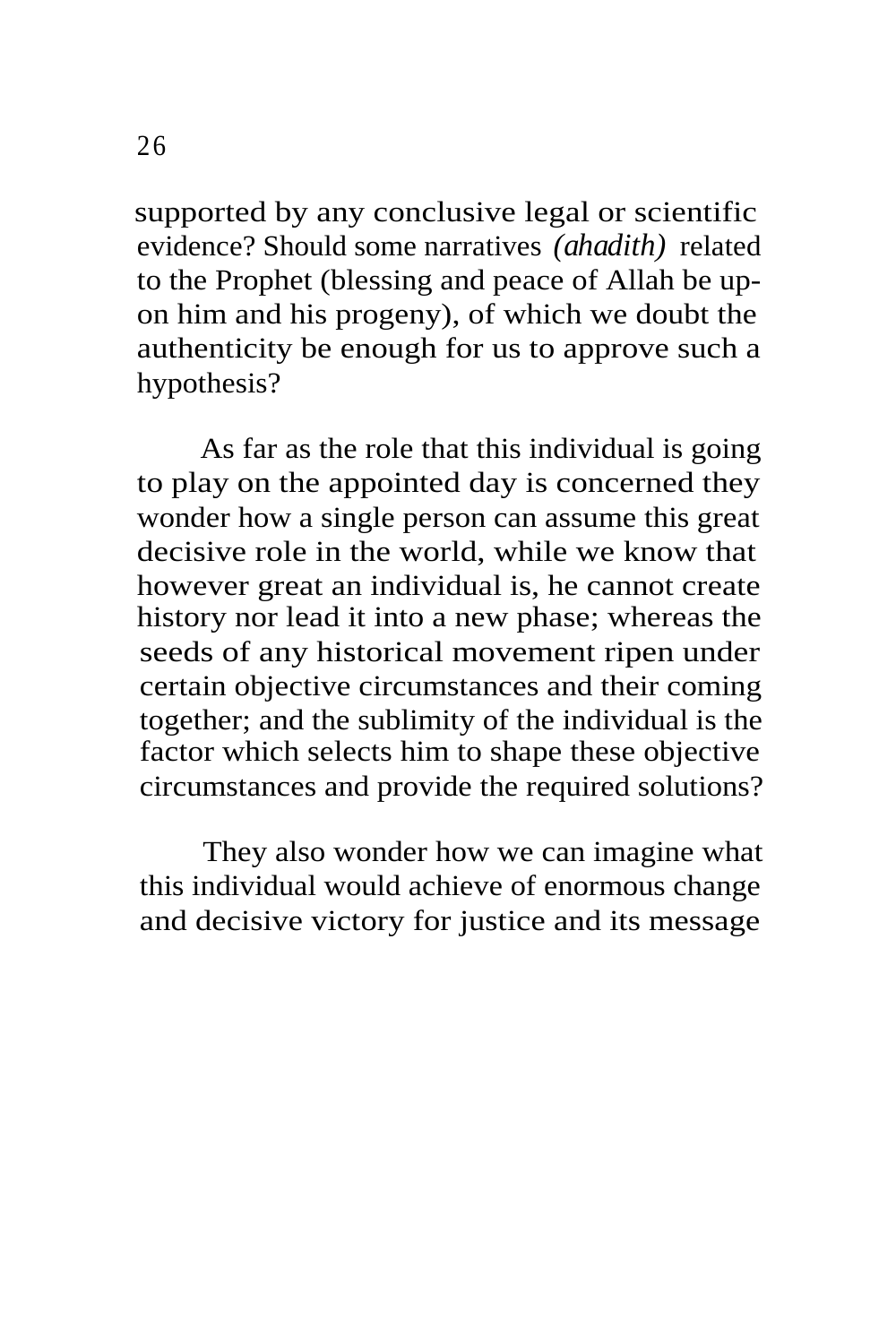against the realities of injustice, oppression and tyranny in spite of what they have of power and influence and what they possess of means of destruction as well as what they have achieved of high standards in scientific, political, social and military capabilities.

Questions in this connection recur often in one form or another, however the true motives behind them are not only intellectual, since they have also a psychological source expressed in terms of the fear that dominates the world and the meagerness of all opportunity of change from the roots. Therefore, doubts deepen and questions increase, the more one becomes aware of the harsh reality that has prevailed in the world in the course of time. Thus failure, meagerness and the weakness that the human being is subject to lead him to feel under a psychological pressure whenever he attempts to imagine the tremendous change of the world which would relieve it of its contradictions and historical oppression and would pro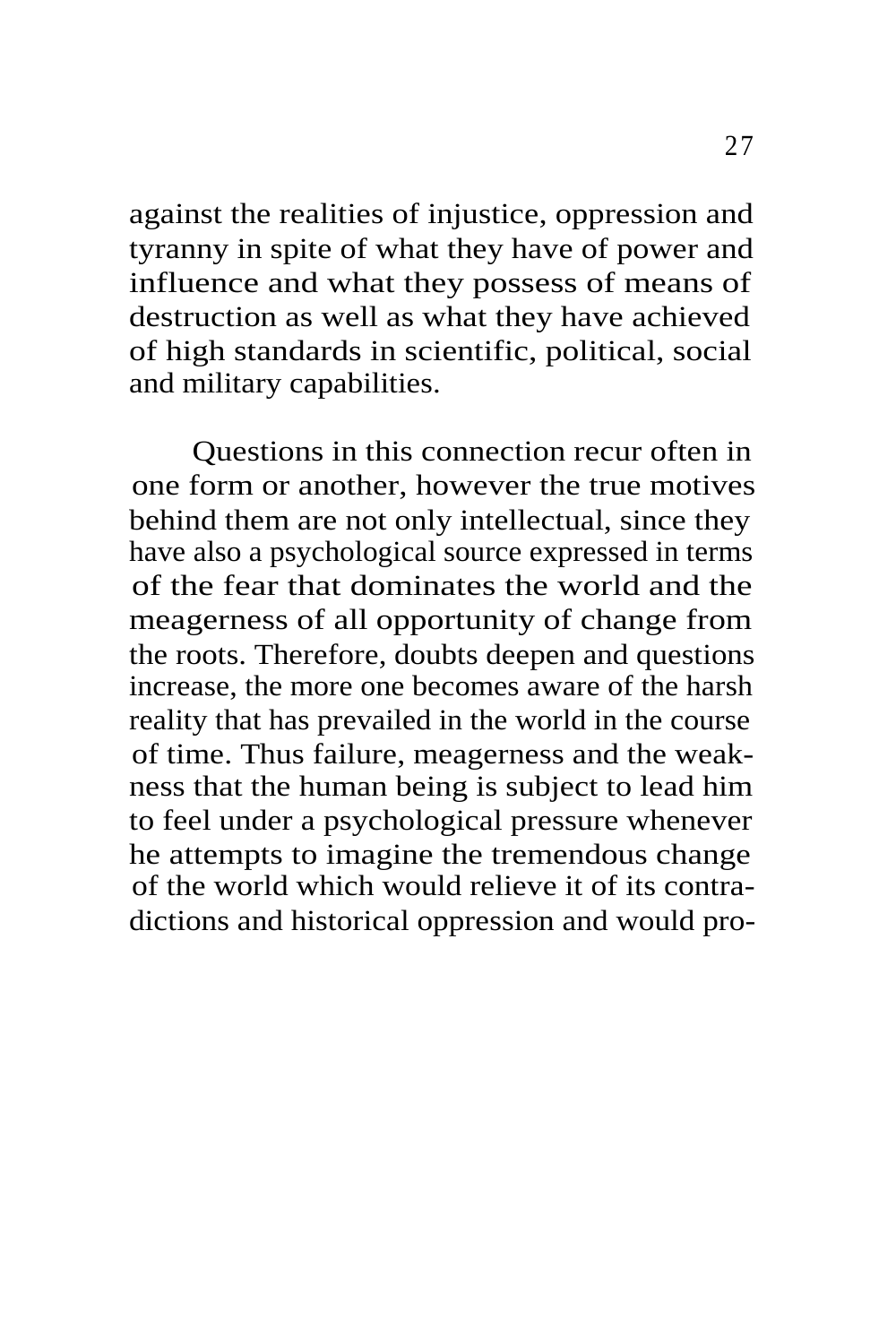vide it with a new structure based on justice and truth, This pressure makes the individual doubt the whole concept of change and leads him to refuse it for one reason or another.

As far as we are concerned, we are going to deal with all these questions in sequence answering each one briefly due to the limits provided by these pages.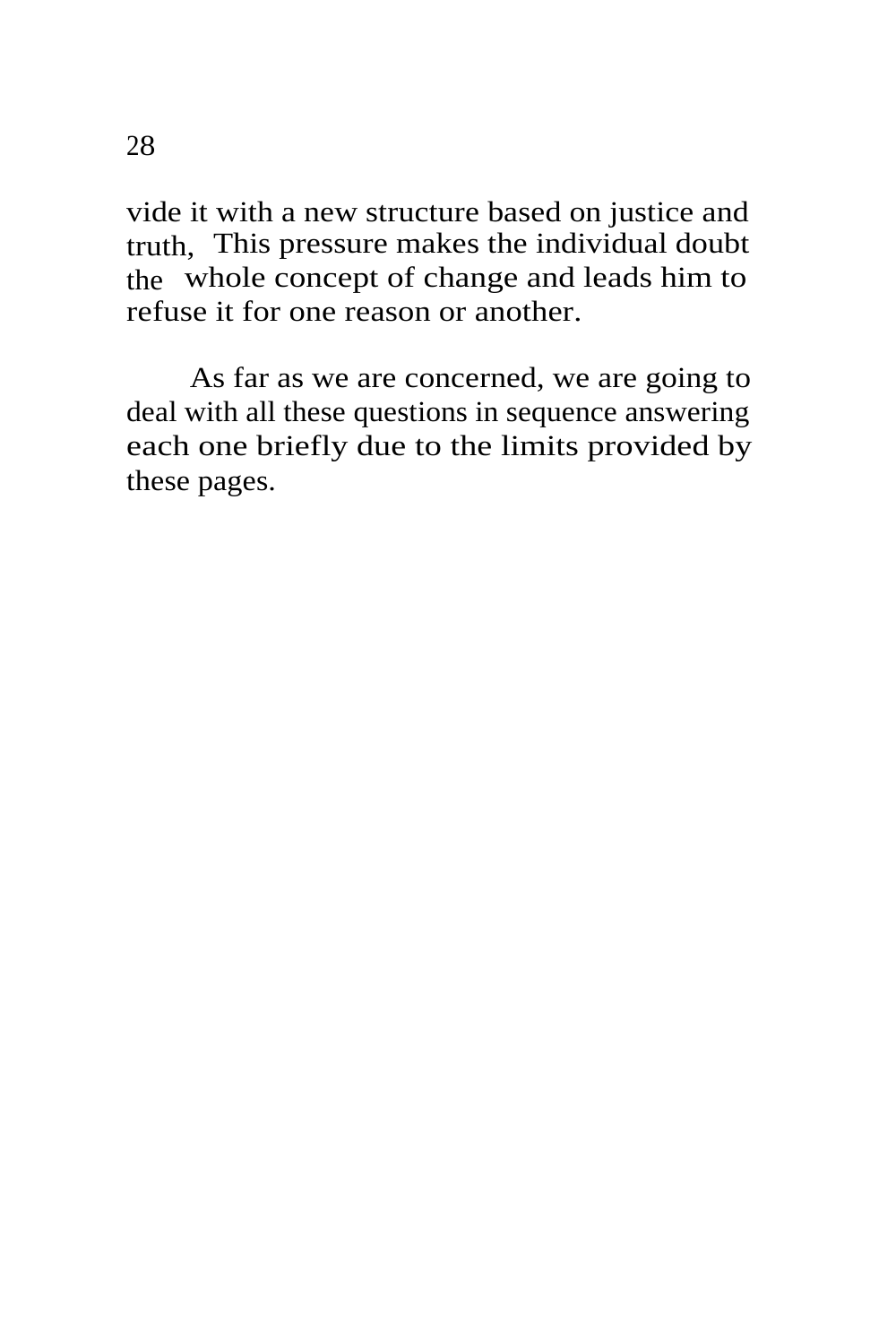## **(1) HOW WAS THIS LONG LIFE GRANTED TO AL-MAHDI**

In other words, is it possible for a man to live for many centuries, as is the case with the Expected Leader, for the change of the world, whose age must be actually one thousand one hundred and forty years, or fourteen times the average age of an ordinary person who would pass through the phases of life from childhood to old age normally.

The word possibility here has one of the three following meanings, namely: Practical possibility, scientific possibility and philosophical or logical possibility.

<sup>I</sup> mean by practical possibility that a task is feasible in a manner that enables me, you or a third person to perform it, such as taking a journey across the ocean, reaching the depth of the sea or

29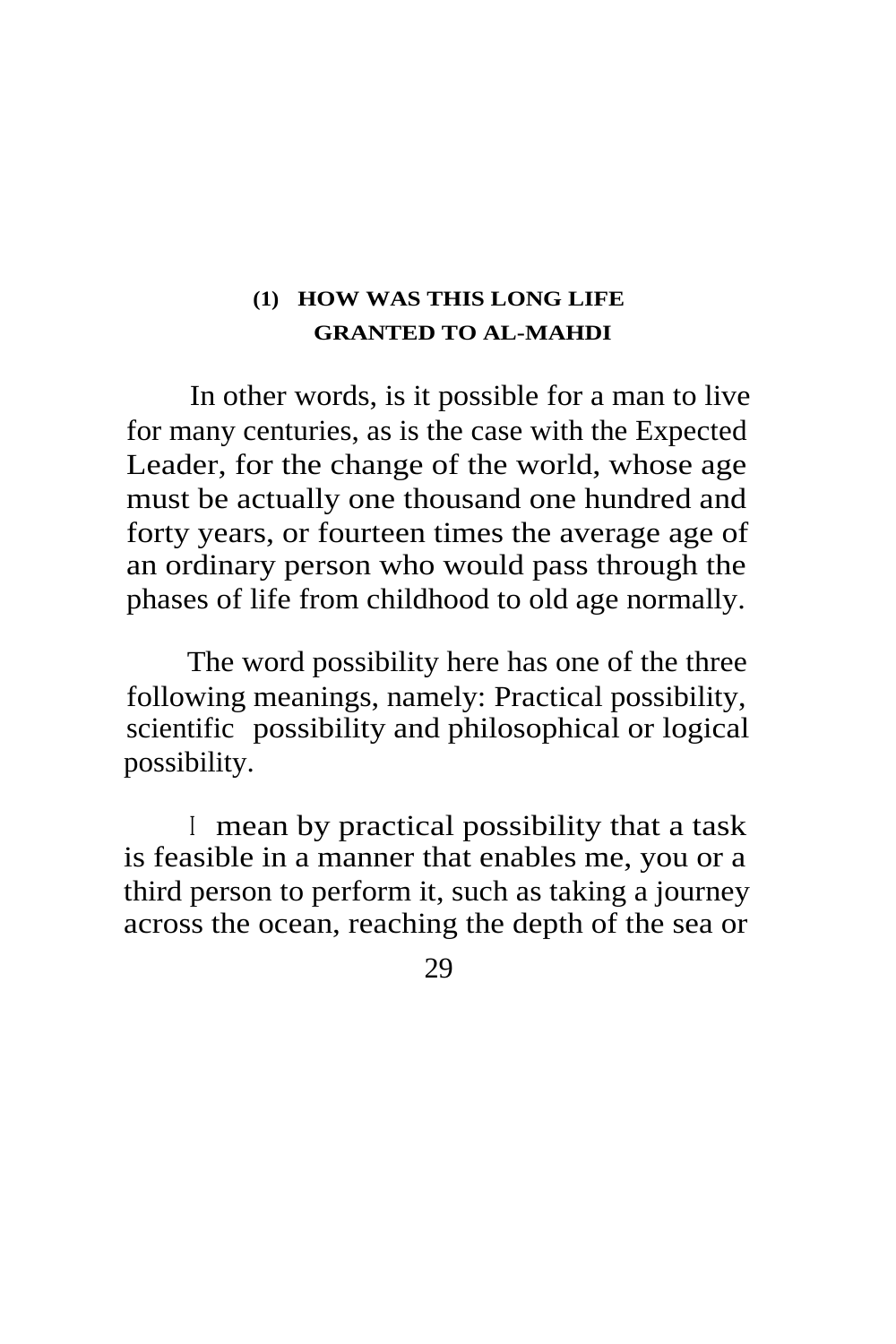going to the moon, all of which are practically possible since they have actually been performed by people in one way or another.

By scientific possibility I mean that there are some tasks that neither I nor you nor a third person can practically perform with the means that are accessible to present civilization. However there is nothing in the alterable trends of science which can indicate a justification for the rejection of the possibility of these tasks and their occurrence conforming to certain special circumstances and means. For example, there is nothing in science that could deny the possibility of travelling to Venus, because all its existing trends indicate the possibility of such a task, although that is still not possible for me or you since the difference between going to the moon and travelling to Venus is only one of degree. The latter representing a stage of overcoming some relative difficulties stemming from the fact that the distance is longer. From this we deduce that it is scientifically possible to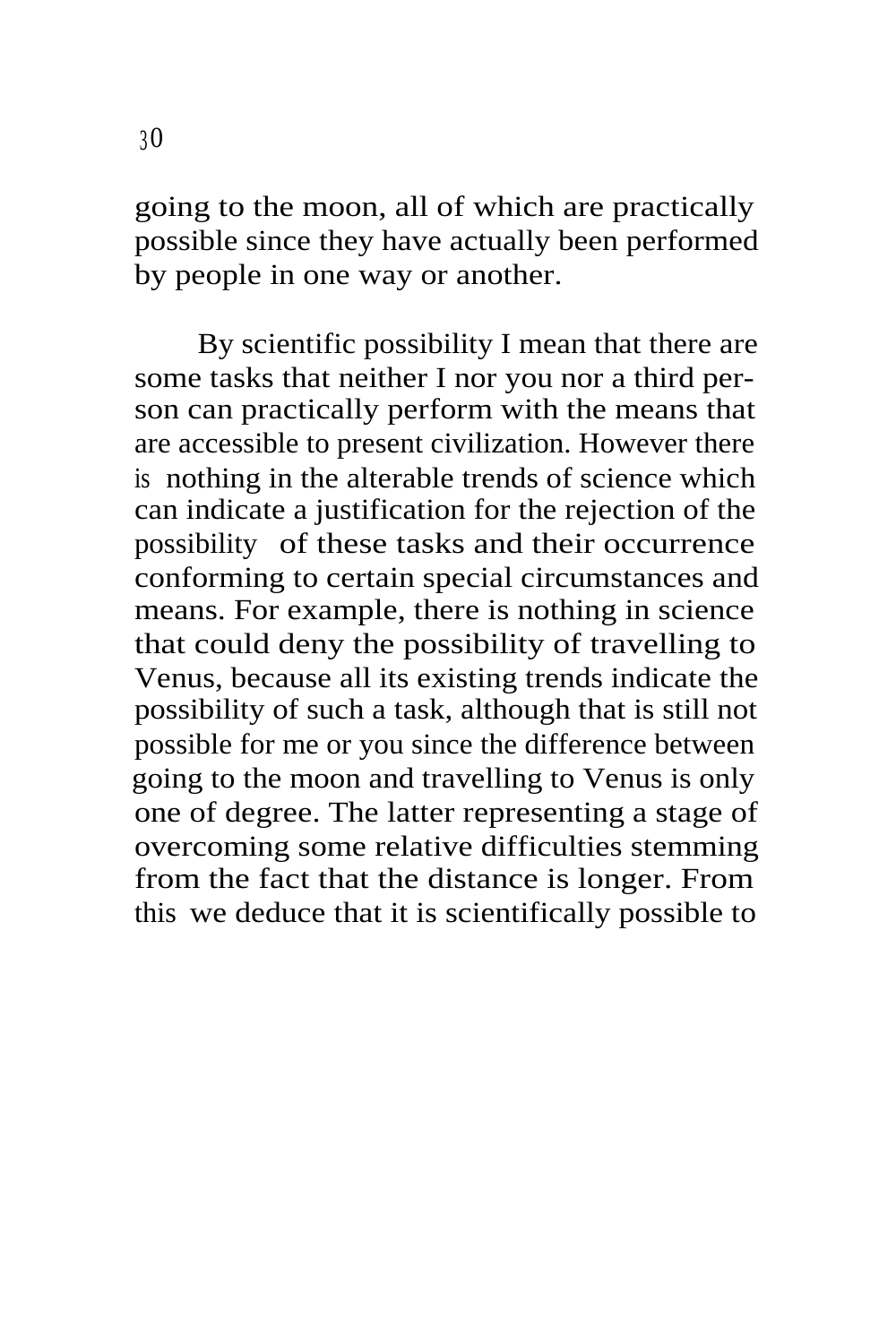travel to Venus even if it is still not feasible from a practical angle.

Contrary to that is the idea of travelling to the sun in distant space since it is scientifically impossible, meaning that science would never entertain the possibility of this task, for one cannot assume scientifically or empirically the possibility of inventing that preventive armour that could protect the body against the heat of the sun which is like an enormous kiln constantly burning with a degree impossible to imagine.

By logical or philosophical possibility I mean that there is nothing in the intellect, conforming to what it knows of previous laws - (preceding the experiment) - that could justify the rejection of a task nor decide that it could not occur.

Say, for example, the grouping of three oranges into two equal parts, this is logically impossible, since the intellect knows - before carrying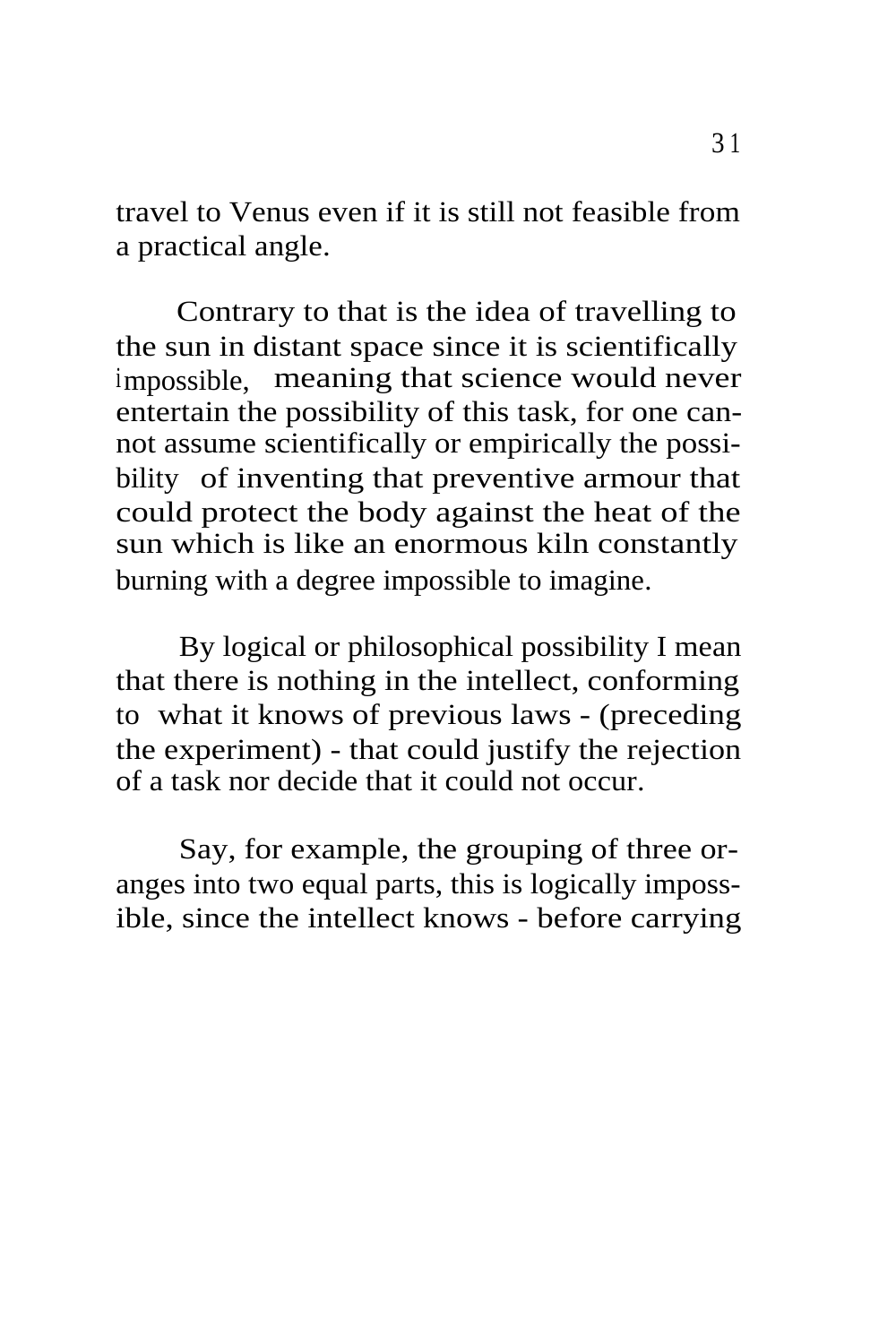out such an experiment - that three is an odd number, thus it is impossible to divide it into two equal parts, first it would turn into an even number, which would be a contradiction, which is impossible in logic.

But if a man were to be exposed to fire, or if he were to go to the sun without burning, that would not be impossible from a logical point of view, since there is no contradiction in the assumption that heat does not penetrate into a body of lower temperature from one of higher temperature. That would only run contrary to the experiment which proved that heat actually penetrates into a body of lower temperature from one of higher temperature until both bodies get an equal temperature.

Therefore, we come to realize that logical possibility has a wider scope than scientific possibility and that the latter is wider than practical possibility.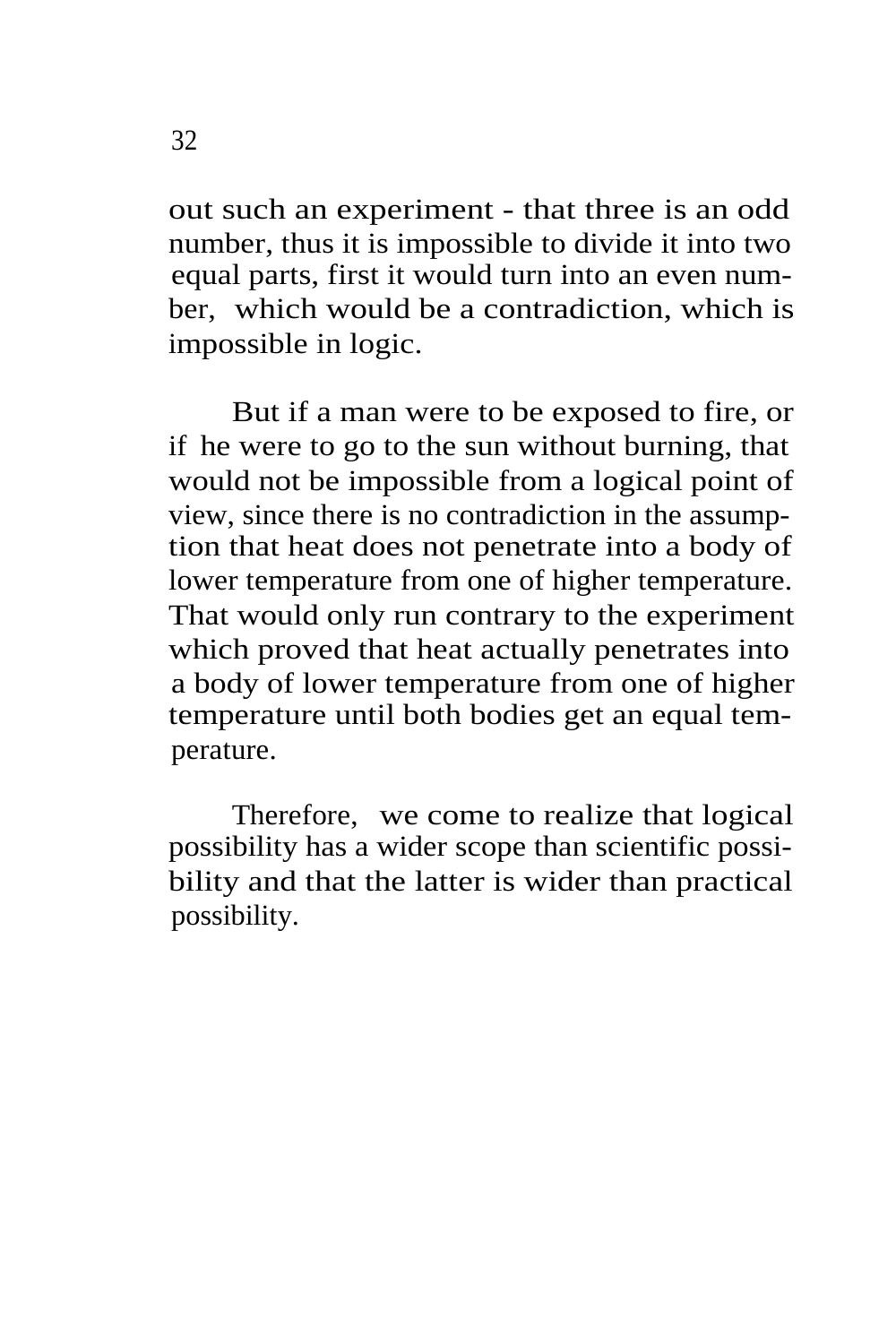There is no doubt about the logical possibility of the prolongation of human life for some thousands of years, because that is not imposs ible from an abstract intellectual point of view, also there is no contradiction in an assumption of this sort, since life as it is understood does not fathom sudden death and no one can dispute this fact.

Also, there is no doubt or controversy that this prolonged life is not possible from the practical aspect, as is the case in going down to the depths of the ocean or ascending to the moon. That is because science with what it owns of modern means and instruments, that were made available by concomitant human experiments, cannot prolong human life for hundreds of years, this is why we find that even those among people who are more eager about life and more able to utilize scientific possibilities can only live to the extent of what is usual.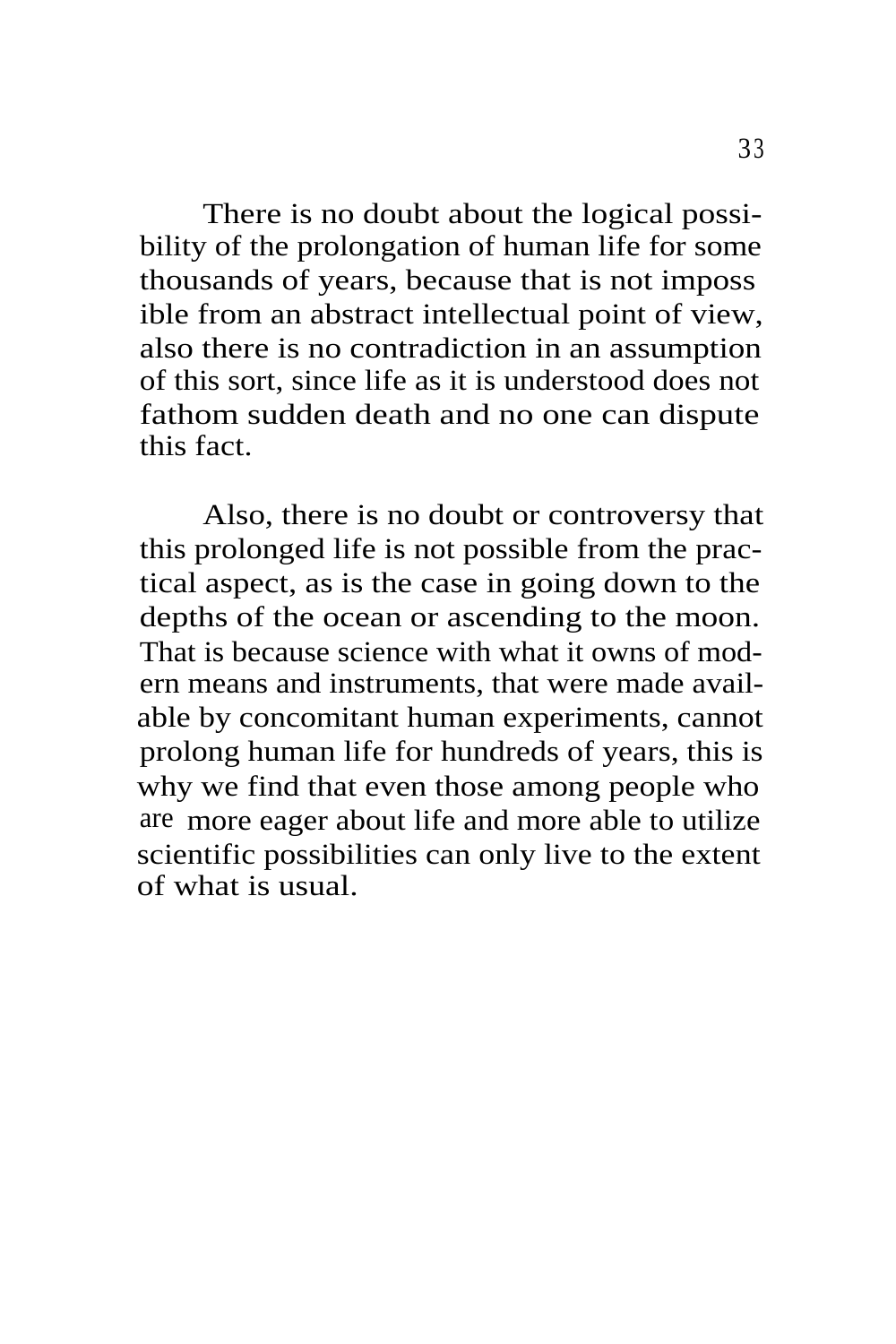As far as scientific possibility is concerned, there is nothing in science, nowadays which could justify the denial of that fact from a theoretical point of view. This inquiry is in reality related to the nature of the physiological interpretation of the phenomenon of old-age and decripitude among people. Does this phenomenon indicate a natural law that compels the tissues of the human body and its cells to harden gradually and become less efficient in the performance of their task once they have reached the summit of their growth, until they die at a particular moment, even if we were to isolate them from the influence of some external failure? Or is this hardening of the bodily tissues and cells and the lack of efficiency in the performance of their physiological tasks a result of their struggle against certain external factors, such as microbes or poison that penetrate the body from an excess in food or from the heavy work that the person might perform or any other factor.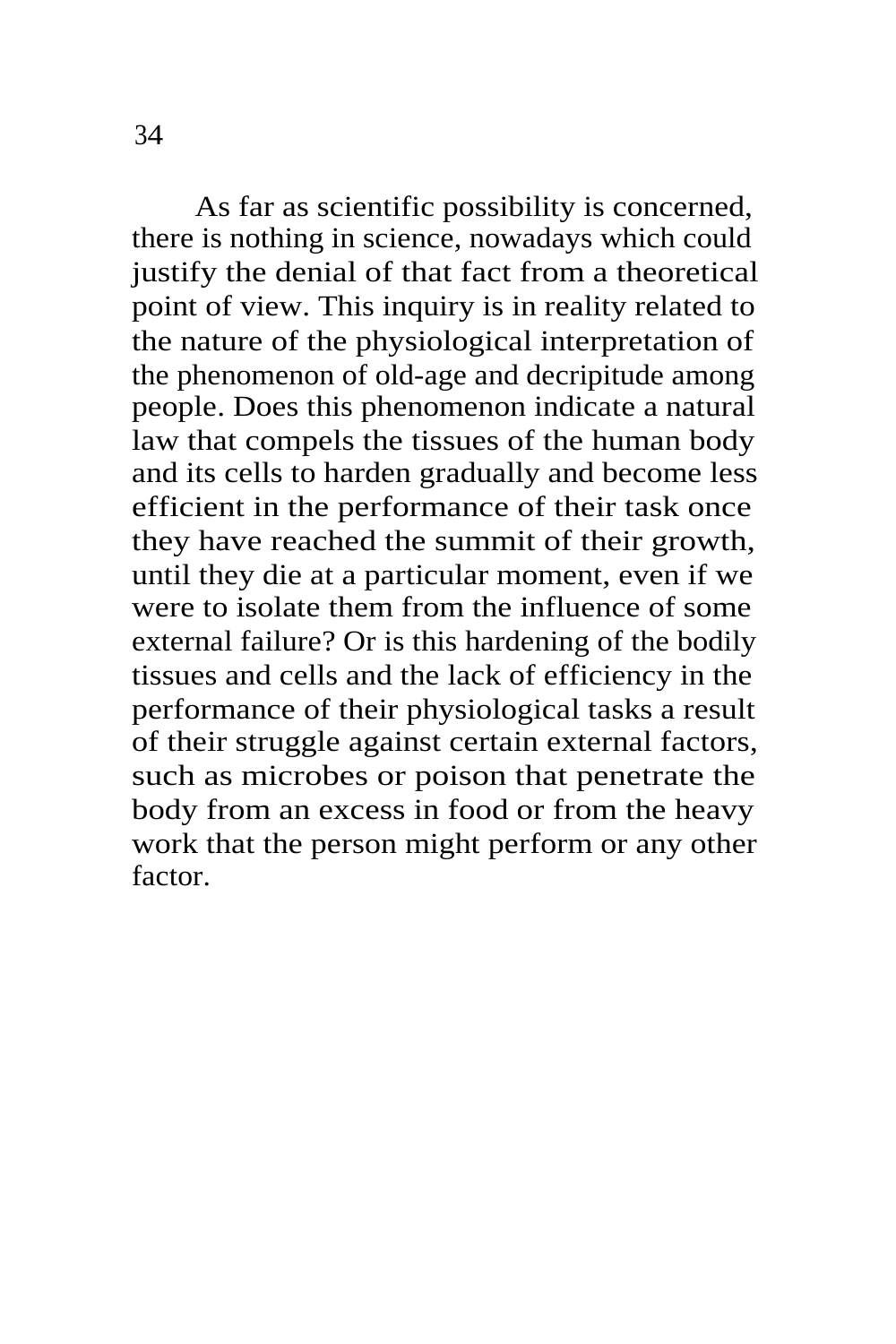Now this is the question that science has to find an answer to, yet many answers present themselves on a scientific level in this respect.

If we are to consider the scientific point of view that tends to interpret old-age and the weakness that goes with it, as a result of reactions against some external factors, it means that it is theoretically possible, once we have isolated the tissues that compose the body from these influences, to prolong life to the extent of surpassing the phenomenon of old-age and even overcoming it.

On the other hand, if we consider the other point of view which sees old-age as a natural process with regards to the living tissues and cells, it will mean that they hear within themselves the seed of their own ultimate death, once the phase of old-age has been completed.

<sup>I</sup> say: If we take this point of view into consideration it should not mean that there is no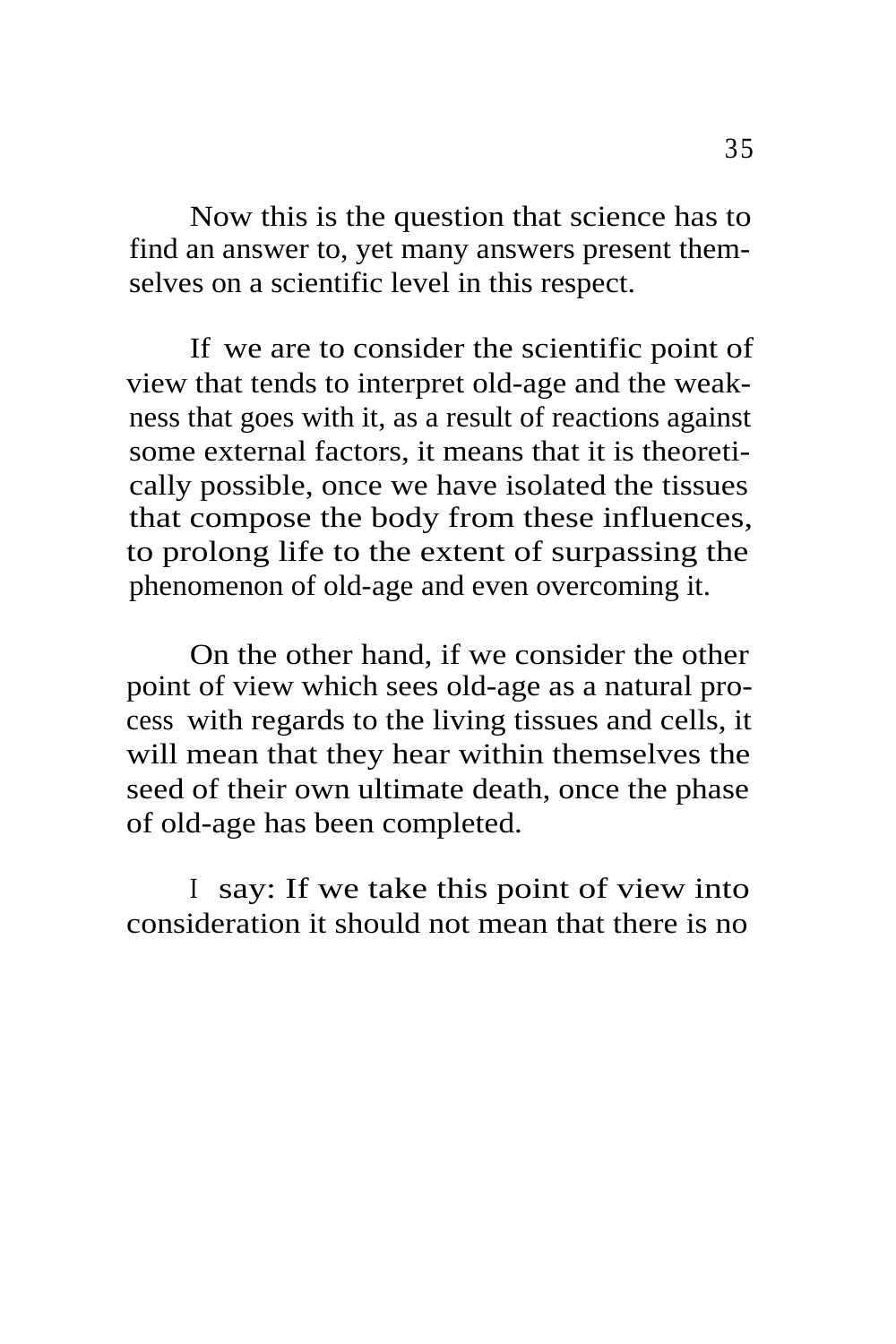flexibility in this natural law, rather the assumption o£ its existence shows that it is in fact flexible, since we find in our everyday life, in addition to what has been found by scientists through the experiments that they carry out in their laboratories, that old-age as a phys;.ological phenomenon has no fixed time, since a man can be very old and yet possess tender limbs, with no trace of old-age appearing on him as has been mentioned by some doctors. Moreover some scientists take advantage of this flexibility and prolong the life of some animals by a hundred times their natural age, by creating certain circumstances and factors that delay the process of old-age.

Thus it has been proved scientifically that this process can be postponed, by creating specific circumstances and factors, even if this experiment has not been carried out by science on a particular complicated creature such as the human being, owing to the difference in the difficulty of carrying it out on the human being and other organisms.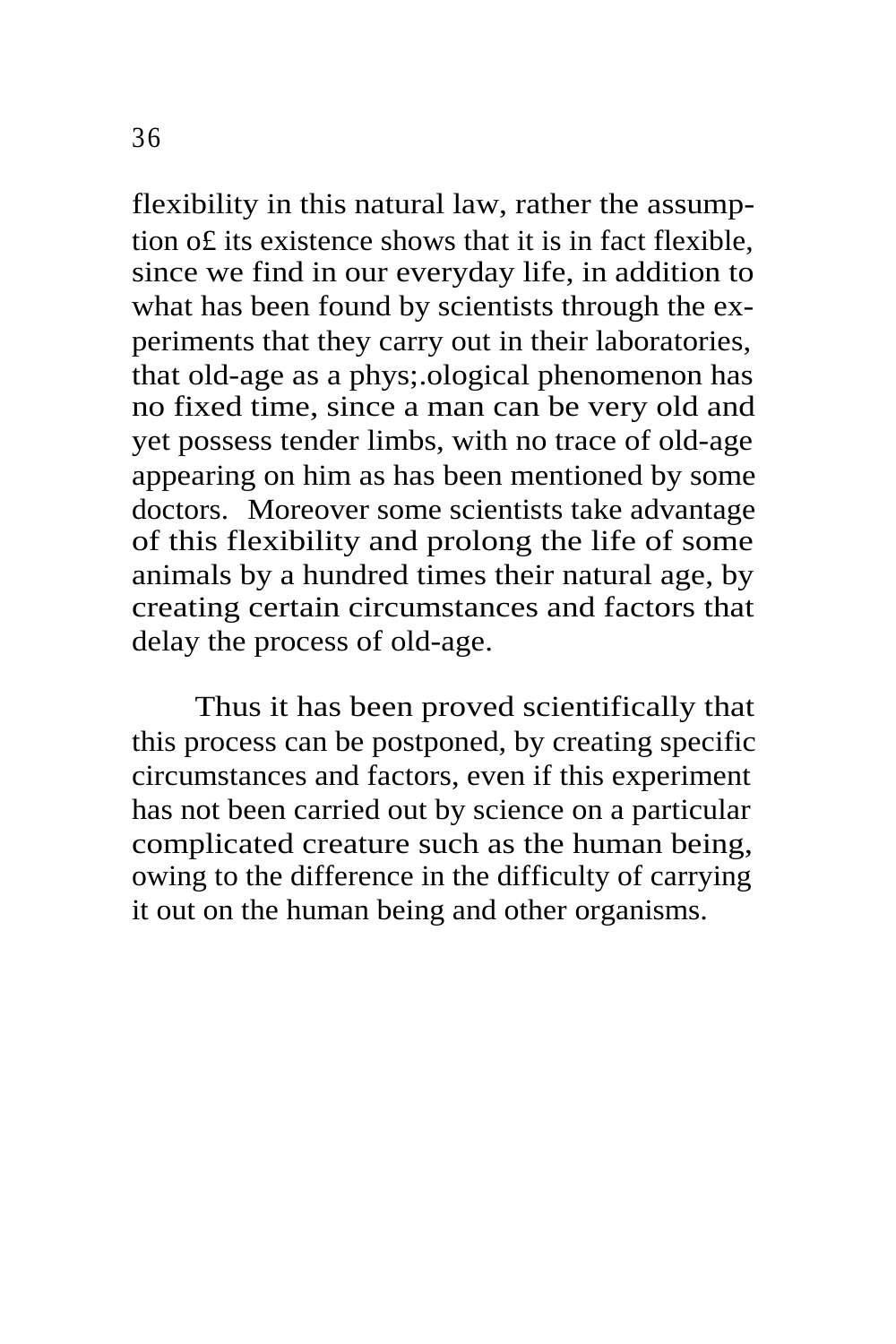This means that, from a theoretical point of view, science, with all its alterable orientations, has never had any objection to the prolongation of human life, whether old-age has been interpreted as the product of a struggle and close contact with some external influences, or as a result of a natural process of the cells and tissues that leads them towards their death.

Thus we deduce that the prolongation of human life and its survival over many centuries is possible logically as well as scientifically but it is still impossible from a practical angle, and that nevertheless scientific progress has a long way to go before realizing this possibility.

In light of what has been discussed we shall deal with the age of al-Mahdi (peace be upon him) and what has been surrounding it of wonder and surprise.

Thus we notice that since the possibility of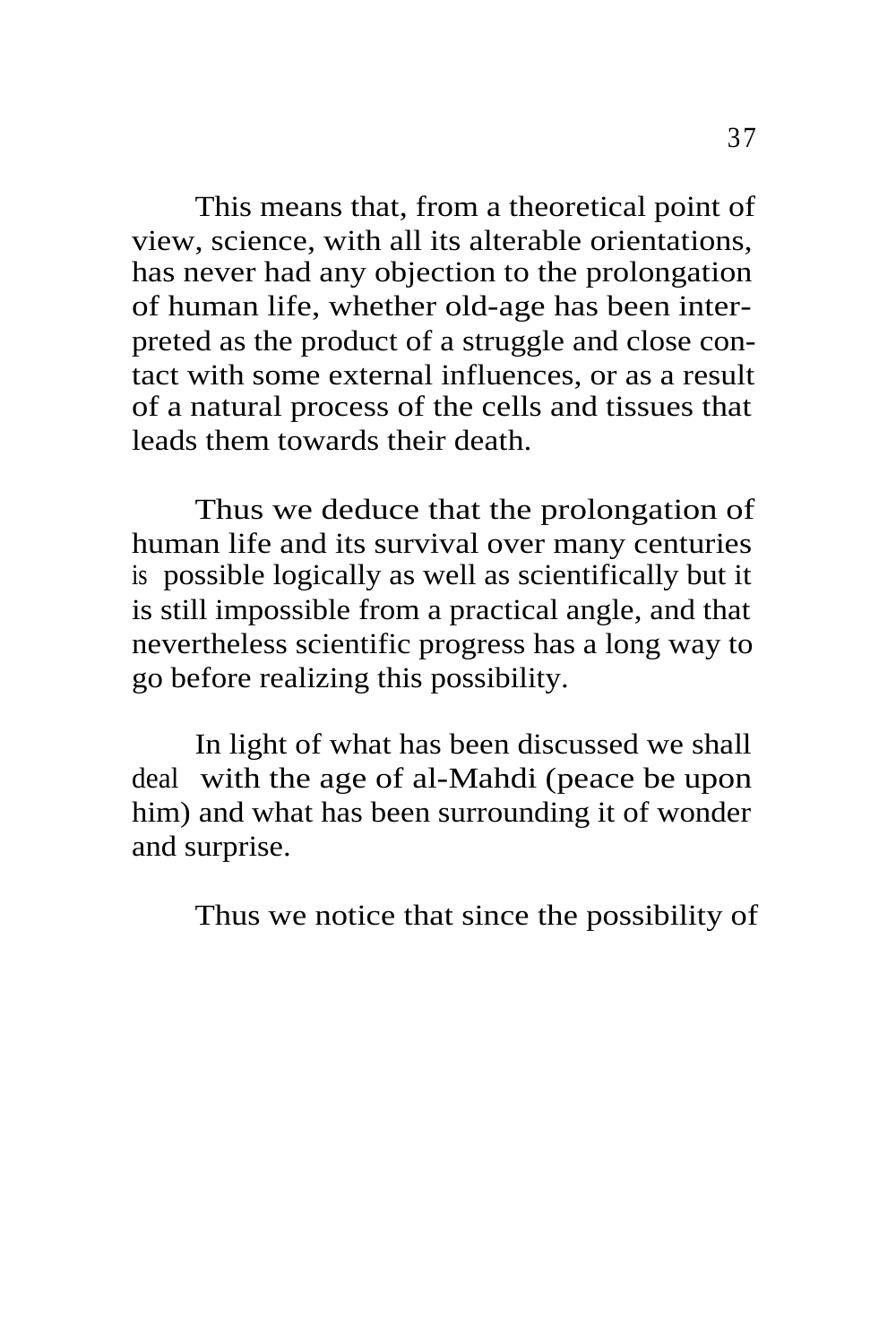this prolonged life has been confirmed both logically and scientifically, science is in the process of gradually transforming the theoretical possibility into a practical one. There is no room left for wonder except the remoteness of the probability that al-Mahdi might have preceded science in this transformation, before that the latter could have, in its evolutionary course, reached the standard of actual capacity for such a transformation, which would make him equal to that person who had preceded science in discovering the cure for cancer.

The question now is - How could Islam which determined the age of the Expected Leader - have preceded science in the field of this transformation?

The answer is that this is not the only field in which Islam preceded science. Has the Islamic shari `ah (revealed law) as a whole not come before science and the evolution of human thought by many centuries? Did it not promulgate certain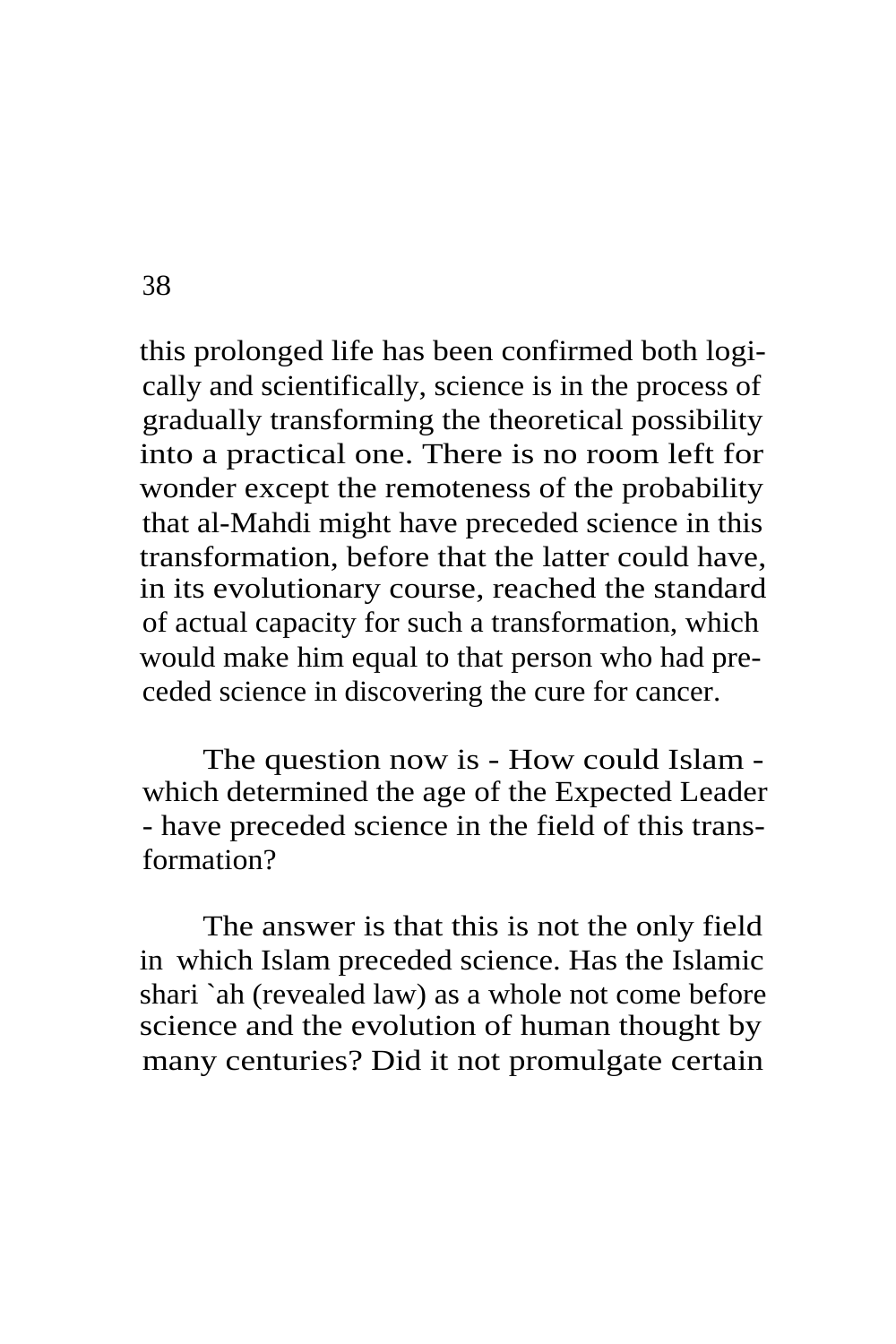symbols that submitted plans to be put into practice, which man could achieve only after hundreds of years of his independent activity? Did it not formulate certain regulations perfect in wisdom, the secrets of which were realized by man only after a certain length of time? Did the Divine message not reveal mysteries about the universe, that could never have occurred to people's minds, which science came later to confirm and support?

So, if we are convinced by these facts why then should we regard as too much that the sender of this message - the Exalted - anticipates science in determining the age of al-Mahdi ?

Here I mentioned only those aspects of precedence that we can notice in a direct manner, we can also include the aspects of precedence mentioned in the Divine message, for example, when it informs us about the night journey which the Prophet undertook from al-Hardm Mosque to al-Aqsd Mosque. If we are to understand this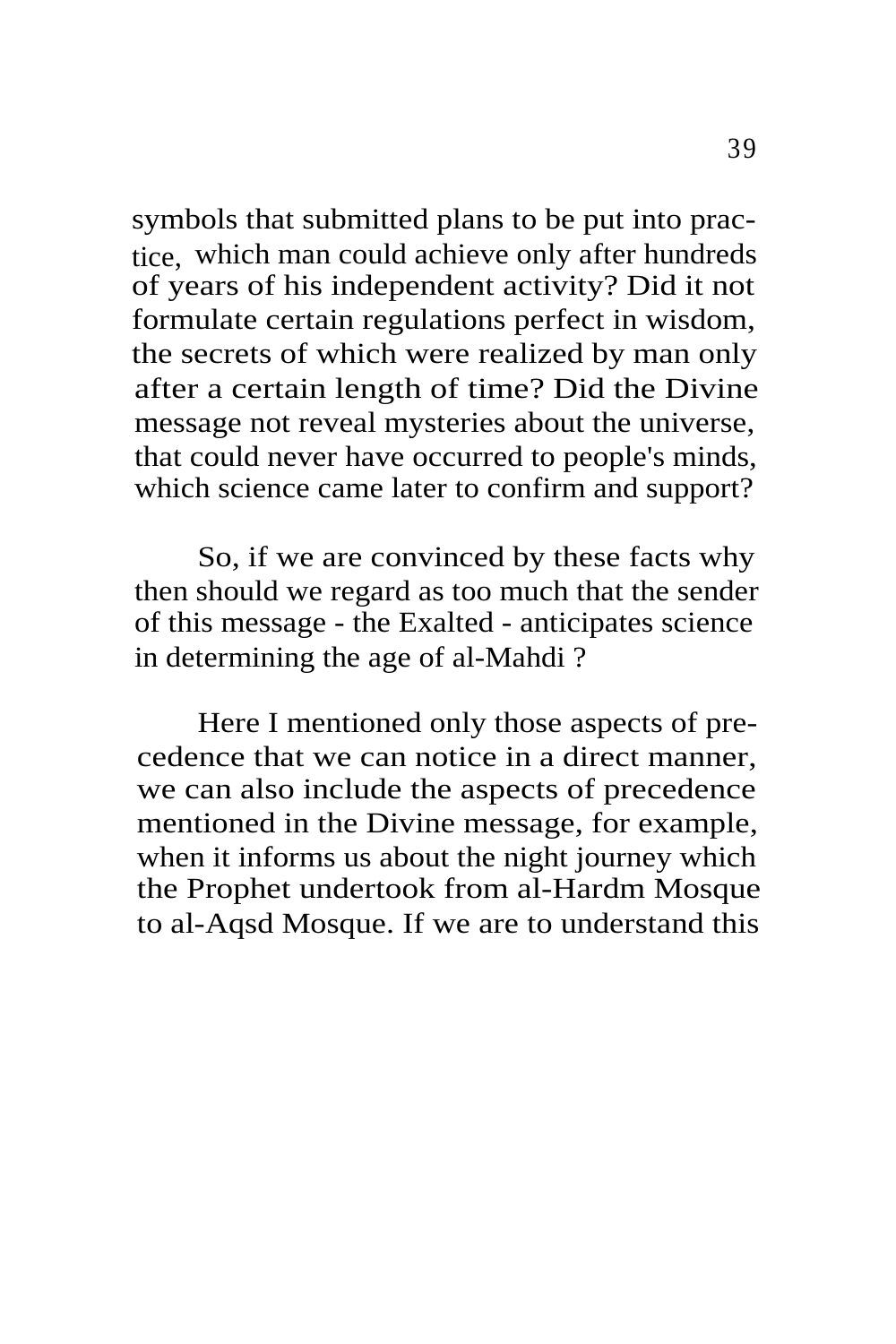journey within the frame of natural laws, we will find that it shows that these laws were utilized in a way that science could achieve only after hundreds of years.

Therefore, the same Divine knowledge which enabled the Messenger (peace and blessing of Allah be upon him and his progeny) to undertake this fast motion before science could achieve it, has also enabled his designated successors to have a prolonged life before science could realize such a project.

Certainly, this prolonged age that Allah, the Exalted, has bestowed on the Expected Saviour may seem rather strange, if it is considered within the limits of the everyday in people's lives and what has been achieved by the experiments of scientists. But is the decisive and transformative role which has been prepared for this Saviour not strange within the limits of the ordinary in people's lives and what they have experienced of historical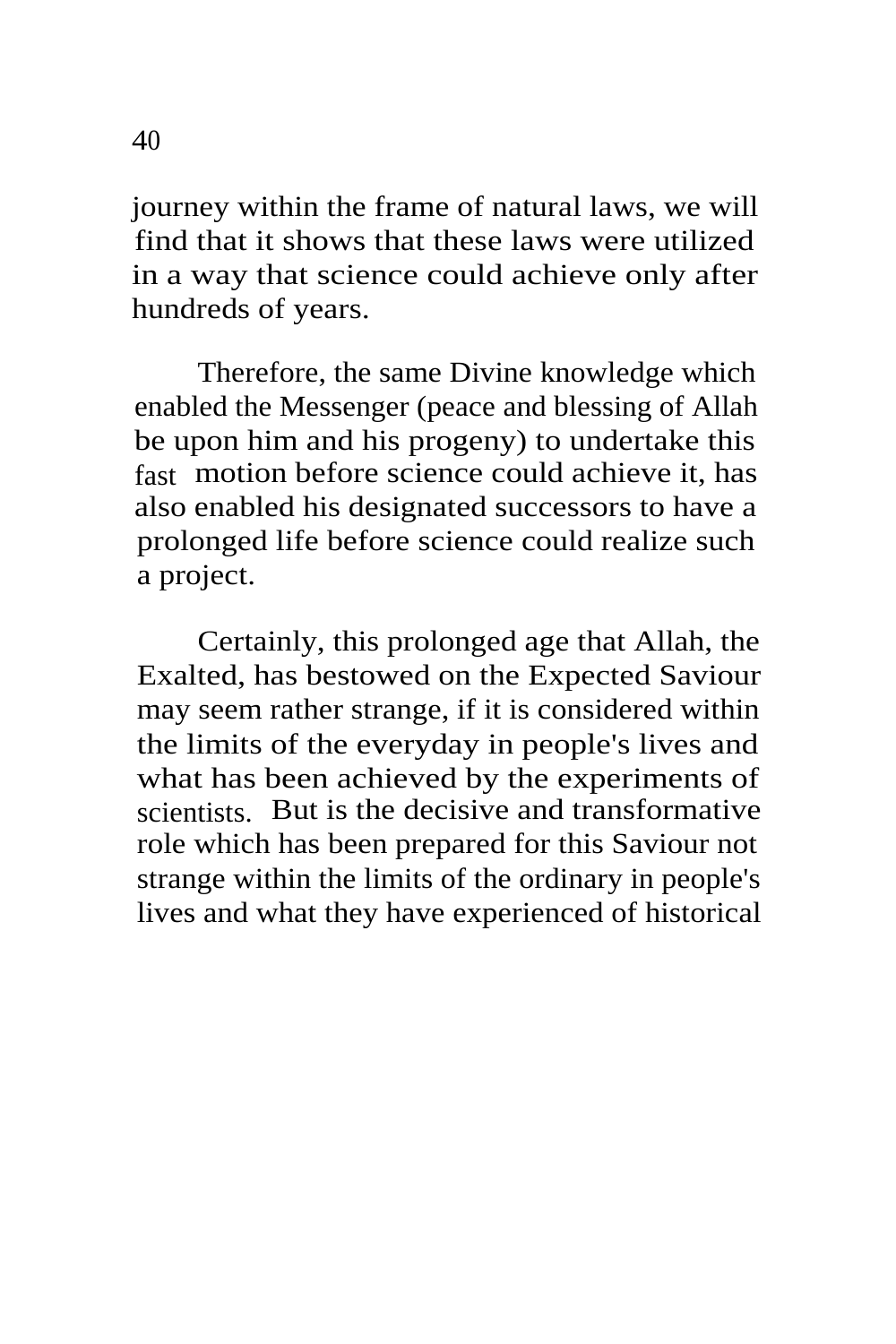evolution? Has he not been entrusted with the task of changing the world and rebuilding its civilization on the basis of justice and truth? Why should we disapprove if the preparation of this great role is characterized by strange and unusual aspects, such as the prolongation of the Expected Leader's age? For this remoteness of those aspects and their unusual aspects, however great they are, cannot surpass the remoteness of the great role that has to be achieved on the appointed day? Therefore, if we approve the validity of that unique role from a historical angle in spite of the fact that there has never been in the history of humanity a role similar to it, why should not we also approve that prolonged age which is still unique in our ordinary life?

I wonder if it is a coincidence that only two individuals should carry out the task of emptying human civilization of its corrupt elements and re building it, which means that they must have been of an excessive age many times superior to our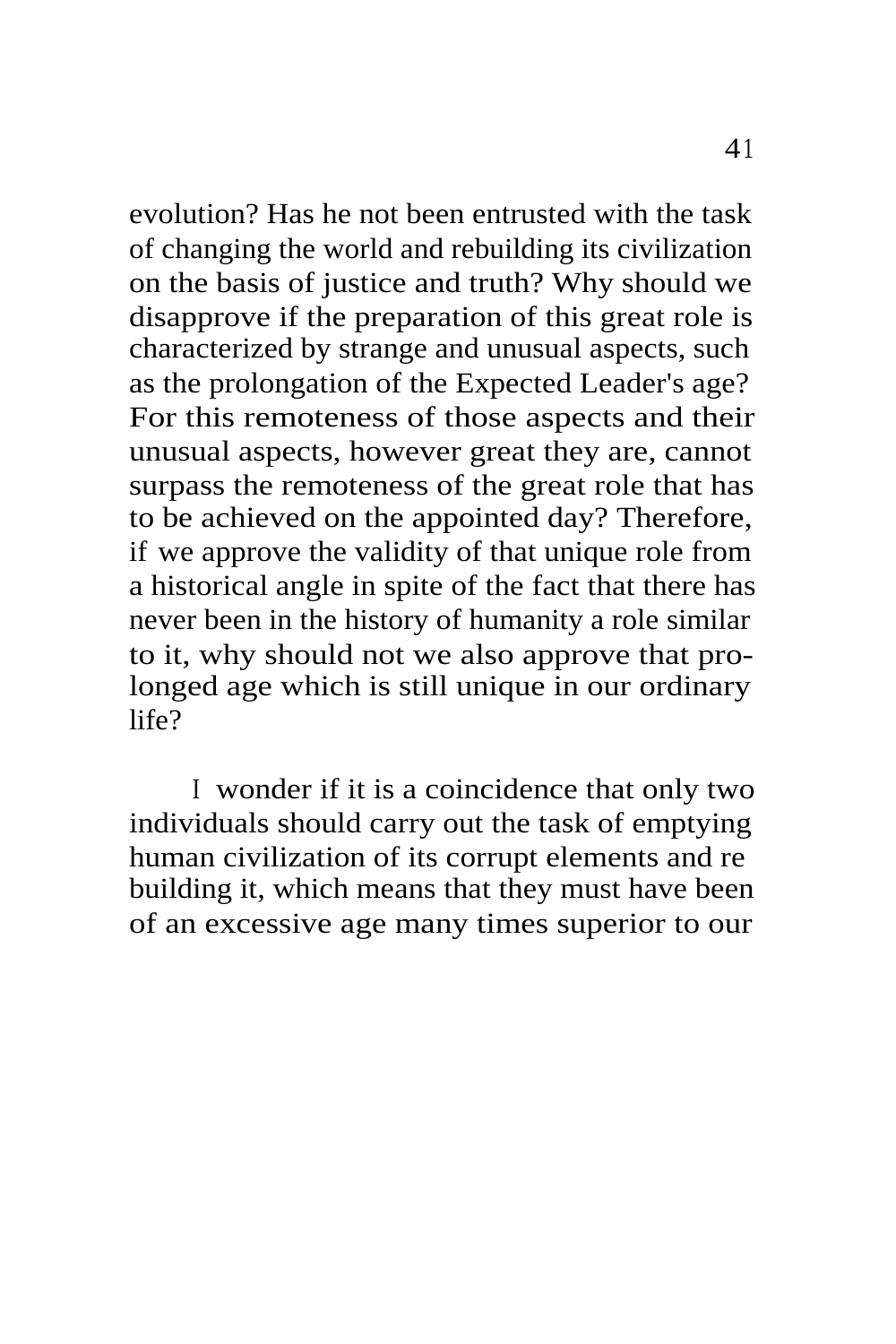ordinary lives. The first is Nuh (Noah) who had assumed his role in the humanity's past. The Qur'an mentioned that he had lived among his people for nine hundred and fifty years. His role was to reconstruct the world after the Great Flood.

The other one is al-Mahdi, who is to assume his role in the future, who has lived among his people until now for more than a thousand years. It has been ordained that he will reconstruct the world on the appointed day.

Why then should we accept Noah, who must have reached a thousand years at least, and yet reject al-Mahdi?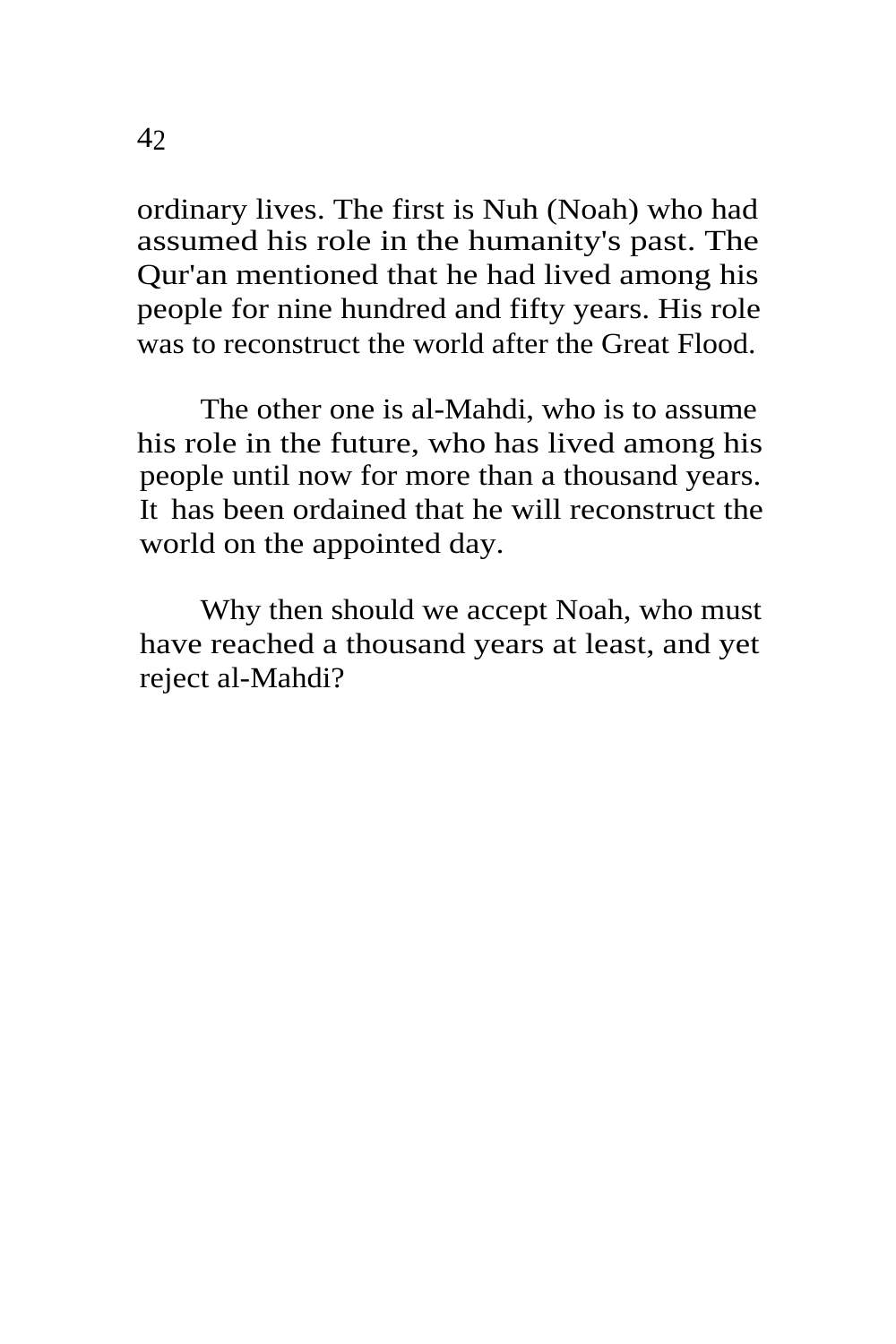### **( 2) THE MIRACLE AND THE LONG LIFE**

Up to now we have seen that the prolongation of life is scientifically possible. But let us suppose that it is not, that the process of old-age and de crepitude is quite rigid, that it cannot either now or in the long run overcome nor alter its conditions or circumstances - what will this mean? It will mean that the prolongation of human life - as is the case of Noah, or al-Mahdi - runs contrary to the natural laws which science confirmed thanks to modern instruments of experimentation. Thus this condition becomes a miracle that has hindered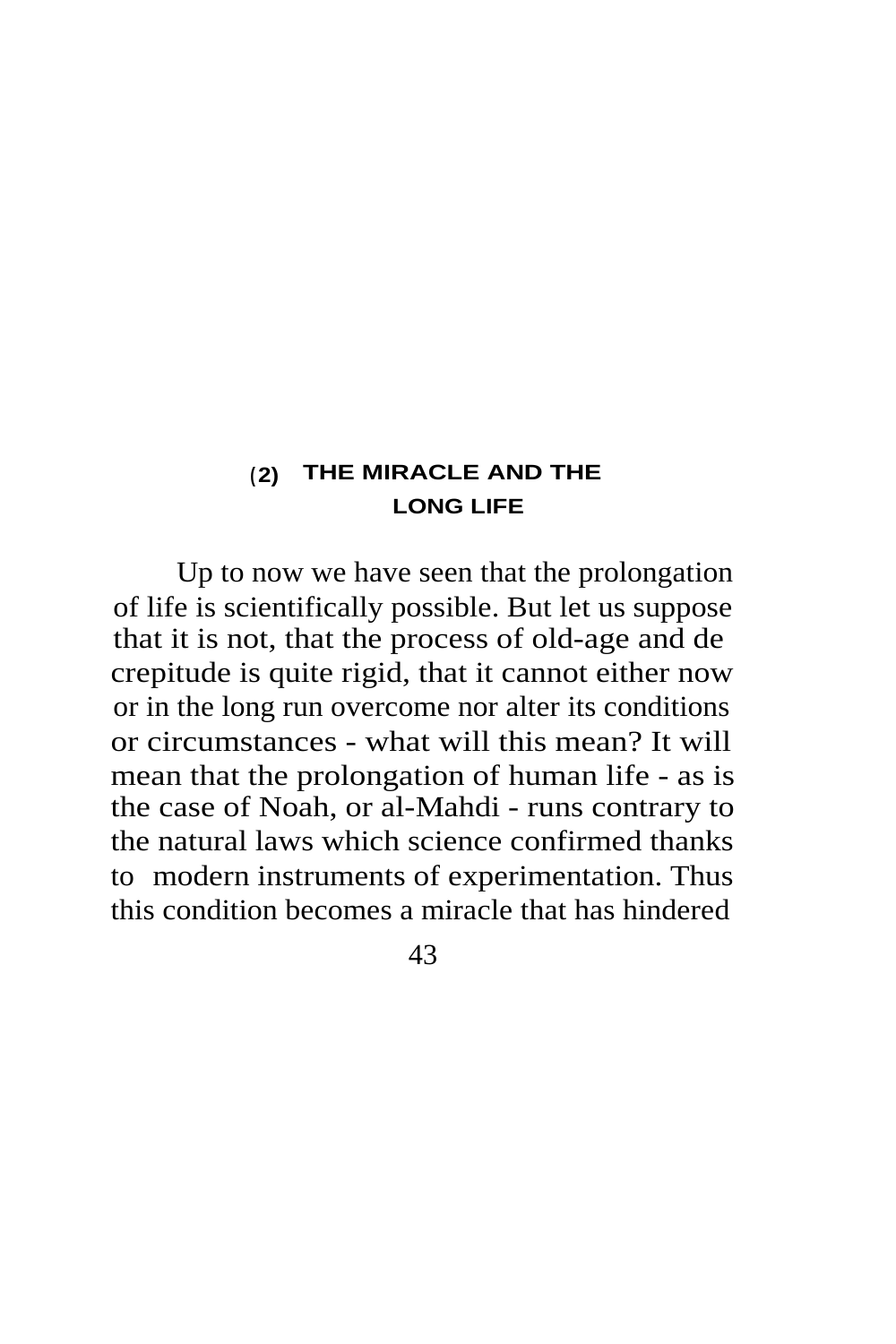the applicability of a natural law under a certain circumstances, in order to preserve the life of a particular individual whose role is to cherish the Divine message.

Yet this is not the only miracle of its kind, nor is it remote from a Muslim's faith, which derives from the Qur'dn and the sunnah. More over the process of old-age is no more rigid than is the process of the passage of heat from a body of higher temperature to another of lower temperature until both of them become equal. This had occurred in the case of Ibrdhim (peace be upon him) when the only way to preserve his life was by hindering that process, when it was said to the fire in which he was thrown

> .<br>قَلْنَا يَانَارُكُونِي بَرْدٌ اوُسَلاُمًّا عَلَى إِبْرًاهِيمَ ۞ (۶۹۰۲۱ ، الانبيَّاء ، ۶۹۰۲۱)

*We* said, *"O fire be cool* on *Ibrdhim* and *keep him safe."* (Qur'dn, 21:69)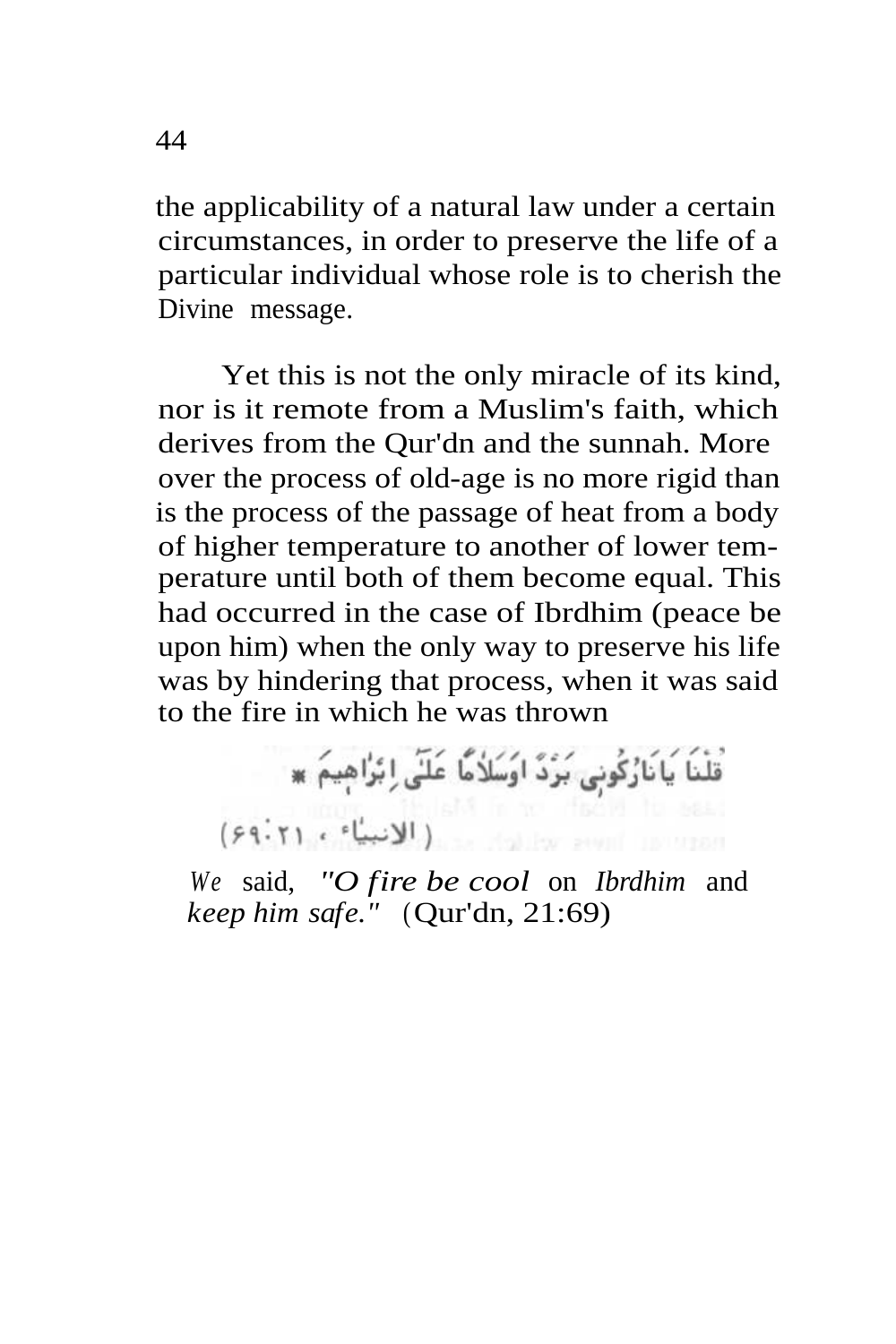So, he emerged from it safe and unharmed. There are also other cases where natural laws were hindered to protect some of the prophets or Proofs of Allah on earth. When the sea was split for Musa (Moses), when the Romans were misled in thinking they had caught 'isa (Jesus) or when Muhammad (peace and blessing of Allah be upon him and his progeny) left his house, while it was surrounded by the troops of Quraysh who were waiting for hours to attack him but Allah, 'the Exalted, hid him from their eyes while he was walking in their midst. All of these cases show a hindrance of the laws of nature to protect an individual, whom the Divine wisdom wished to preserve. Therefore, why not include here the process of old-age and decrepitude?

From this we can deduce a general notion, which is that whenever the preservation of the Prophet's life (the Proof of Allah on earth) de pends on the hindrance of a natural law, and the prolongation of his life comes to be necessary for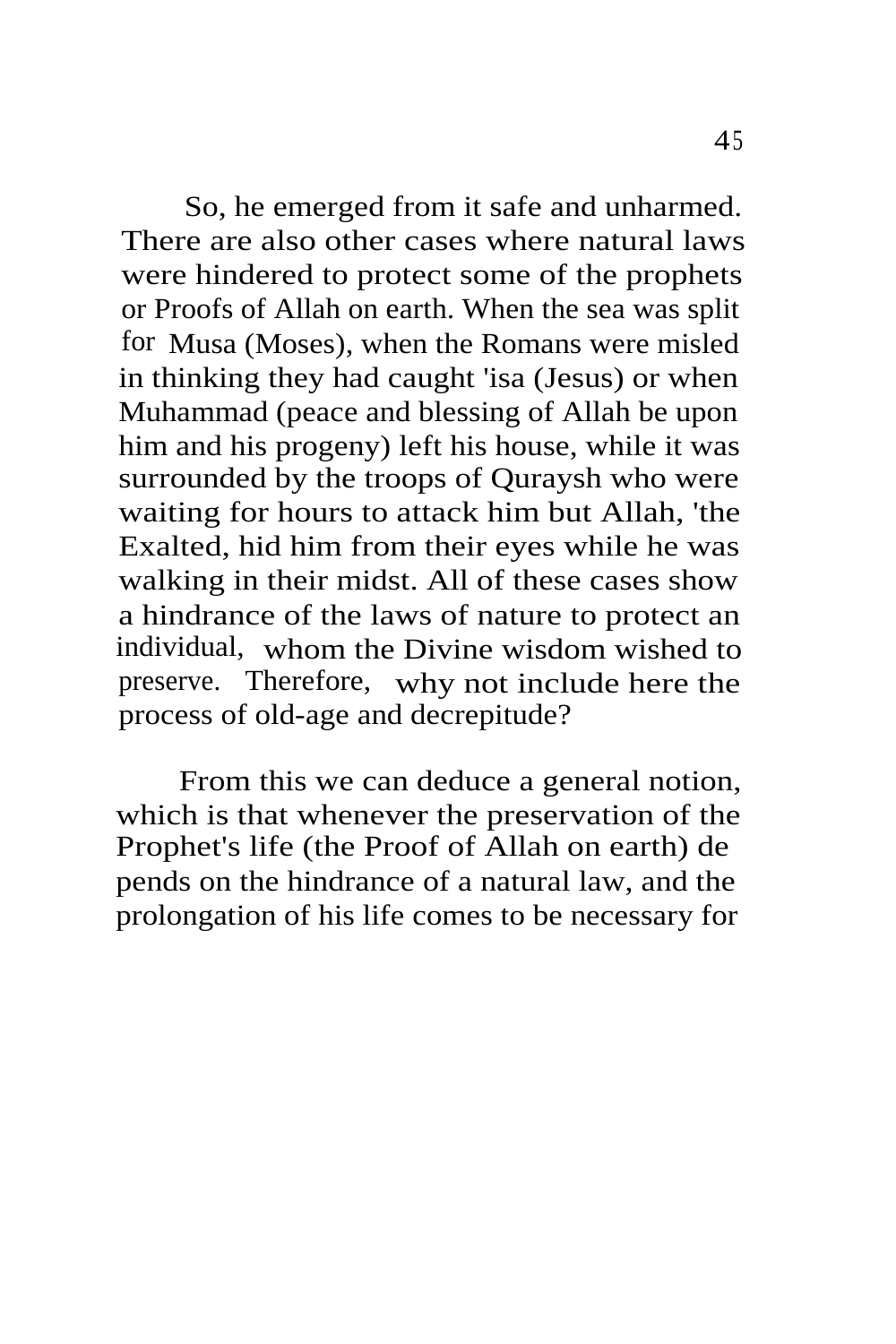the performance of his task, Divine care then intervenes by delaying the process so that the task of that individual can be accomplished., On the other hand, once the Divine mission of that individual has been fulfilled he either dies naturally or as a martyr depending on what is determined by natural laws.

Thus we find ourselves confronted with the present question in connection with this general notion: How can the process be obstructed? How can the necessary correlation that exitsts between natural phenomena, be sundered? Does it not contradict science, which discovered the existence of that natural law or process and defined that necessary correlation on experimental and deductive bases ?

The answer is that science has already solved the problem by giving up the idea of necessity as far as natural laws are concerned. To clarify this we can say that science discovers natural laws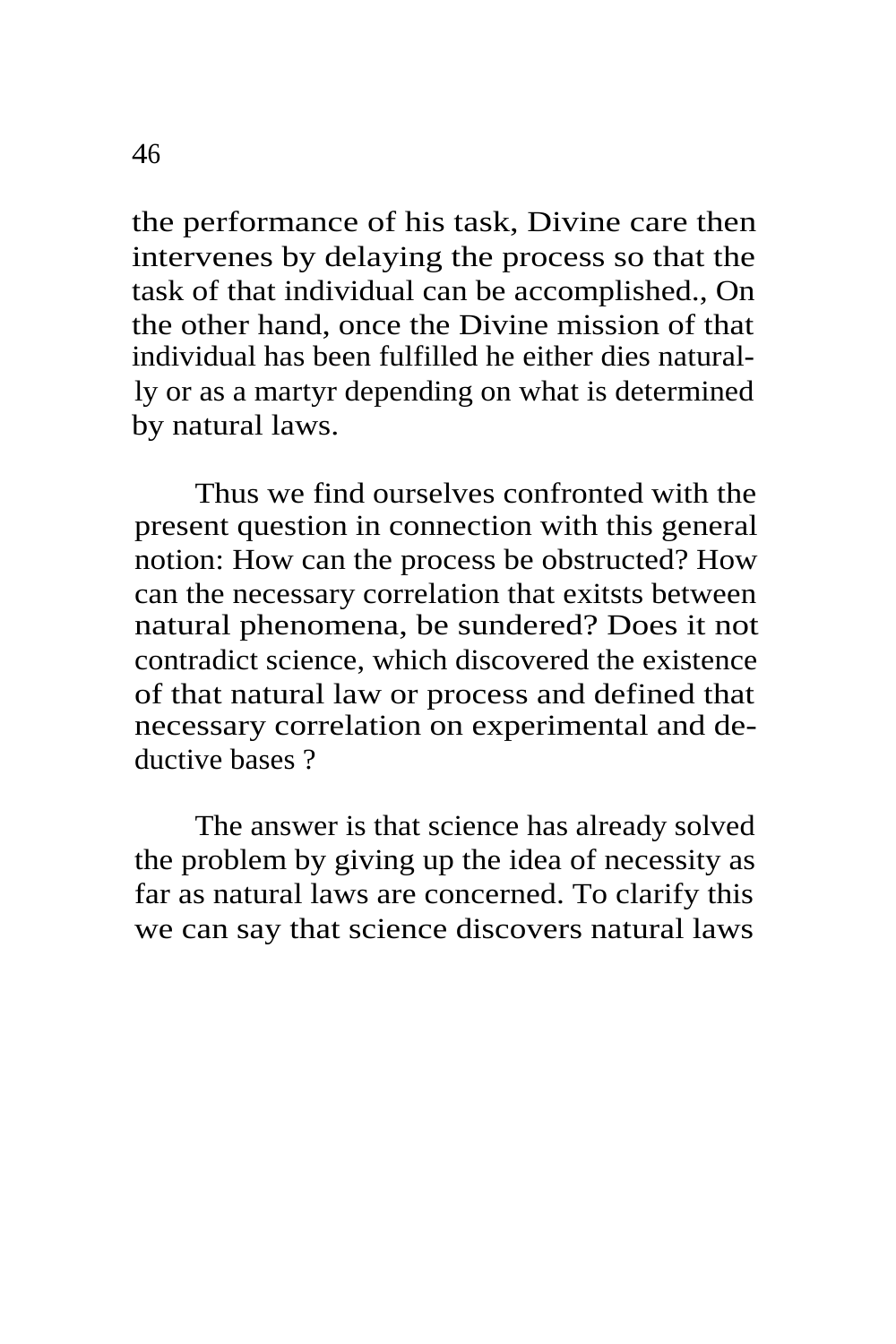through systematic observations and experiments. For example, when the occurrence of a natural phenomenon is followed another one, we deduce from this a natural law which is: that whenever the first phenomenon comes into existence it is automatically followed by another phenomenon.

However, science does not propose a necessary correlation between the two phenomena stemming from their nature, since necessity is an invisible condition that experimentation and the instruments of scientific and inductive inquiry cannot demonstrate. Therefore, the logic of modern science emphasizes that natural law - as it is defined by science - does not indicate a necessary correlation, but an uninterrupted connection, between two phenomena. But when the miracle occurs and separates one from the other, it does not mean that their correlation was sundered.

The truth of the matter is that the miracle, in its religious sense, has become, in the light of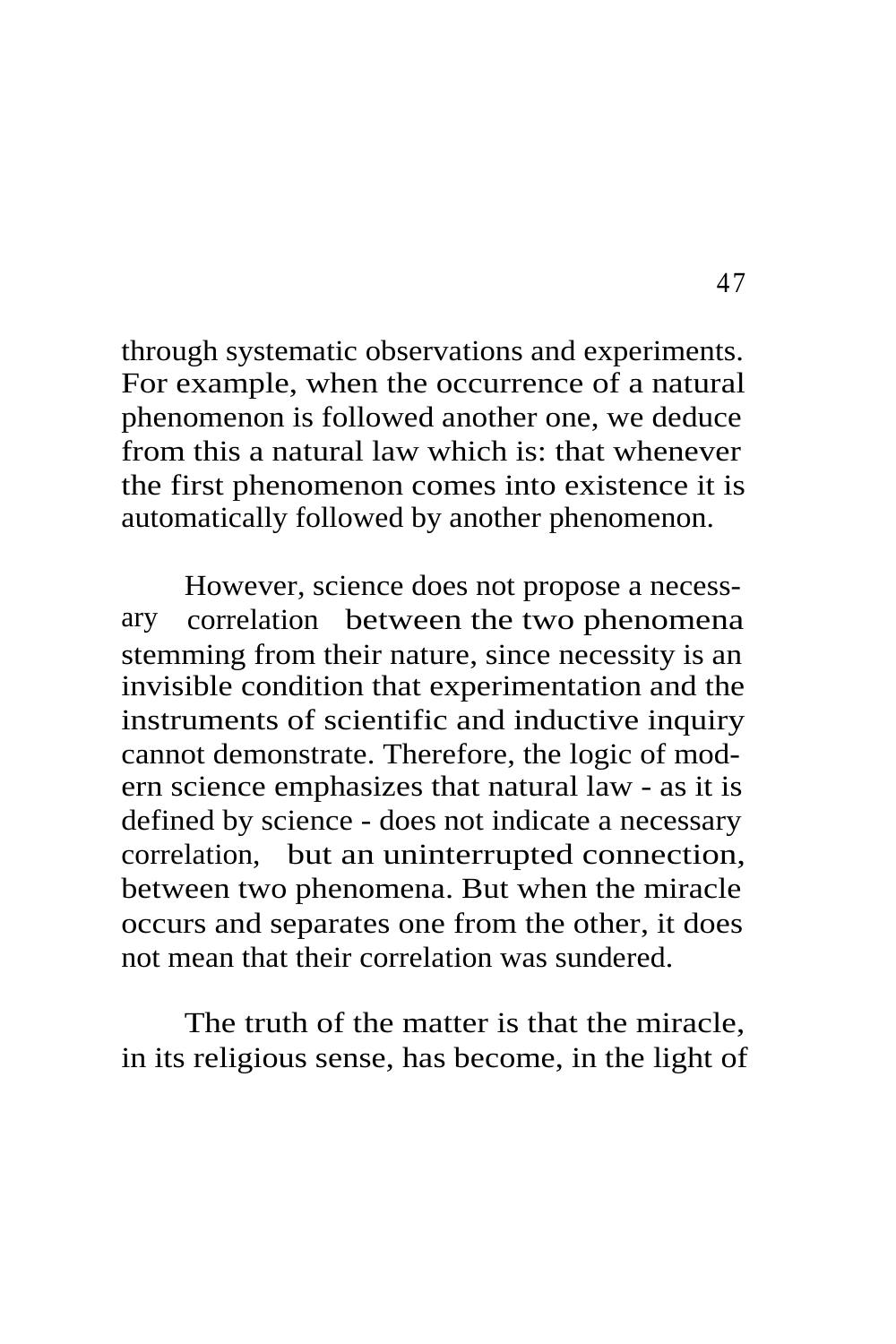modern scientific logic, more understandable than before, under the classical view of causal correlation. This old view assumed that every two phenomena, in which one is followed automatically by the other must have a necessary correlation, which means that it is impossible to separate one from the other. However, this correlation has been transformed thanks to modern scientific logic into a law of correlation or of consecutive succession between two phenomena without the hypothesis of invisible necessity.

Thereby the miracle becomes an exceptional condition with regard to this connective succession without running against a necessity or leading to an impossibility.

So, in the light of the logical foundation of induction we agree with the modern point of view which says that induction does not demonstrate the existence of a necessary correlation between two phenomena. We find that it shows that there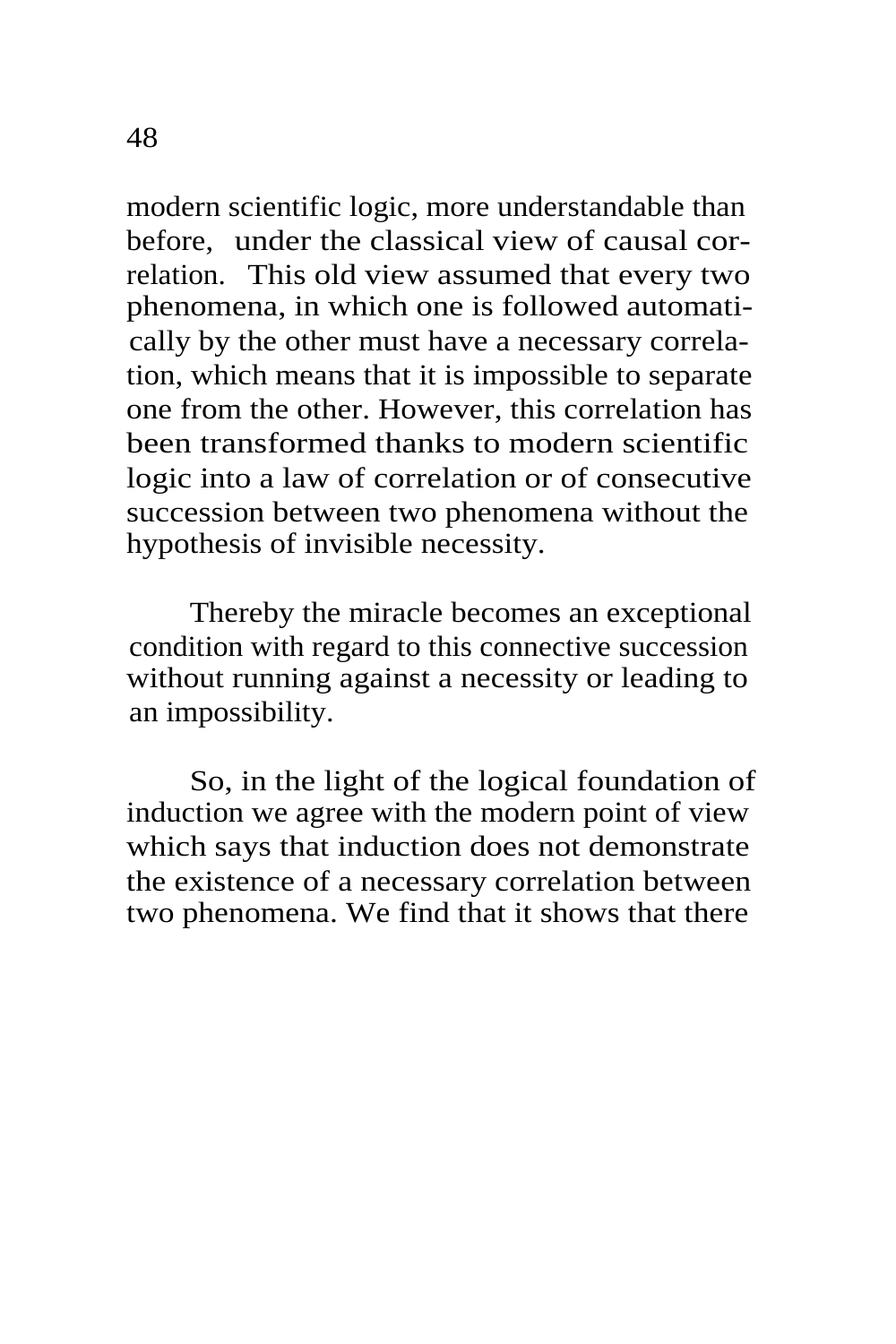is a common interpretation for the consecutive connection between the two. Since this common interpretation can be formed on the basis of the assumption of subjective necessity, it can also be formed on the assumption of a wisdom that made the Creator of the universe to continuously combine some particular phenomena with others. The same wisdom sometimes calls for exception; thus a miracle occurs.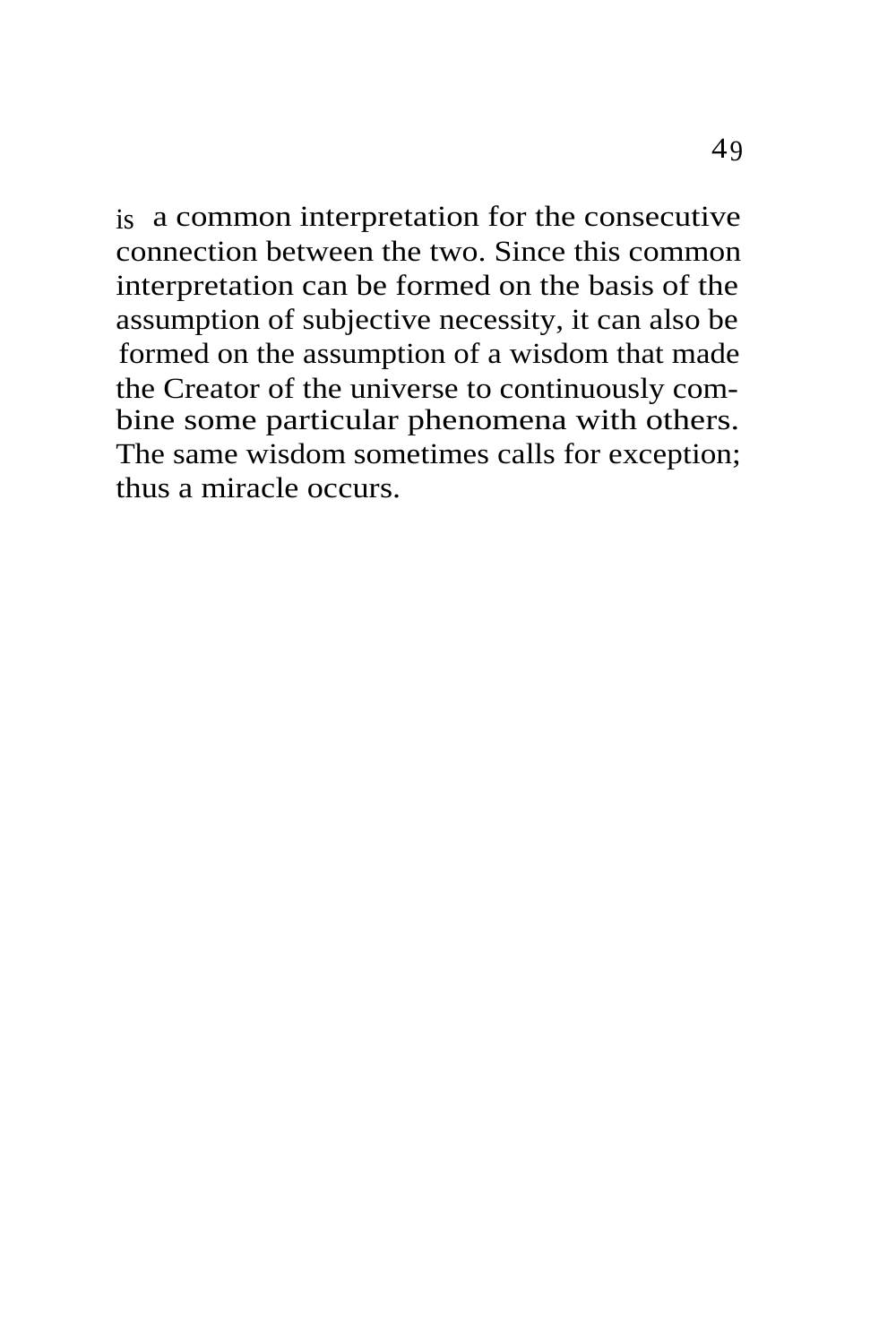# **(3) WHY ALL THIS DESIRE TO PROLONG HIS LIFE**

Now we should deal with the second question which is: Why should Allah, the Exalted, show all this desire for this person in particular? Why should the natural laws be hindered just to prolong his life? Why should the leadership of the appointed day not be left to a person born in the future, who will appear then and assume his expected role?

In other words: What is the use of this long absence and what is the motive behind it? Indeed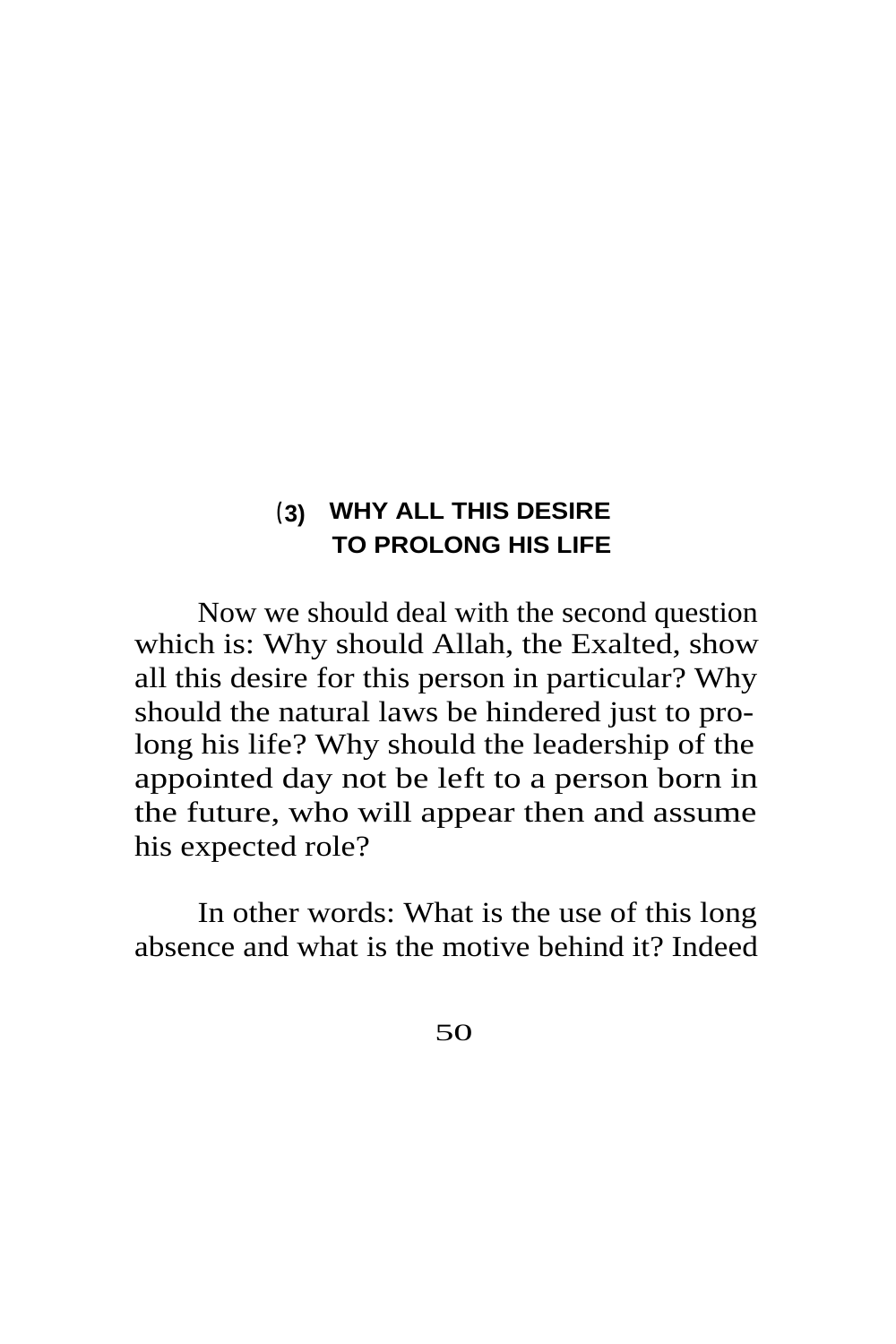many people ask these questions, yet at the same time none of them is prepared to accept the Divine answer for them. However we believe that the twelve Imdms form a unique group of individuals, none of whom could be substituted. But these people require a social interpretation of the situation, in the light of tangible realities, for the great operation of change and the understandable requirements for the appointed day.

On these bases, we will temporarily disregard the characteristics that we believe should be fulfilled in the infallible Imdms and ask the following questions

As far as the expected operation of change, of the appointed day, is concerned and as far as it is understandable in the light of the norms and the experiences of life, can we consider the prolonged age of its preserved leader as one of the factors for its success? And of his ability to lead it in a better way ?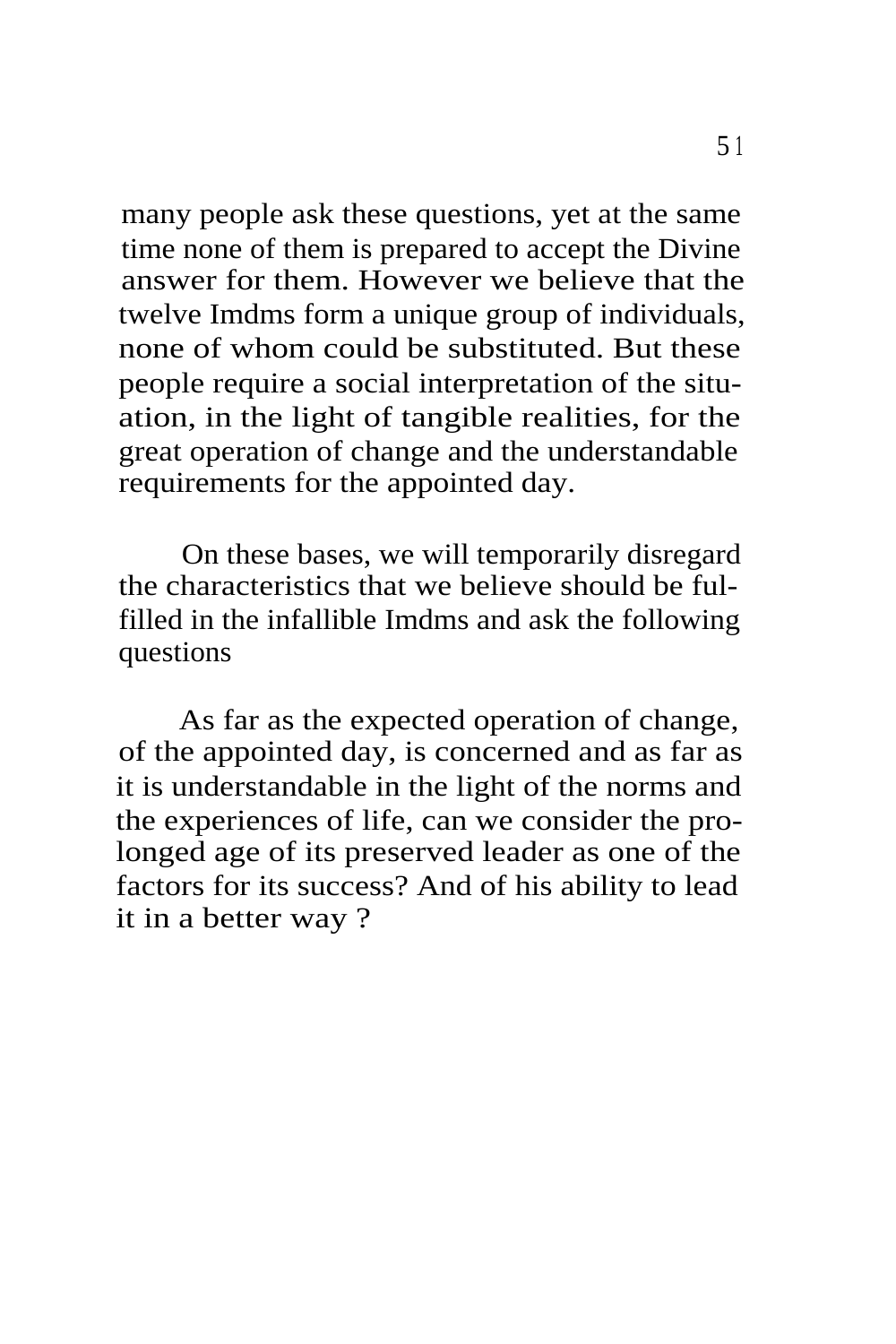We can give an affirmative answer to this question because of many reasons among which are the following

First, that the great operation of change requires from its leader a unique psychological attitude, filled with a sense of success and a sense of the insignificance of the mighty existence which he has been prepared to struggle against and transform into a new civilized world.

Thus the more the leader's heart is filled with the triviality of the civilization he is fighting, and the clearer is his sense that it is no more than a speck of dust on the long path of human civilization, the more he is ready from a psychological angle, to oppose, resist and persevere in his efforts against it until victory is achieved.

It is clear, therefore, that the scope required from this psychological attitude ought to be proportionate to the size of change to be brought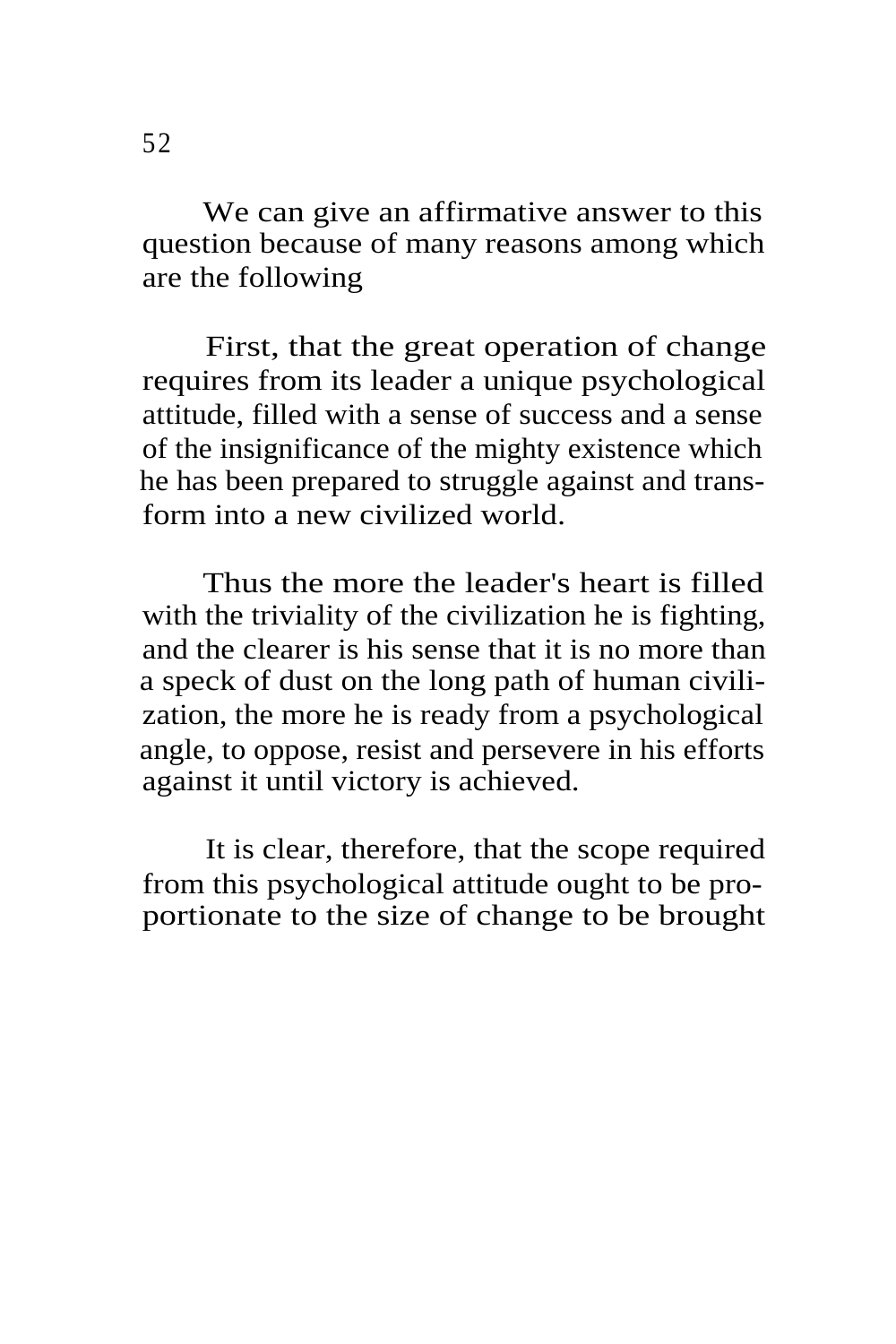about and what needs to be rooted out of civiliaation and existence. So, whenever the opposition is to a mightier existence and a loftier and deeply rooted civilization, the greater is the thrust required from this psychological attitude.

Since the message of the appointed day is to change, in a comprehensive way, a world filled with injustice and tyranny, it is therefore natural that it is looking for an individual whose psychological attitude is superior to that whole world; a person whose age exceeds those who were born in that world and who were brought up in the shade of its civilization which he is to destroy and replace with one based on justice and truth. For whoever is brought up in a deeply-rooted civilization, that dominates the world with its values and modes of thinking, would be overwhelmed by it, since he would have been born while it had been in existence, and opened his eyes just to see its different aspects, and would have been brought up under its power and influence. Unlike that is a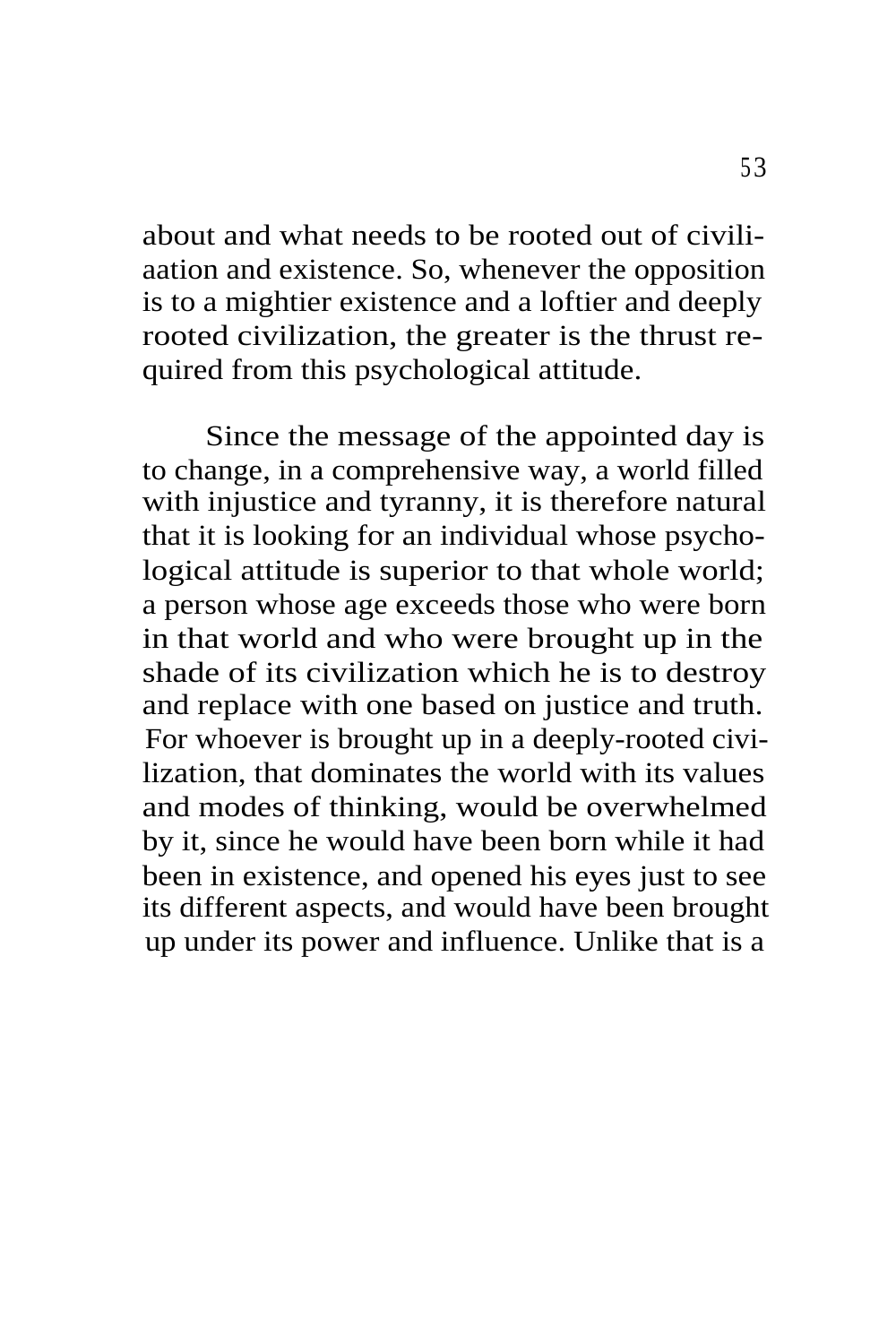person who has deeply penetrated history, who has come to life long before that civilization which completes the cycle of the story of humanity before the appointed day saw the light. He sees it as little seeds, hardly visible, then gradually growing and taking roots within human societies, waiting for the right moment to blossom and appear. Then he witnesses it, as it starts to grow and advance, sometimes relapsing, sometimes meeting with success, then when it begins to prosper and become gigantic, gradually dominating the destinies of the world, such a man who has lived through all these stages with sagacity and caution, watching this giant - (against which he has to struggle) under that long historical perspective which he has lived in reality, and not just read about in books of history, such an individual would consider it as a definite destiny, unlike Jean Jacques Rousseau's consideration of the monarchy in France, when he was terrified at the mere imagining of France without a king, in spite of the fact that he was one of the heralds, both intellectually and philo-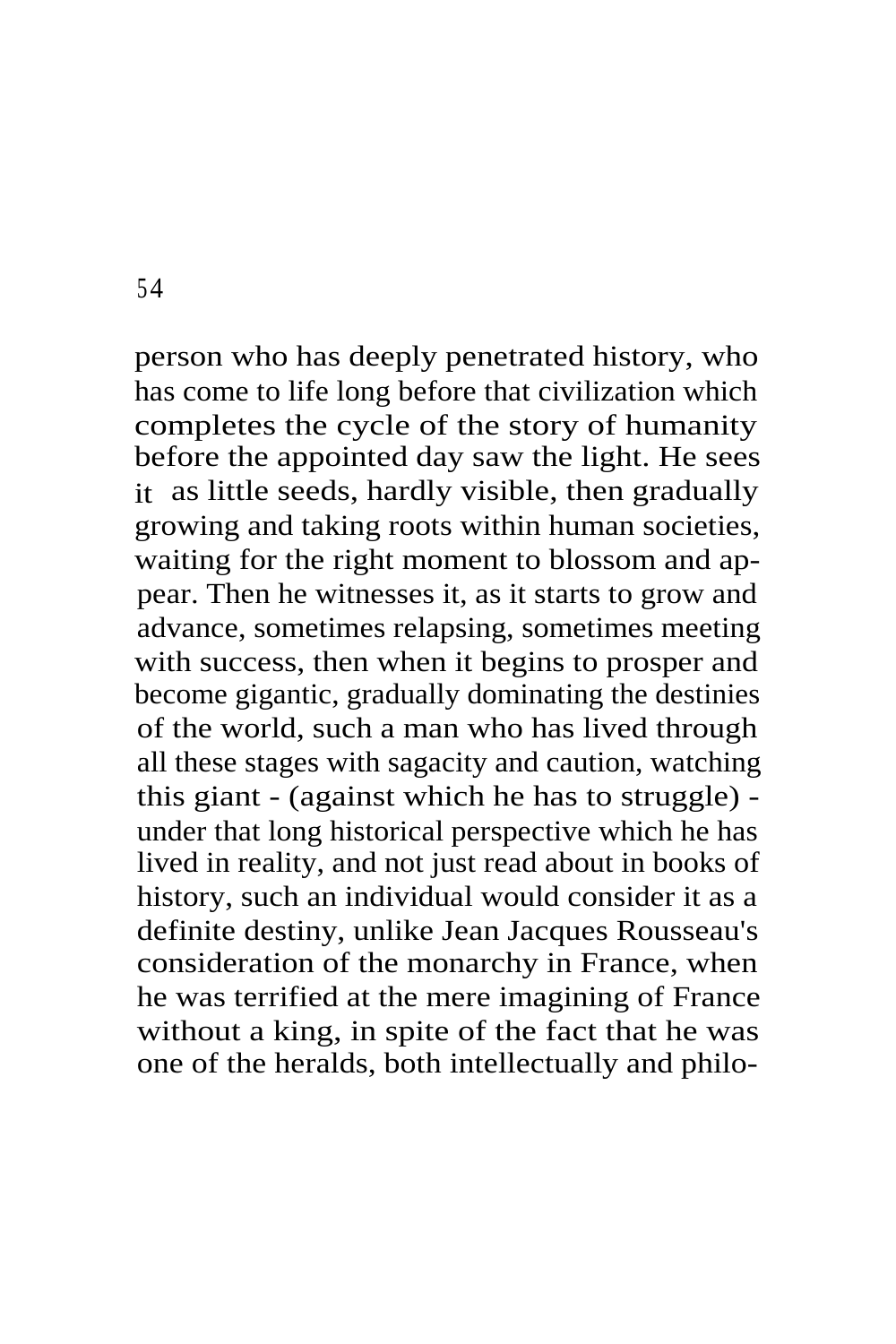sophically, of the evolution of the political situation that existed in those times. That was because Rousseau lived in the shade and under the influence of the monarchy.

On the other hand this individual who has thoroughly penetrated history, would have the dignity and strength of history and a powerful sense that all that surrounds him of civilization and existence was born at a certain time in history, when the way was paved for its existence, that it would disappear to the extent that nothing of it would remain as when there was nothing of it before it came into existence in the distant or near past, that the historical life spans of any civilization, however long they may be, are only limited days in the long era of history.

Have you not read the chapter of the cave in the Qur'dn *(surah al-Kahf)?* Have you not read of those youths who believed in their Lord, whom Allah increased in guidance, who opposed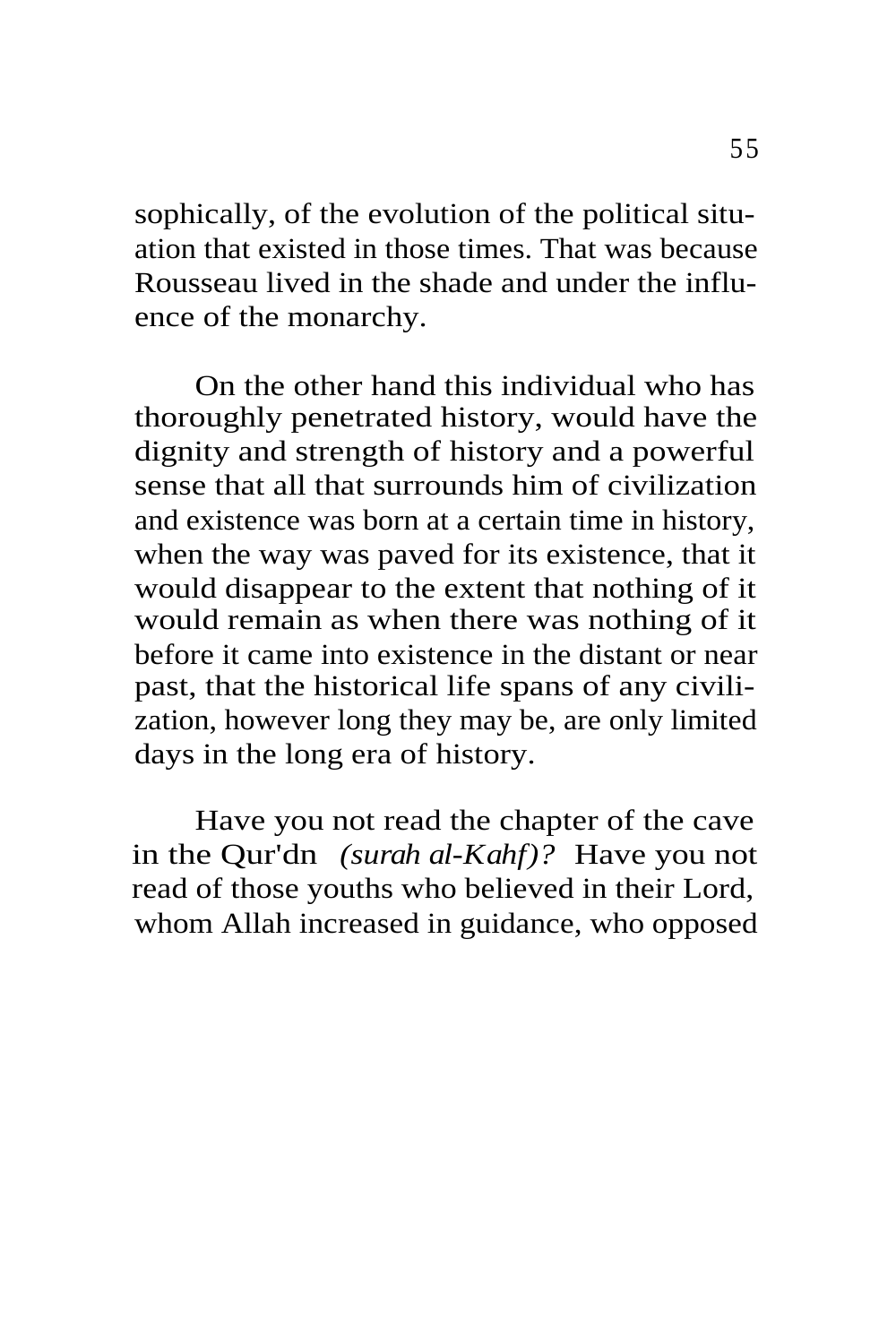a ruling pagan existence that was ruthless and did not hesitate to suppress every single seed of at-tawhid (Unity of Allah), so that it might not rise above the level of idolatory. So these youths became depressed to the point of despair, once the windows of hope had been closed before their eyes; so they sought refuge in the cave, where they begged Alldh for a solution to their problem after having exhausted all the possibilities. For they could not tolerate the fact that falsehood was ruling, transgressing and subjugating the truth and suppressing anyone whose heart showed an inclination towards the truth. Do you know what Alldh did to them? He made them sleep for three hundred and nine years in that cave and caused them to rise up from their long sleep and sent them to the ouside world, after that the existence which had bewildered them with its power and transgression had collapsed and became a chapter in history that could frighten no one nor activate anything. They were brought out so that they could see all this with their own eyes and learn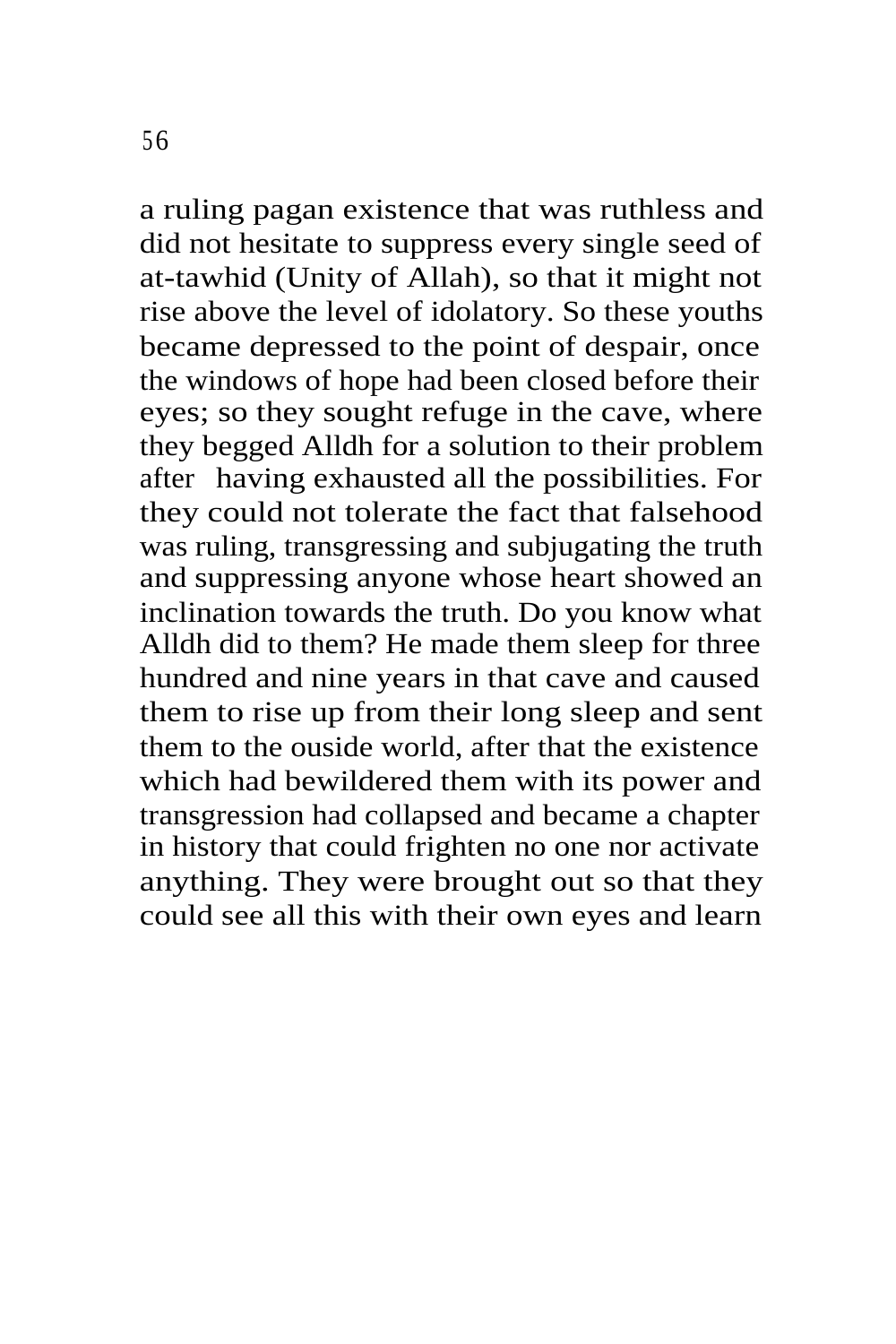that falsehood is insignificant.

Indeed if this clear vision had been true in the case of the people of the cave, with all that it bore of psychological loftiness and thrust out of that unique event which prolonged their age by three hundred years, then the same event could occur in the case of al-Mahdi, the Expected Leader, whose extended age would make him see the giant as a dwarf, the tall tree as a seed and the hurricane as a breeze.

Add to this that the experience that is granted by the concomitants of those consecutive civilizations and the direct confrontation with all their movements and changes, has a great influence on the intellectual preparation and the deepening of experience of the Expected Leader, since it puts him face to face with the many various practices of others, with all they contain of weakness and strength, and the different aspects of their errors and accuracy. And this enables him to classify the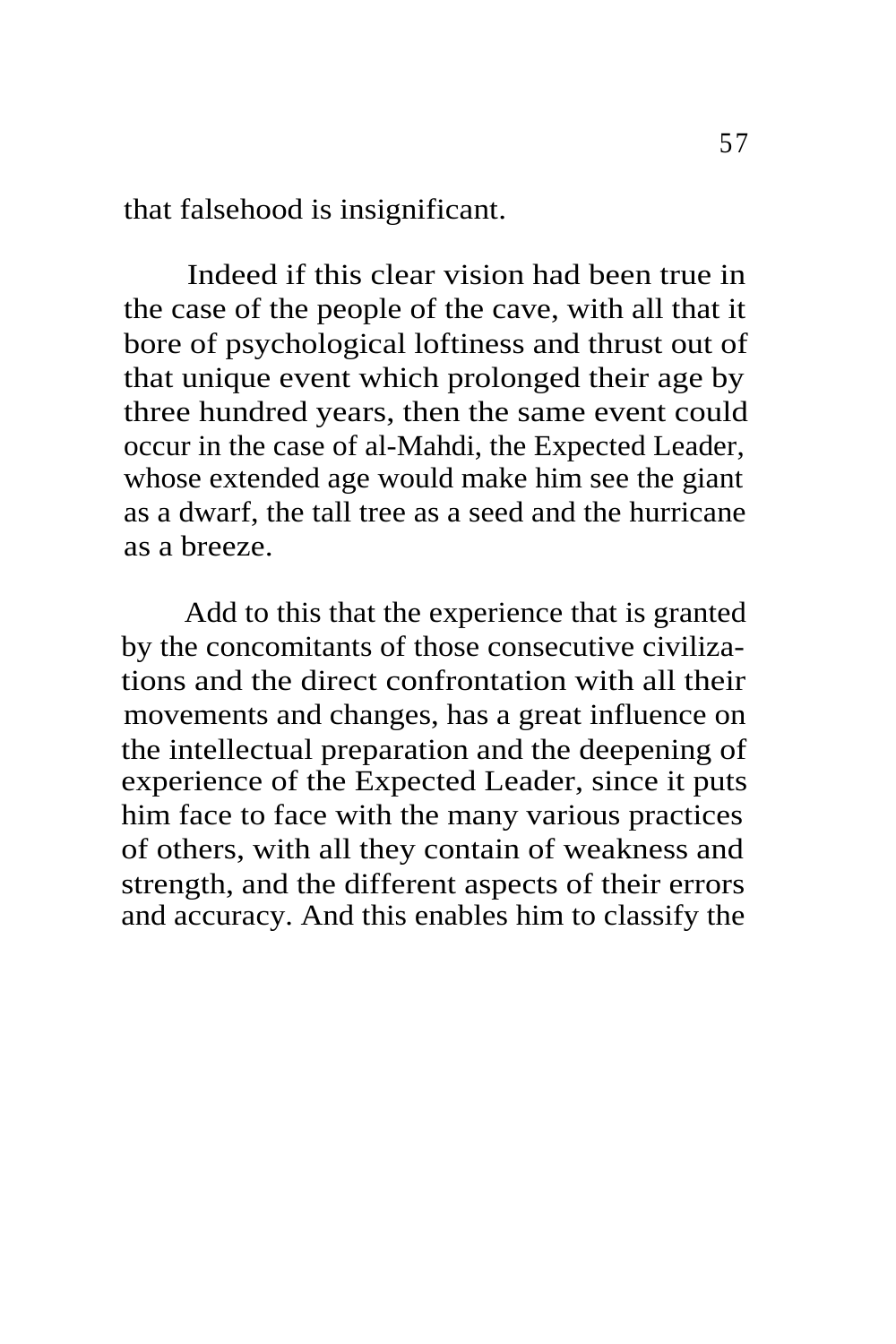social symptoms with a complete awareness of their causes and their historical circumstances.

Moreover the preserved operation of change, which is the task of the Expected Leader, is founded on a particular message, namely the message of Islam. Therefore, it is natural that in this case, the required leadership should be more proximate with the original sources of Islam, that his personality be fully shaped in an independent way, free from the influence of that civilization which is subject to his struggle on the appointed day, unlike that individual who would have been born and brought up in its atmosphere, whose intellect and feelings would have blossomed within its frame. Quite often such a person cannot free himself from the effects and residues of that civilization, even if he were to lead a movement of change against it.

Thus, in order that the preserved leader be not influenced by the civilization he has been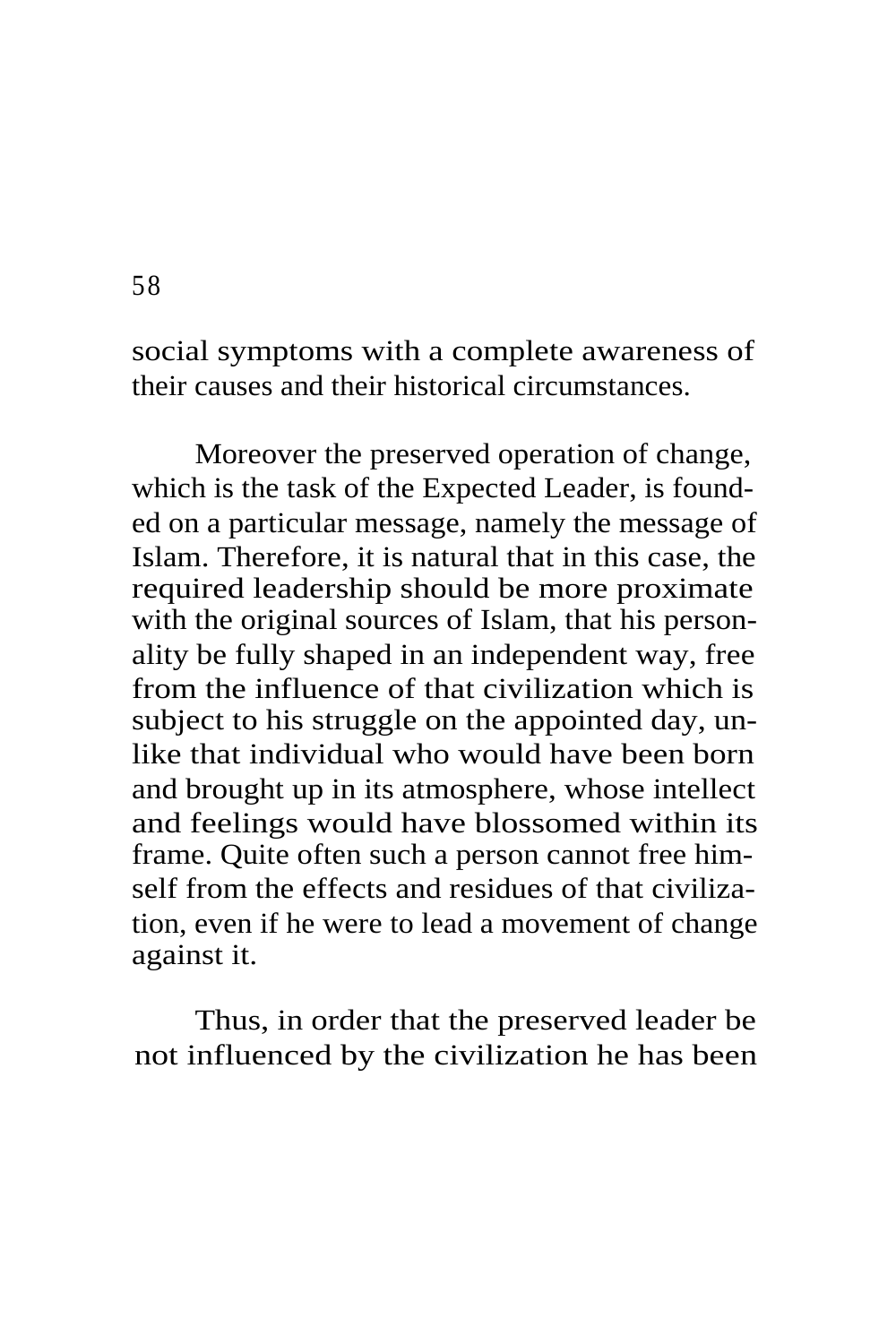prepared to transform, it is necessary that his personality should be fully shaped during a previous stage of civilization, as near as possible to the universal spirit, and in terms of the principles of that civilized condition, which the appointed day is aiming at realizing under his leadership.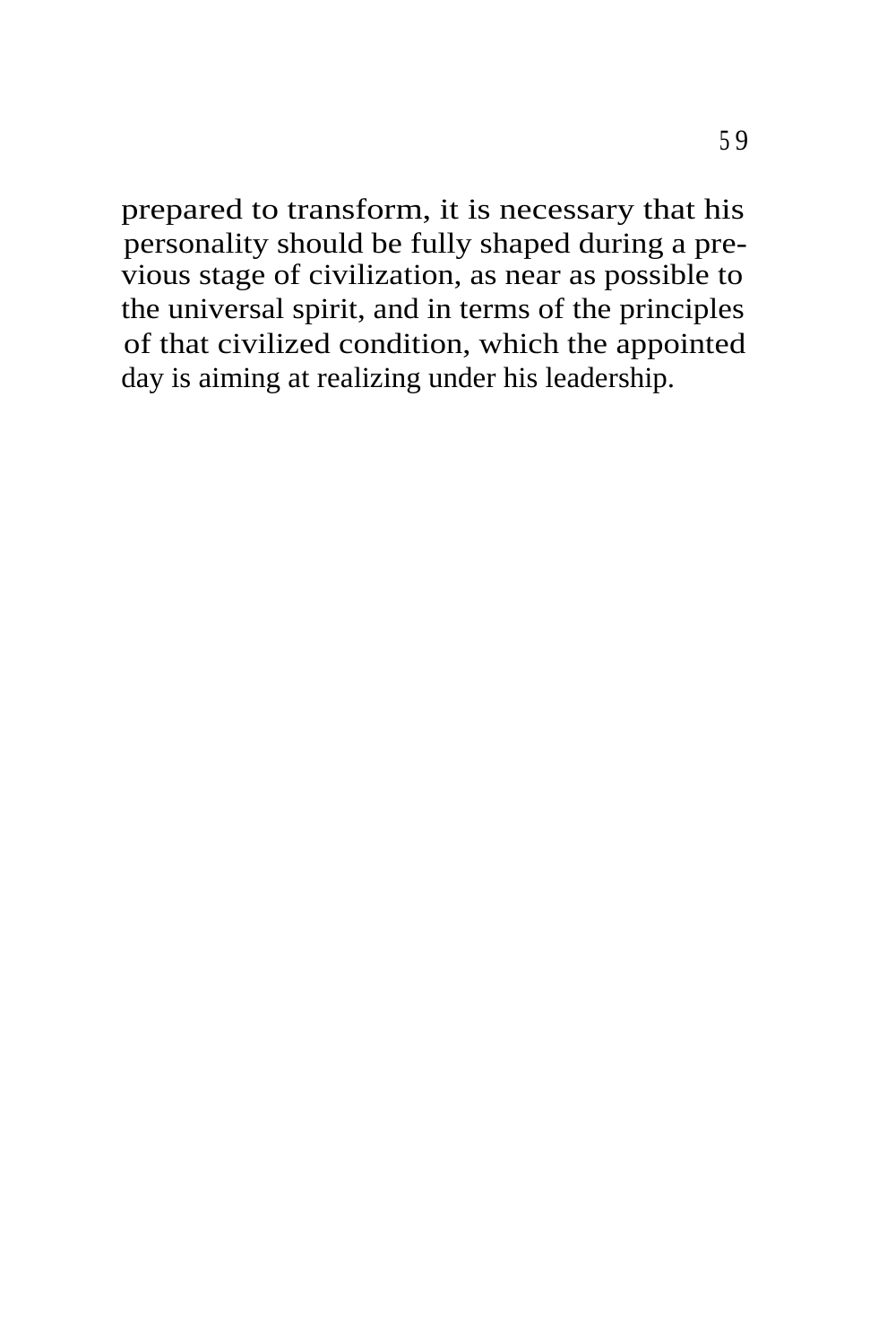## **( 4) HOW WAS THE PREPARATION OF THE EXPECTED LEADER ACHIEVED**

Now we have reached the third question which is: How could the preparation of the Expected Leader be achieved, while we know that he only remained five years with his father, al-Imam al-`Askari - which is a period of childhood not sufficient for the maturity of his personality. Therefore, under what circumstances has this achievement taken place?

**The answer is:** That al-Mahdi (peace be upon him) was appointed as a successor to his father,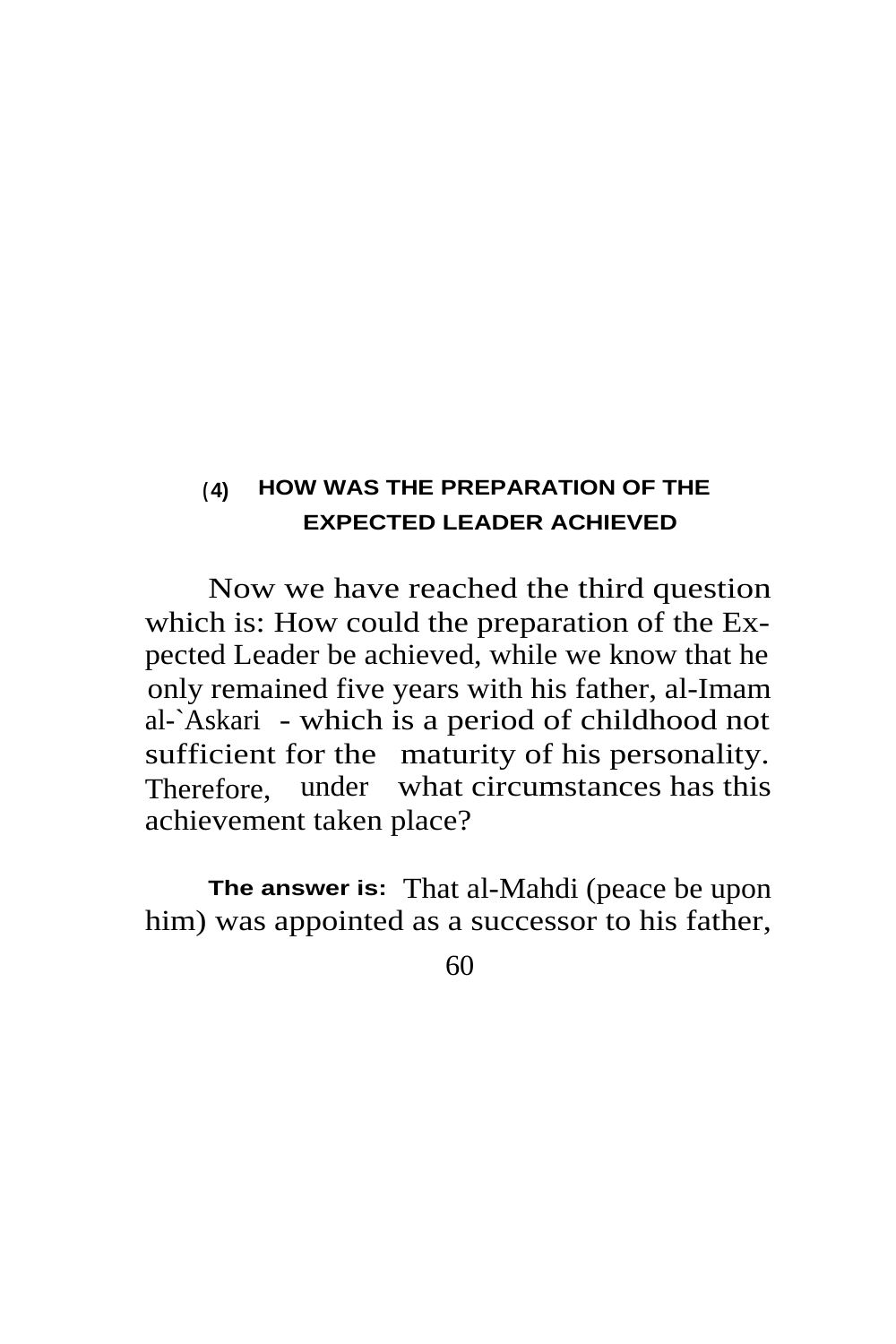for the leadership of the Muslims, which means that he was an Imam in the fullest intellectual and spiritual sense of the word in a very early age of his noble life.

Moreover, the early Imamate (leadership) is a previous phenomenon in the case of his forefathers (peace be upon them all), for example, al-Imam Muhammad son of `Ali al-Jawad (peace be upon him). We call it a phenomenon because it has given in the case of al-Mahdi's forefathers (peace be upon them), a perceptible and a practical meaning, which the Muslims have lived and been aware of, in all their experiences with the Imams, in one way or another. Therefore, we cannot claim the proof of a clearer and wider phenomenon than the experience of a whole community. So, we can clarify the issue in the following points

1) The leadership of the Imams of Ahlu'1 bayt (descendants of the Prophet) has never been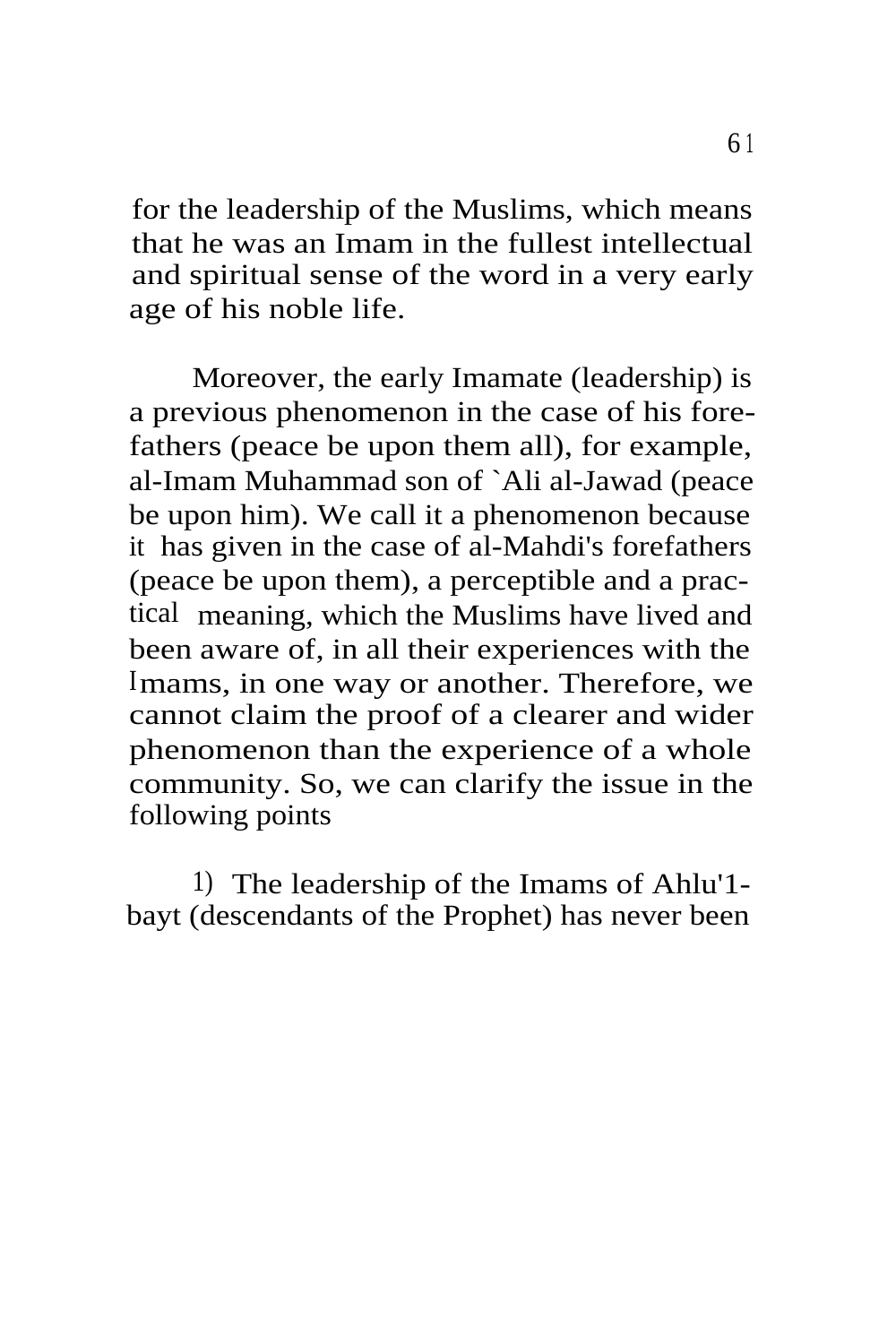one of the centres of influence and power that are transmitted through inheritance, from father to son, with the full support of the ruling regime, as was the case, in the leadership of Fdtimid caliphs and the `Abbdsids; but it has always won the good will of its wider popular bases, on the grounds of their intellectual and spiritual conviction about the worth of the Imdmate for the leadership of Islam.

2) These popular bases have existed since the dawn of Islam and became wider during the times of the two Imdms, al-Bdqir and as-Sddiq (peace be upon them). The school that these two Imams led within the boundaries of these bases formed a very wide trend that stretched all all over the world of Islam, bringing together hundreds of jurists *(fugahd')* theologians *( mutakallimun)* and commentators *(mufassirun)* on the Qur'dn and the learned in the different branches of Islamic and human sciences that were predominent in those times, to the extent that al-Hasan son of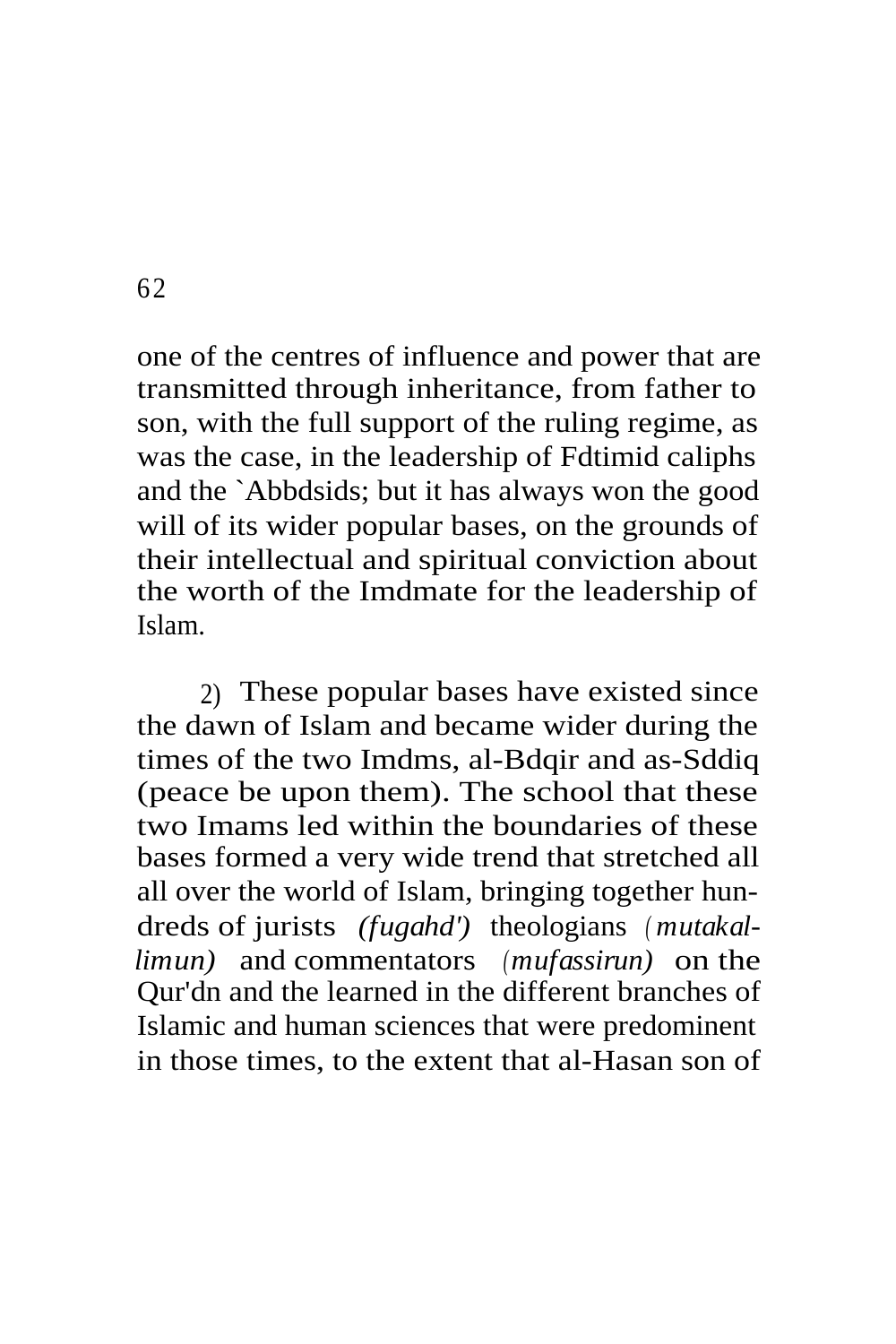`Ali al-Washsha said, "I went into al-Kixfah Mosque and found nine hundred sheikhs all of them were saying, 'Ja'far son of Muhammad related to us  $\ldots$  "

3) This school and what it represented of popular bases from Islamic society, had certain conditions which it believed in and abode by, in the appointment of the Imam and his suitability for the role because it believed that an individual cannot be appointed as Imam unless he is the most learned among the agnostic of his time.

4) That both this school and its popular bases were ready to give sacrifices, for the sake of their belief in the Imamate, since the latter was considered, in the opinion of the concomitant leadership, as a hostile line, even from an intellectual point of view. This was the reason that led the authorities to carry out several campaigns of purging and torture to the extent that many people were either killed or were put into prisons, while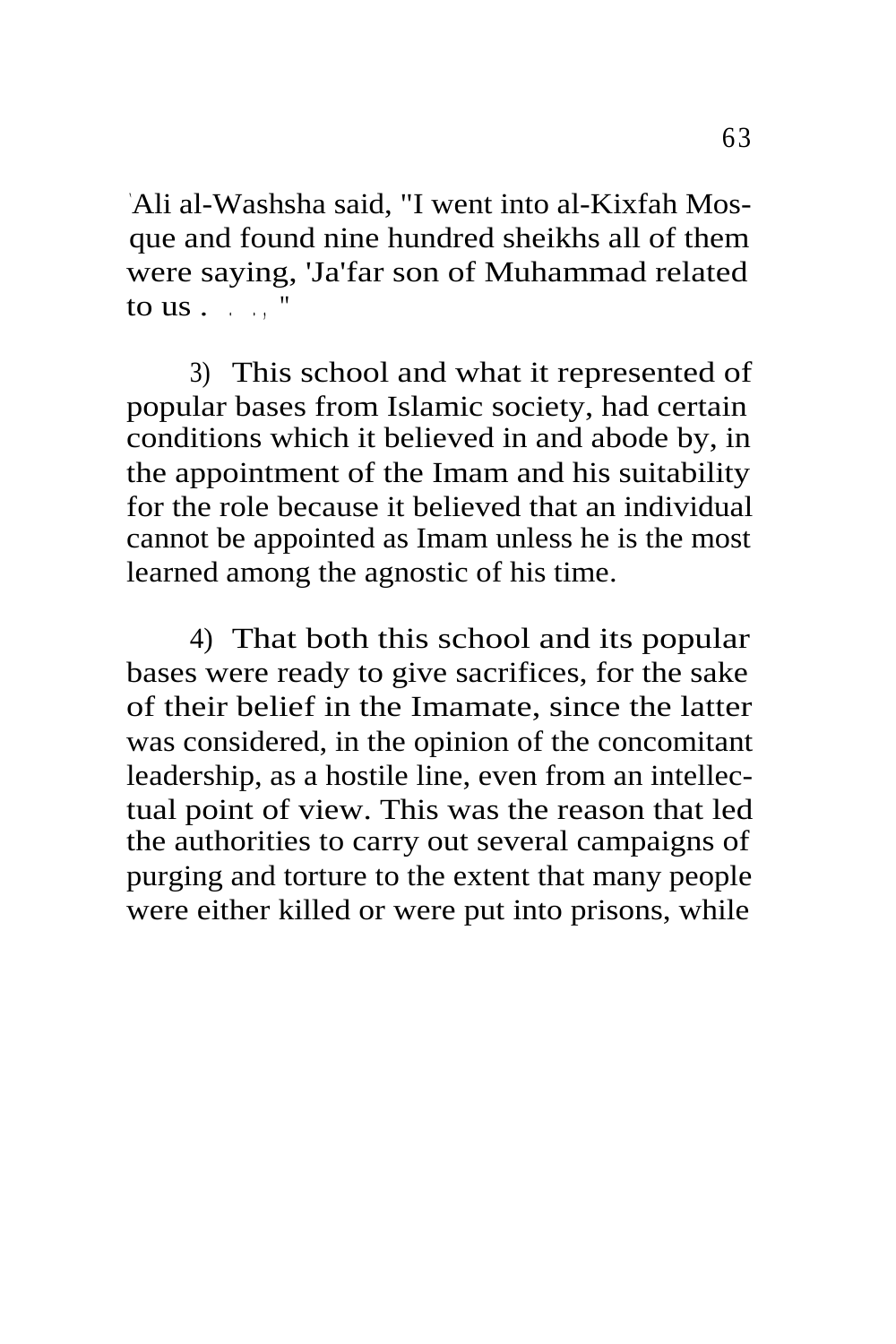hundreds of them died in the darkness of the cells. This meant that those who believed in the Imamate were ready to pay a lot, and the only instigation they had was their nearness to Alldh.

5) The Imdms these bases yielded to were not isolated from them, only when the authorities prosecuted them or sent them into exile. This is what we come to know through the narrators who related to us the events of each one among the twelve Imdms, and on the one hand from what has been copied from the letters that they sent to their contemporaries and the trips that they took, and on the other hand from representatives that they dispatched to the different corners of the Islamic world, as well as the frequent visits that the Shi'ahs used to pay to their Imdms in the holy city of Medina, when they went to the sacred lands for the performance of the holy rites of *hajj.* All of these factors show an uniterrupted interaction between the Imdm and his popular bases, that stretched over the different parts of the world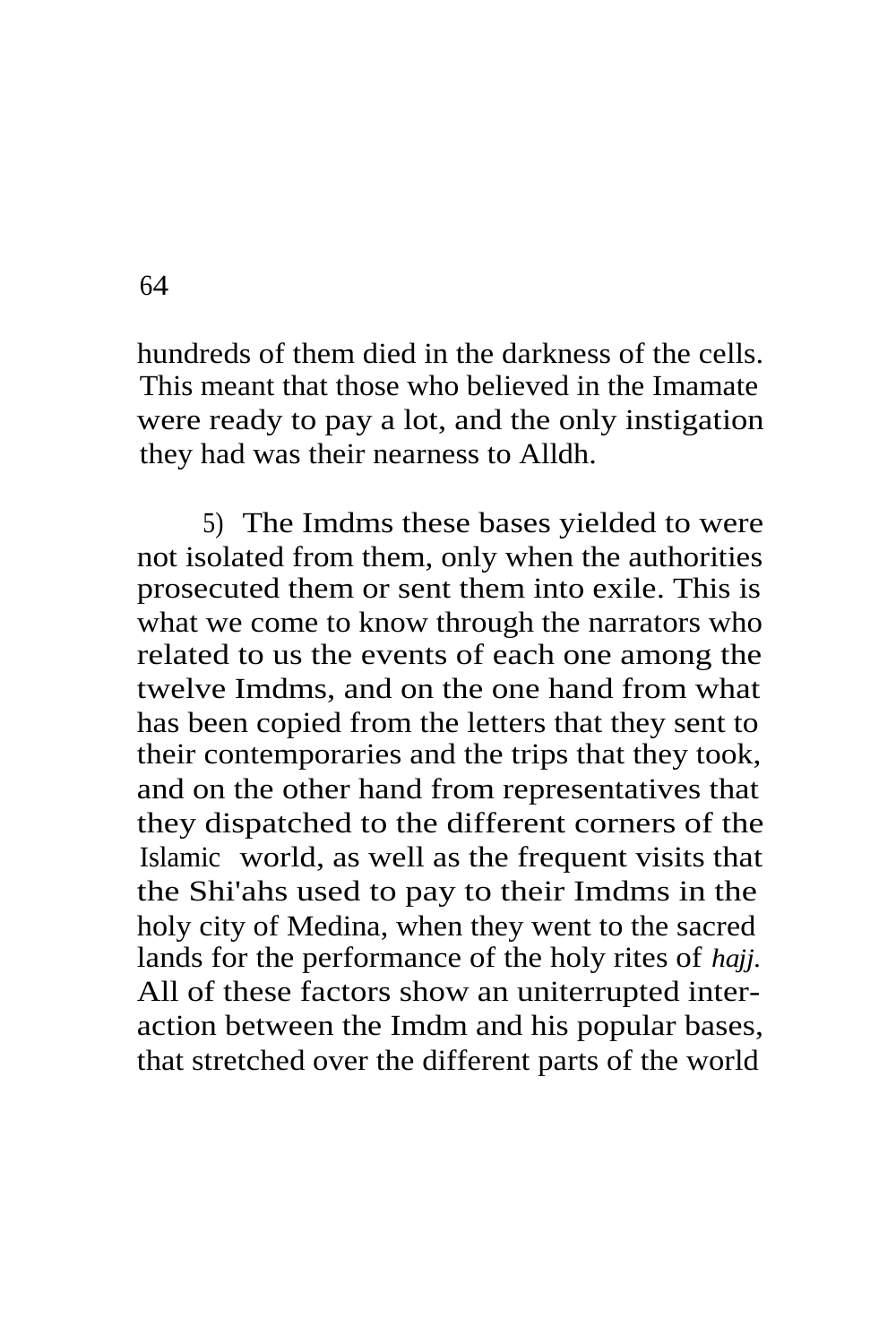of Islam, with all their different classes including the learned as well as the others.

6) That the caliphate which was contemporary with the Imams (peace be upon them) used to consider their spiritual leadership as a great threat against its existence and its destiny. Because of that it deployed all of its efforts for the sake of disintergrating that leadership and bore a lot of negativism in that respect, sometimes appearing under the guise of cruelty and transgression when its security was at stake. The campaigns of persecution and victimization were a permanent event with respect to the Imam, in spite of what that left behind of sadness and disgust among the Muslims and their supporters from the different classes of society.

If we take these six points into consideration knowing that they are all historical facts, it leaves no room for doubt, and we come out with the following result: That the phenomenon of the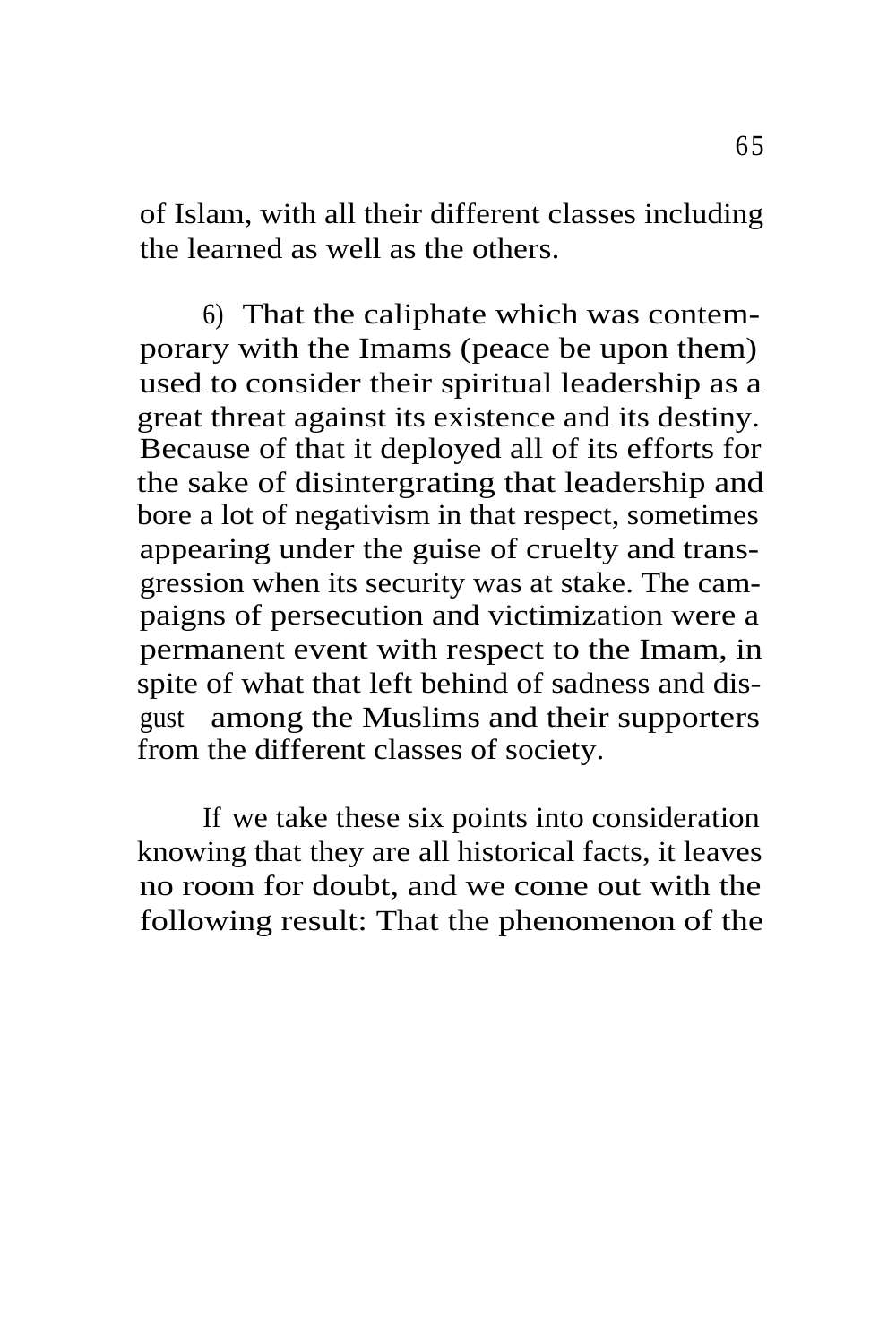early Imamate was a fact and not an illusion. Because the Imdm who emerges while still young and declares openly that he is the spiritual and the intellectual leader of the Muslim community as a whole, and whom that wide trend pledges its loyalty, must surely be in possession of a remarkable, let alone a very wide knowledge and agnosis and a very wide horizon as well as a proficiency in jurisdiction, exegesis and the articles of faith, otherwise the popular bases would not be convinced of his spiritual leadership. We should also bear in mind the fact that the Imdms took certain positions that made the interaction with their bases possible and threw different lights on their way of life and personality.

Do you think then that a young child who declares his Imdmate (spiritual leadership) and hoists out of it a flag for Islam, with the full know ledge of the masses among his popular bases who believe in him and are prepared to sacrifice their lives and security without taking the trouble to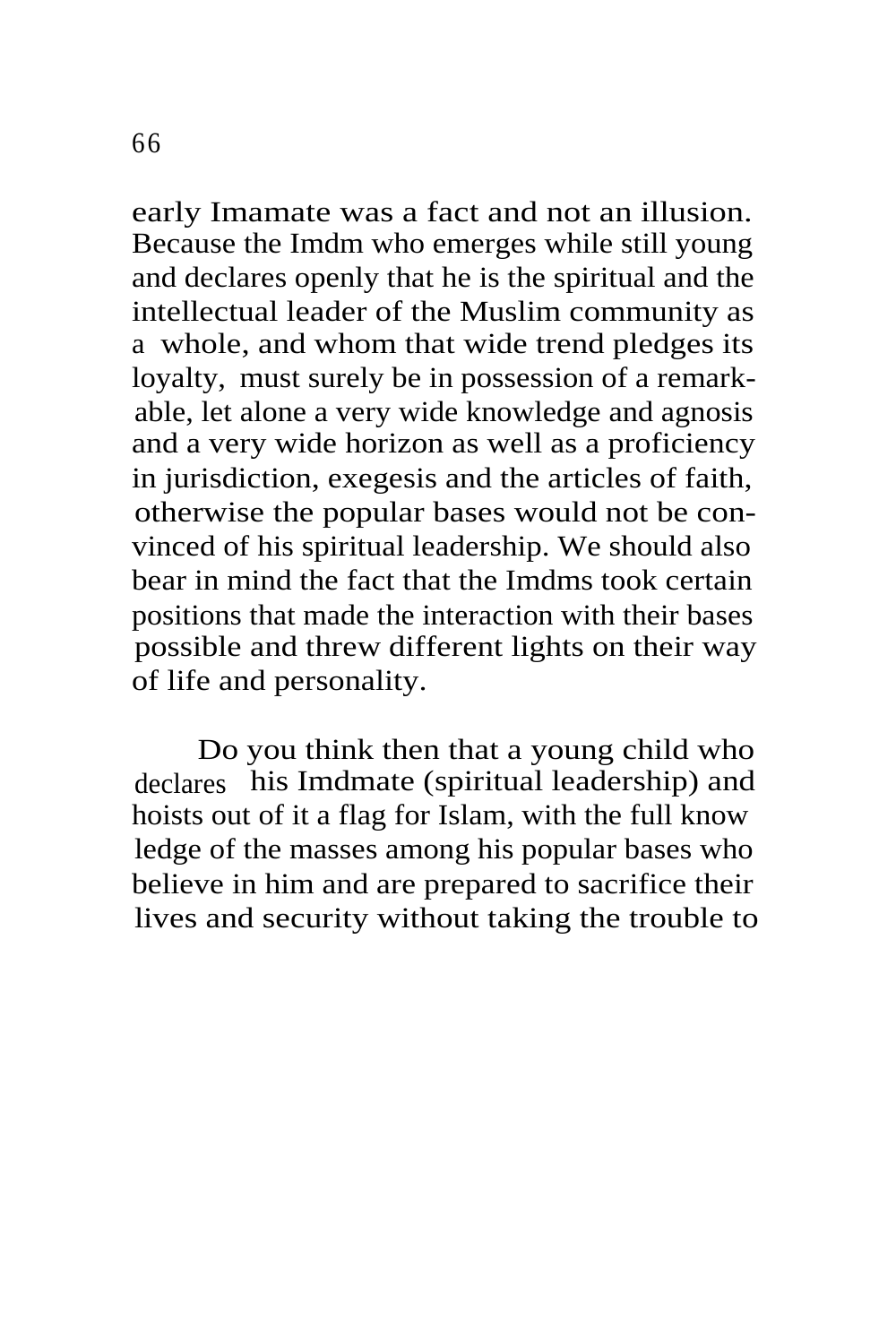discover his condition, or without being incited by the phenomenon of the early Imamate to inquire about the validity of the situation and the establishment of the worth of this young Imdm?

Now supposing that people did not attempt to assess the situation, would it then be possible that after days, months or even years, the whole affair would go unnoticed without its truth coming to the surface, although there has been a natural and constant interaction between the young Imdm and the rest of the people? Is it rational that the worth of a young child's way of thinking and knowledge would not be obvious after this long interaction ?

Therefore, if we assume that the popular bases of the Imdms of *Ahlu'1-bayt* (descendants of the Prophet) were not able to discover the truth of the matter, why did the existing caliphate keep silent and did not attempt to find out, if it were for its benenefit ?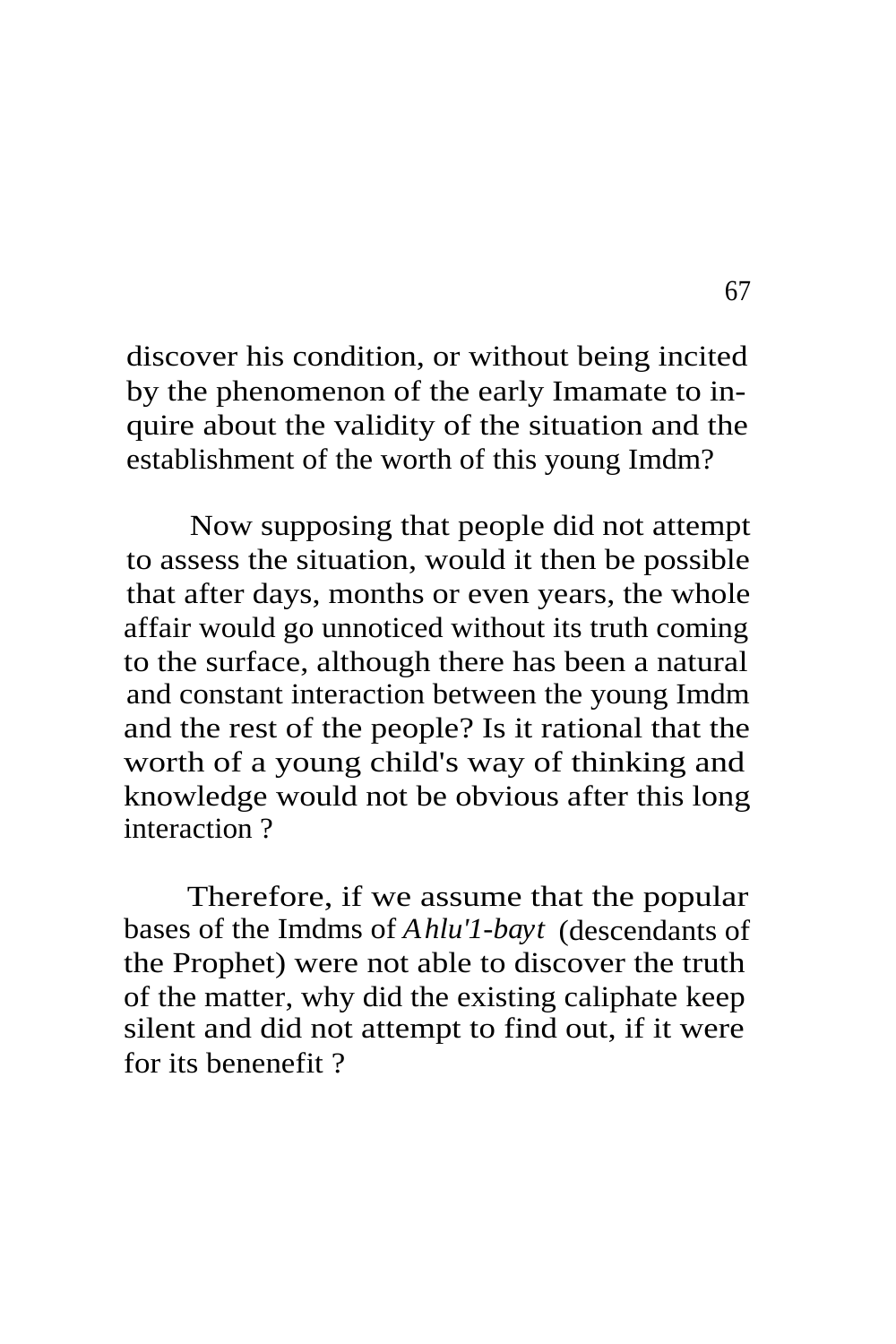Nothing could have been easier for the authorities then if the Imam had been a child, quite immature in his education and way of thinking, the normal case in all children.

No plan would have been more successful than to present this child to his supporters (the Shi'ah) and others and prove to them that he was not fit for the Imamate and the intellectual and spiritual leadership.

If it is indeed difficult to convince people of a man in his forties or fifties, already in possession of a great deal of education for the role of the Imamate, there can be no difficulty in convincing them of the incapacity of an ordinary child for the same role, in the sense that the Shi'ah know, regardless of his intelligence and awareness.

All this would have been possible and easier than the complicated means of suppression and recklessness which the authorities resorted to in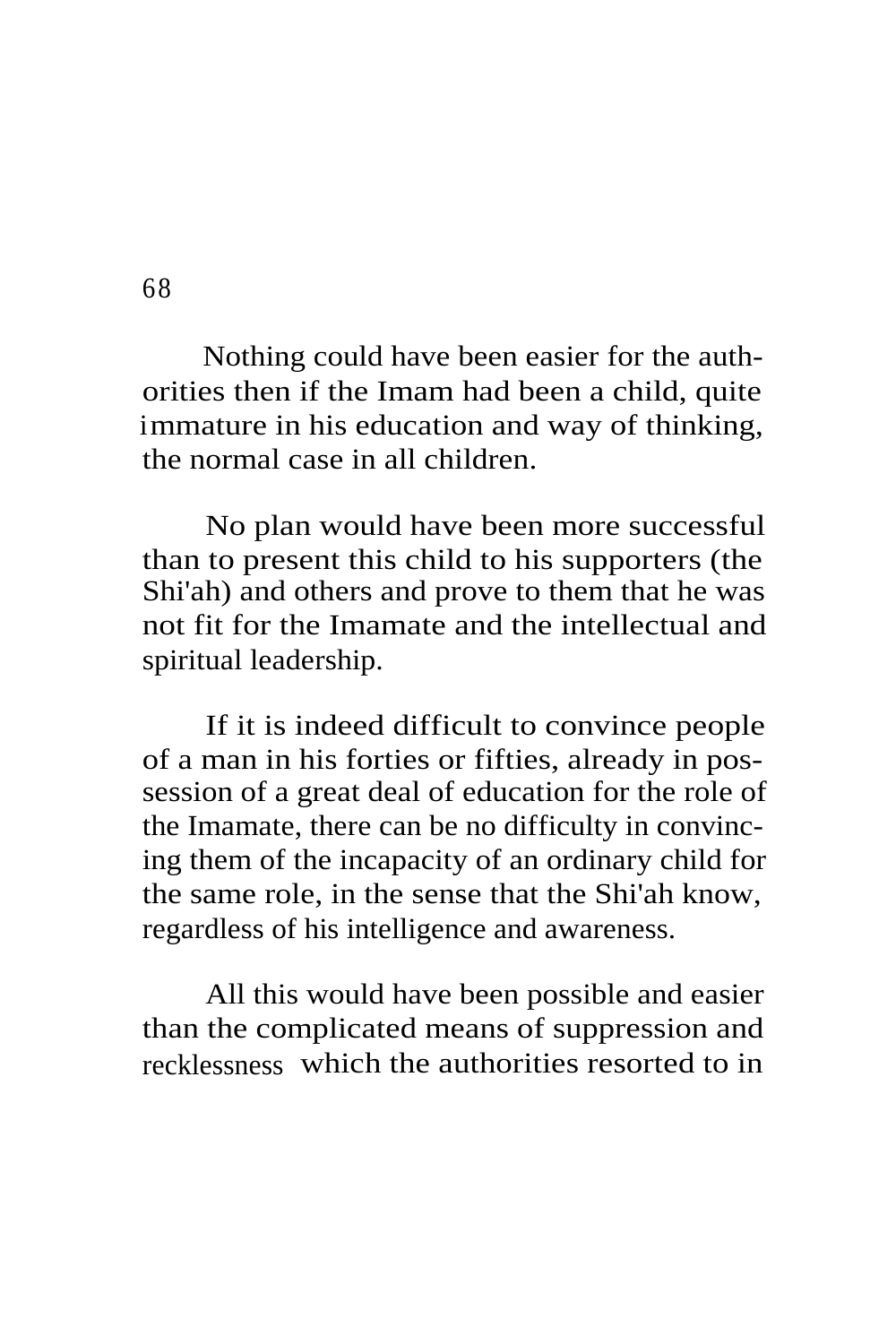these times.

The only explanation for the caliphate's hesitation in playing this card, is that it realized that the early Imdmate was a real phenomenon and not an invented idea. The truth is that it had realized the fact after it had attempted to play that card but failed. History relates to us many of these attempts and their failure, while it does not mention at all the occurrence of a situation in which the phenomenon of early Imamate was put into question, where the Imam was confronted with difficulties or complications which surpassed his ability or shook people's trust in him.

This is what we mean when we said earlier that the early Imdmate is a real phenomenon in the life of *Ahlu'1-bayt* (descendants of the Proph et), moreover this phenomenon has similar roots and situations in the Divine heritage that stretched over all the messages and the Divine leadership. It is enough to cite one example of an early leader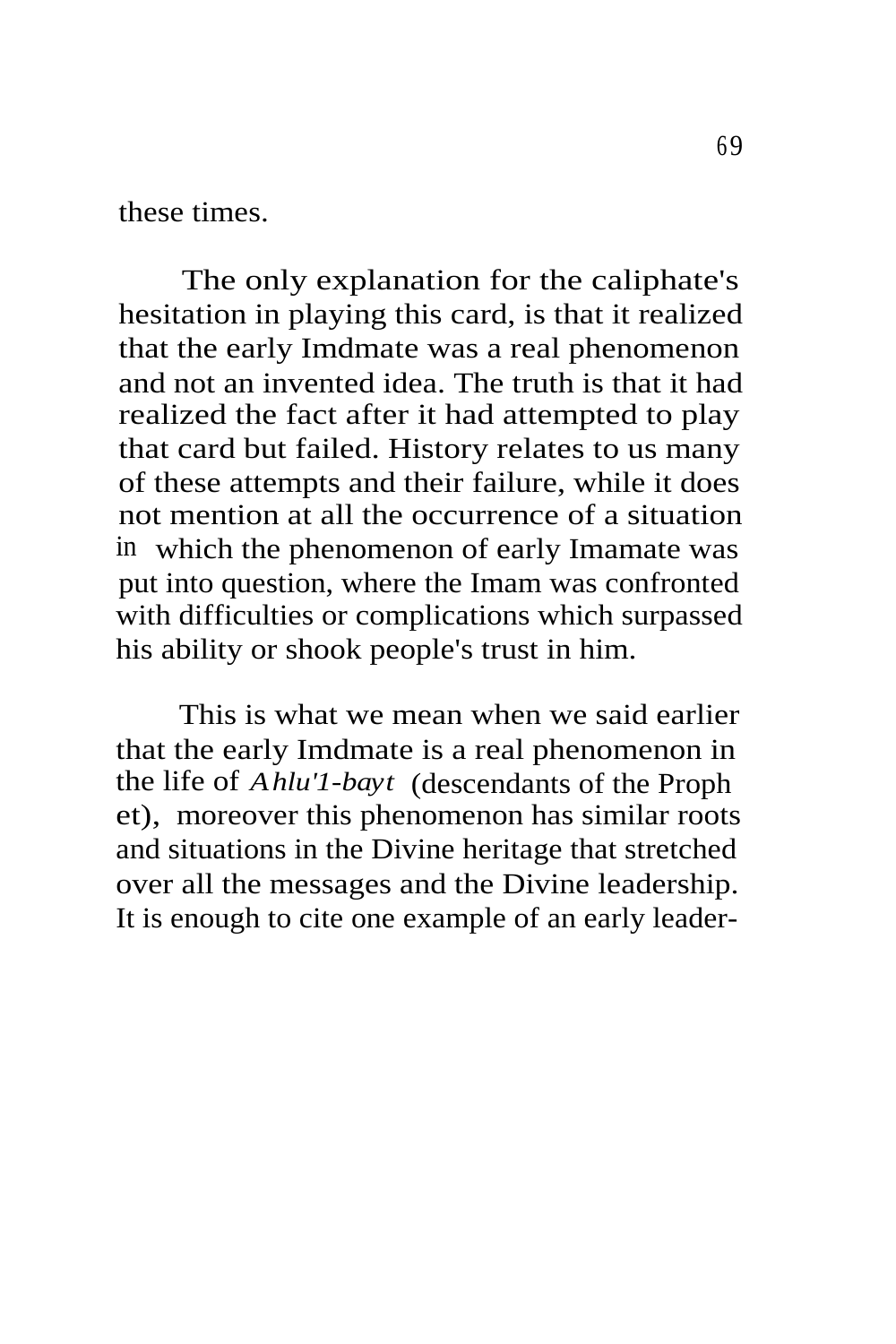ship of Ahlu'l-bayt (peace be upon them) in the case of Yahyd (peace be upon him) when Alldh said

يَا يَحْيُٰ خَذِ الْكِتَابَ بِقَوَّةٍ وَاتَيْنَاهُ الْحُكْمَ ۖ صَبِيًّا ۞  $(17.19 + \mu)$ 

"0 Yahya take the *Book* with strength," and We have given him wisdom when he was a little child ( Qur'dn, 19:12)

Now that the early leadership has been proved as an existing and real phenomenon in Ahlu'lbayt's life there is no more objection to the leader ship of al-Imam al-Mahdi (peace be upon him) nor to his succession to his father while very young.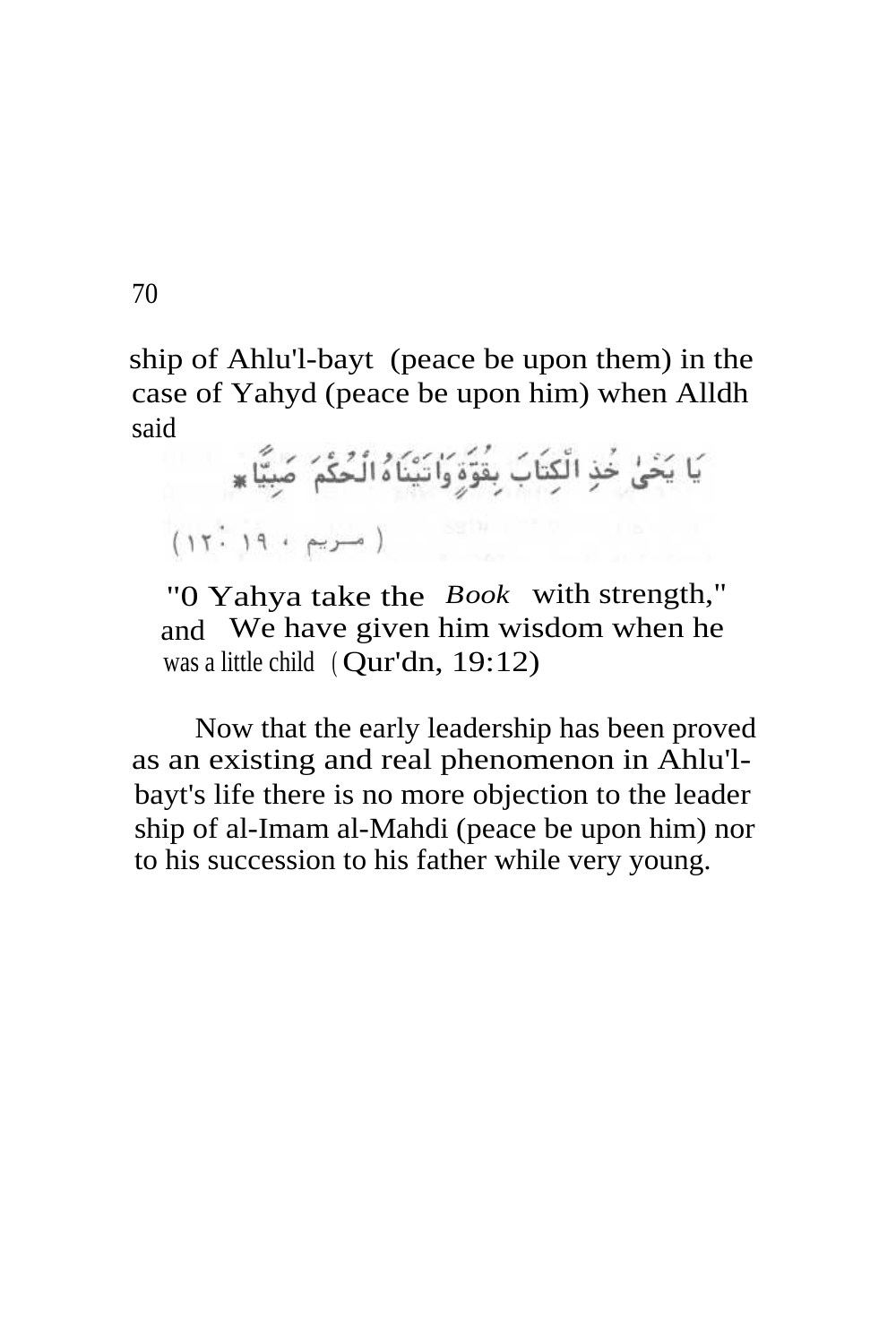#### ( 5) HOW CAN WE BELIEVE IN THE EXISTENCE OF AL-MAHDI?

Now we have reached the fourth question which is: Supposing that the hypothesis of the Expected Leader and all that it comprehends of prolonged life, early leadership and a silent absence, is possible, that would not be enough proof for his existence, thus, how can we indeed believe in the existence of al-Mahdi ? Would some narratives related in books on the Great Messenger (peace and blessing of Allah be upon him and his progeny) be enough for perfect conviction in the existence of the Twelfth Imam, in spite of what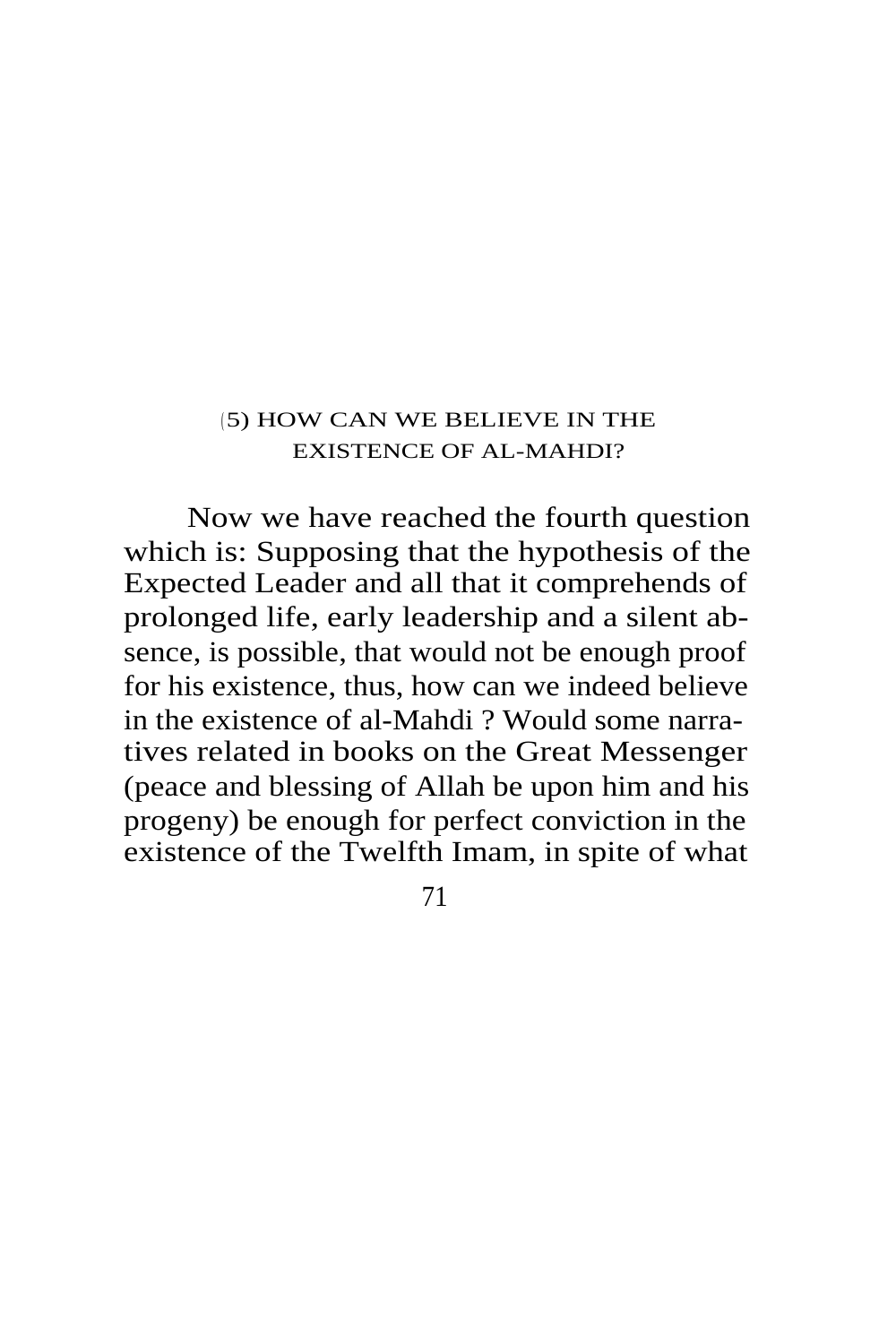this supposition bears of peculiarity and deviation from the norms? Or rather, how can we prove that al-Mahdi had a true historical existence and that he is not only an assumption, for which psychological circumstances have been combined to confirm his existence in many people's minds?

**The answer is:** That the idea of al-Mahdi, as the Expected Leader, who will change the world for the best, has been already mentioned in several of the narratives *(ahadith)* related from the Great Messenger in general, and the Imams of *Ahlu'I-bayt* in particular. Moreover, it has been reconfirmed, with a degree beyond doubt, in many texts. I could count up to four hundred narratives of the Prophet (peace be upon him and his progeny) which reached us through our brothers, the Sunnis, (e.g., the book *al-Mahdi* written by my uncle as-Sayyid Sadru'd-Din as-Sadr, may Allah bless his noble soul), as well as a great number of reports about al-Imam al-Mahdi through both the Shiites and the Sunnis - nearly more than six thousand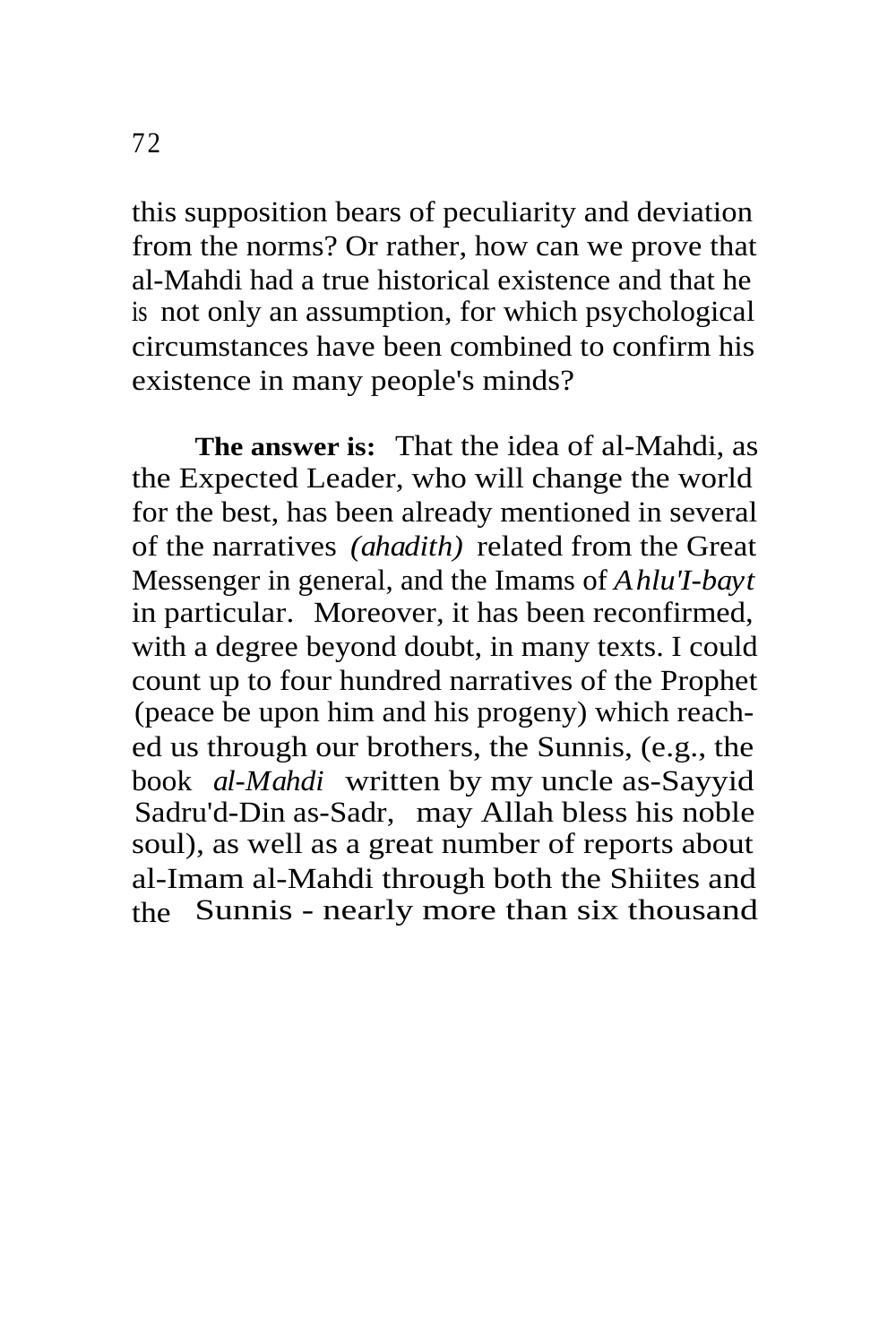narratives, (e.g., the book entitled *Muntakhab al-athar fi al-Imam aththdni `ashar* [ Selection of traditions concerning the Twelfth Imam] by ash-Shaykh Lutfu'lldh as-Sdfi), which is very high statistical number, not found in many of the selfevident Islamic issues.

As regards the materialization of this idea in the Twelfth Imdm (peace be upon him) we do possess enough justifications to be convinced that he is the one. They can be summed up into two groups of evidence - the first Islamic, and the other scientific.

By the Islamic evidence we confirm the existence of the Expected Leader.

By the scientific evidence, we can prove that al- Mahdi is not just a myth or a supposition but a reality which has been confirmed by historical experience. The Islamic evidence appears in the hundreds of narratives related from Allah's Mess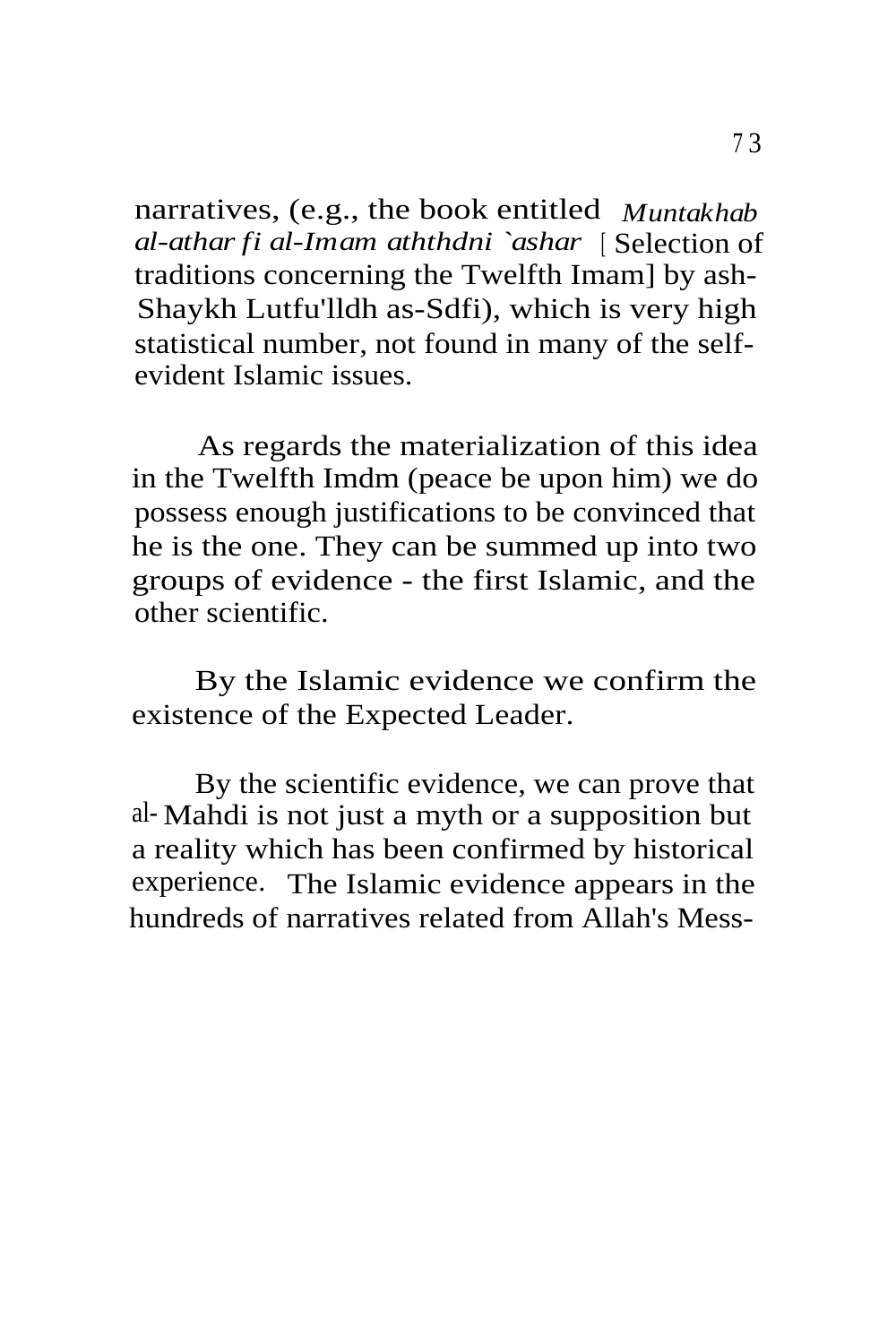enger (peace and blessing of Allah be upon him and his progeny) and the Imdms of *Ahlu'1-bayt* (peace be upon them), which prove that al-Mahdi will be appointed as Imdm, that he is from the descendants of the Prophet and Fatimah and the ninth descendants from al-Husayn, that the caliphs ( Prophet's successors) are twelve.

All of these narratives limited that universal idea by personifying it in al-Mahdi, the Twelfth Imdm of *Ahlu'1-bayt.* Moreover they reached a great number and diffusion, although the Imdms took a great precaution and care, fearing their exposure on a general level, in order to protect the righteous descendants against assassination or an unpredicted assault on his life.

However, the numerical abundance of these narratives is not the only reason for their validity, for in addition to this, there are certain virtues and coherences to be taken into account for proving their validity.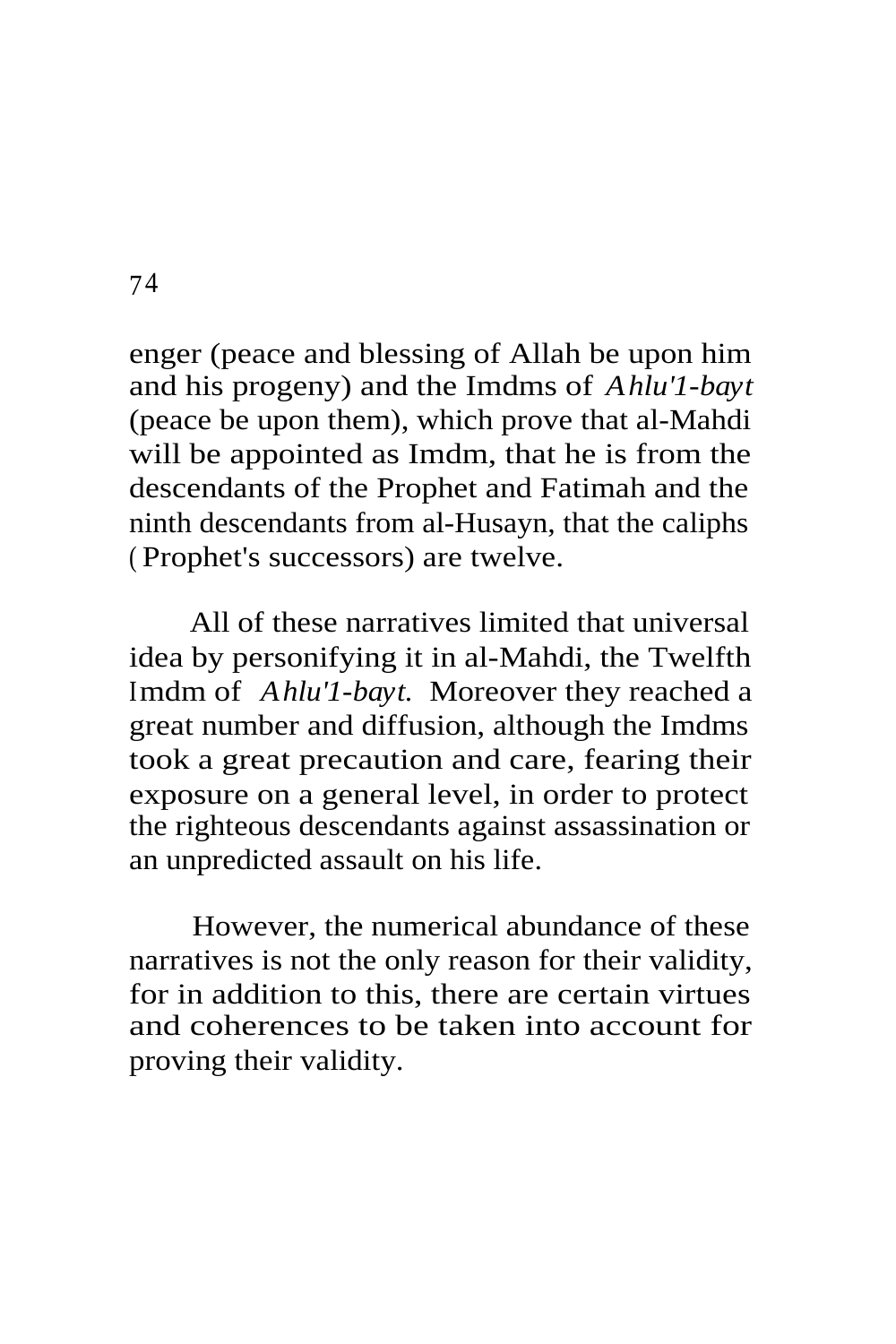The Prophet's narratives (ahadith) about the fact that the Imams, caliphs, or amirs - depending on the style of the narrative in its different ways are twelve. Some writers counted up to more than two hundred and seventy narratives taken from the most well-known books of Sunni and Shi'ah traditions such as al-Bukhdri, al-Muslim, at-Tirmidhf, Abu Dawizd and the collection of Ahmad ibn Hanbal and the Rectification of the Judge on the Two Sahfhs (al-Hdkim, *Mustadrak* `ala s-sahihayn). We should bear in mind here that al-Bukhari who had compiled these narratives, was a contemporary to both al-Imam al-Hddi and al-Imam al-`Askari which means quite a lot, since it proves that the narratives were recorded from the Prophet (peace and blessing of Allah be upon him and his progeny) before that the realization of their contents and the idea of the Twelfth Imdm had materialized. This means, therefore, that there is no room left for doubt, that the recording of the narratives was not influenced by the fact of the Twelfth Imam, or that it might have been a reflection of it, because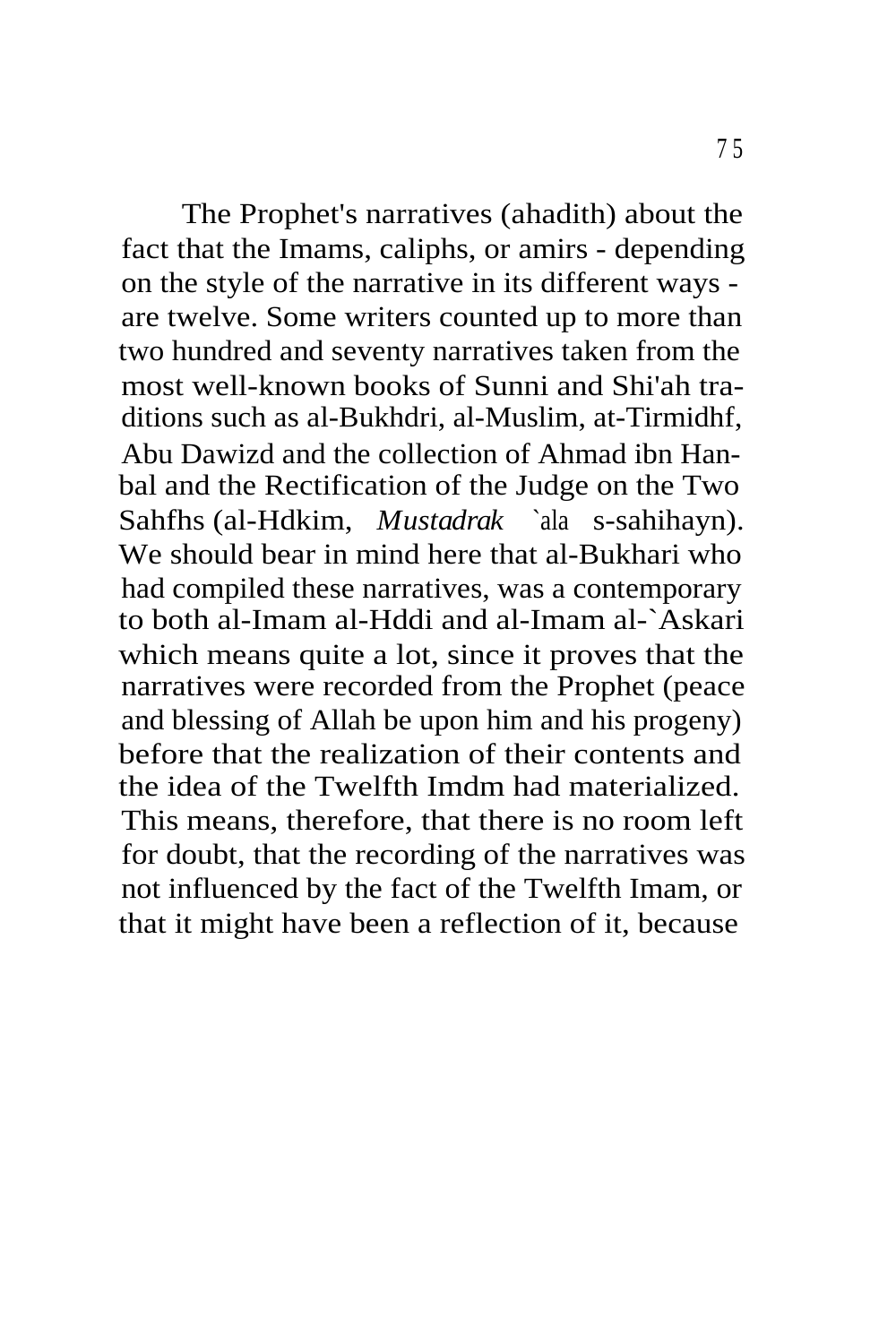the false narratives *(ahadith)* that are related from the Prophet (peace and blessing of Allah be upon him and his progeny) are either a reflection or a justification for a fact occurring later in time. Now, they did not precede in their appearance and recording in the books, that fact which they came to reflect, therefore, as long as we possess the material evidence, which is that the mentioned narrative had already preceded the historical sequence of the twelve Imams, and that it had been recorded in the books of *ahadith* (books of traditions) before that the event took place, we can be sure that this narrative is not a reflection of an event but an expression to a truth from Allah, uttered by the one who did not speak out of fancy (the Holy Prophet) when he said: "Surely the caliphs after me are twelve". So, the event of the twelve Imams was fulfilled, starting with al-Imam `Ali and ending in al-Mahdi, this way being the only rational interpretation to that noble narrative of the Prophet.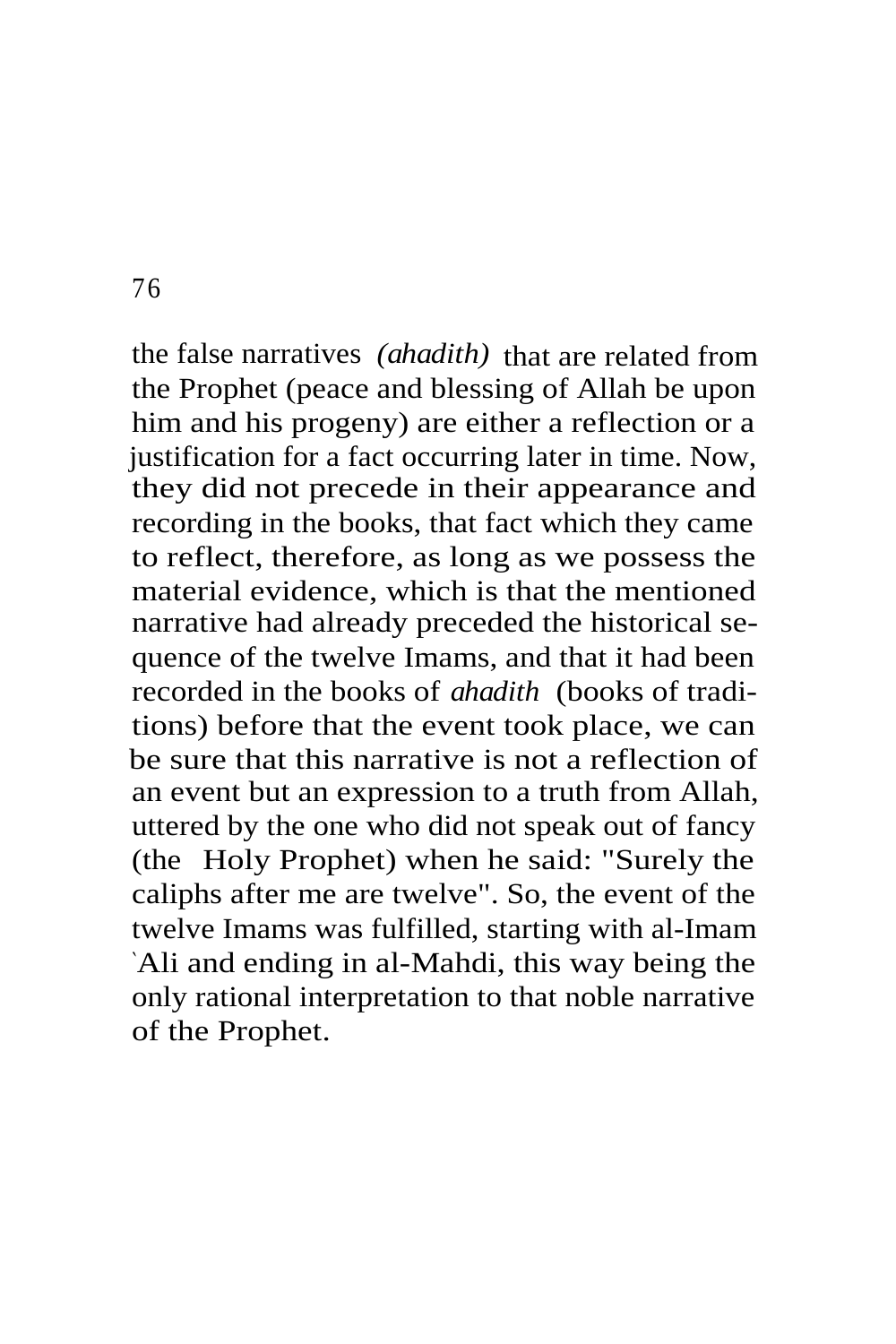As far as the scientific evidence is concerned, it is formed out an experience, lived by a community of people, lasting nearly seventy years, which we call the period of the minor occultation (ghaybah as-sughra). To elucidate this point, we will pave the way by giving a brief description.

This minor occultation marks the first phase in the Imamate of the Expected Leader (peace be upon him). From the time that had been predes tined, from the time he assumed the role, he remained hidden from the outside world, distant from all the events that were taking place although being at the same time proximate to them in his mind and heart.

We should bear in mind that had this occultation occurred suddenly, the result would have been a great shock among the popular masses, who believed in the Imdmate since they were used to contacting their Imam in every period, to consulting him for solutions to their various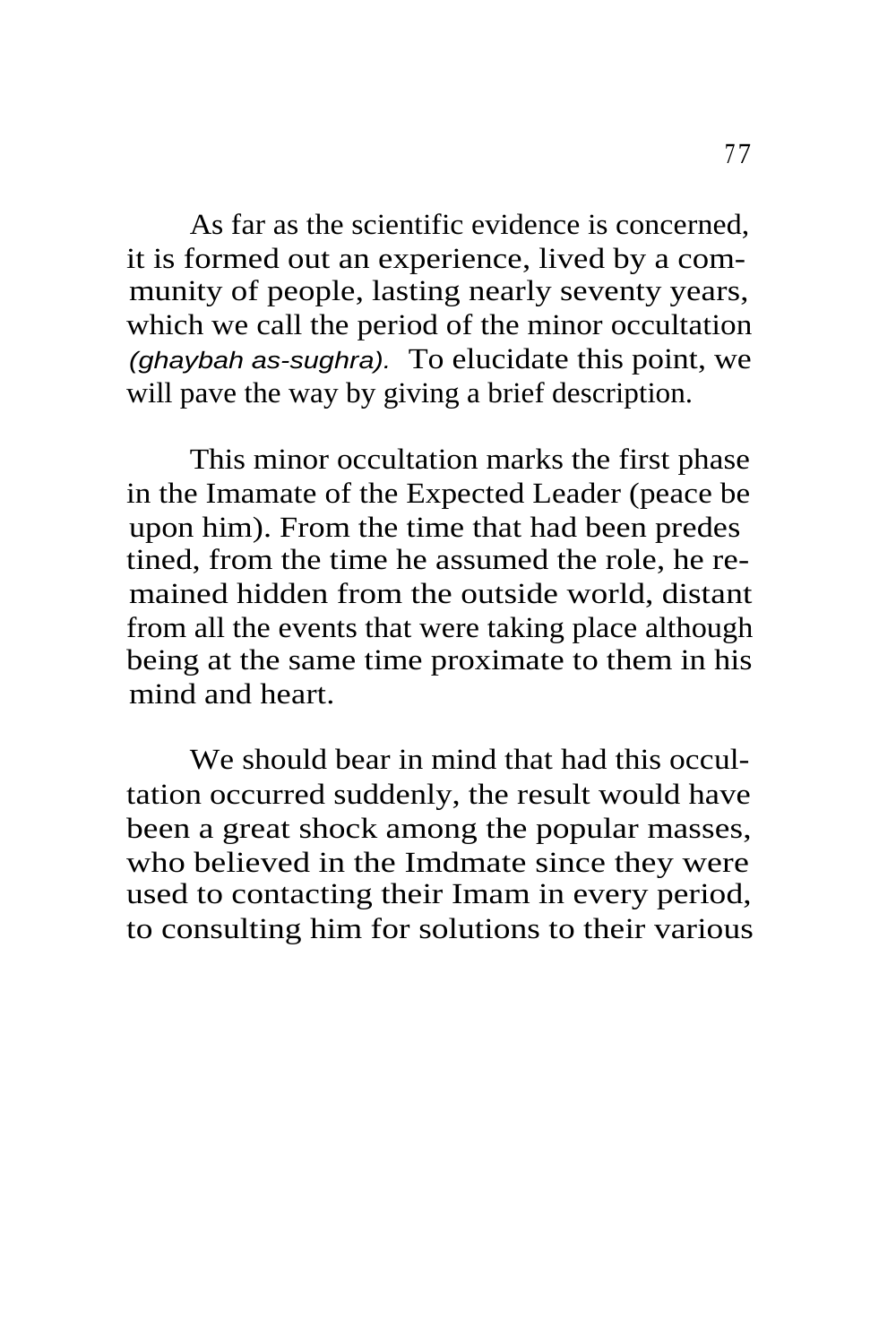problems. Thus, had he suddenly vanished, his supporters would have felt cut off from spiritual and intellectual leadership. Such an event would have created an enormous gap which would have thoroughly shaken the whole structure and undermined its unity. Therefore, it proved necessary that the way should be paved to this occultation, so that these bases might get used to it and gradually adapt themselves to the new situation.

So the plan was this minor occultation, during which al-Imam al-Mahdi vanished from the universal scene, while keeping in touch with his popu lar bases and supporters through his delegates or representatives and the most reliable among his companions, who acted as a link between the Imdm and those who believed in his line.

The position of representative of the Imdm was held in those times, by four personalities, whom the popular bases agreed as to their fear of Alldh, piety and integrity. They were: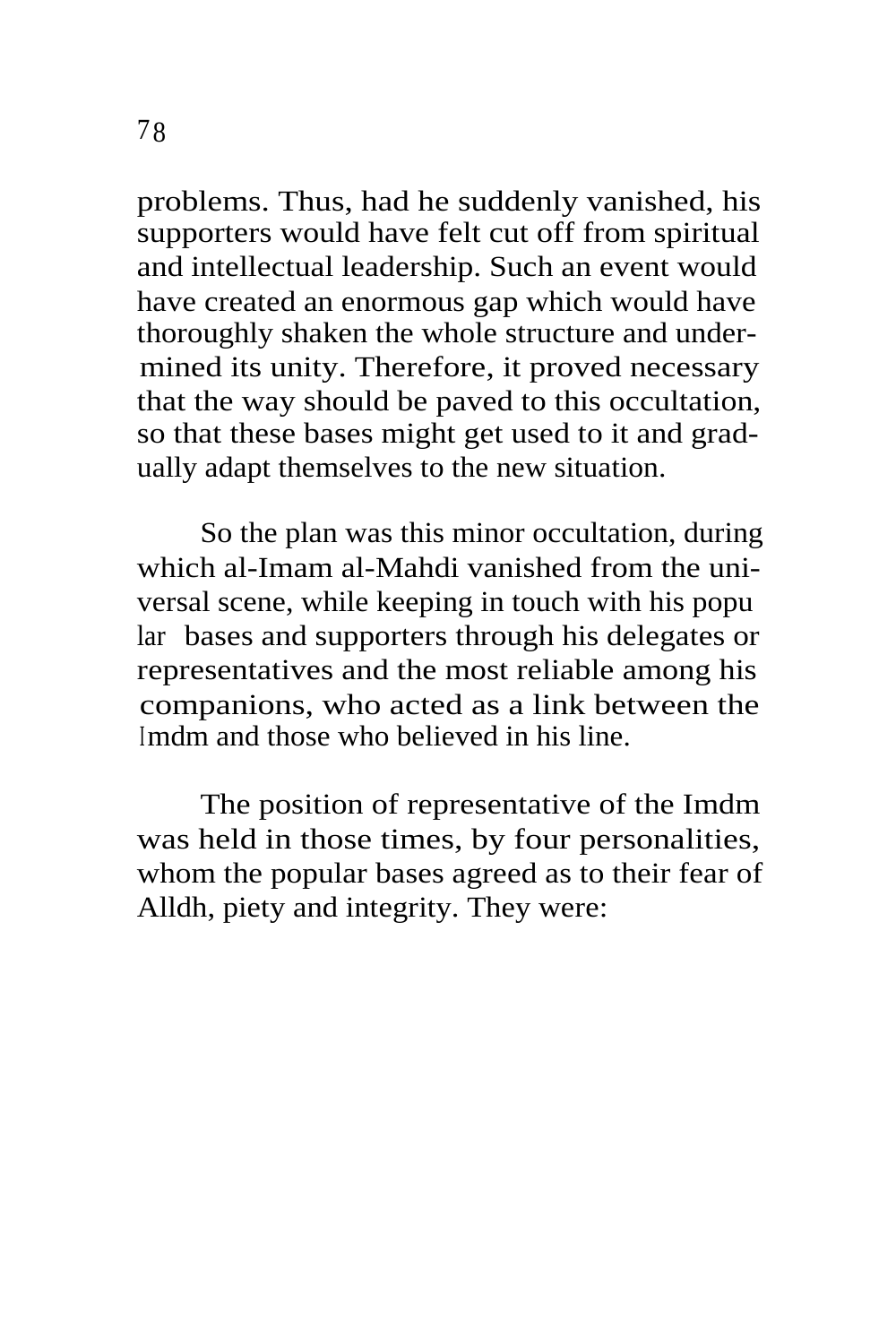- 1) `Uthmdn ibn Said al-`Amri;
- 2) Muhammad ibn `Uthmdn ibn Said al-`Amri;
- 3) Abu'1-Qasim al-Husayn ibn Rah; and
- 4) Abu'1-Hasan `Ali ibn Muhammad as-Samuri.

These four individuals assumed the role of representative of the Imdm (al-Mahdi) according to the above classification. So whenever one of them died, the other succeeded him, after being designated by al-Imam al-Mahdi (peace be upon him).

The representative of the Imdm used to get in touch with the Shi'ahs and submit their questions and problems to the Imdm and return to them with his answers. Sometimes orally and very often in a written form. So these masses who lacked the vision of their Imdm, found some comfort and consolation in these indirect communications.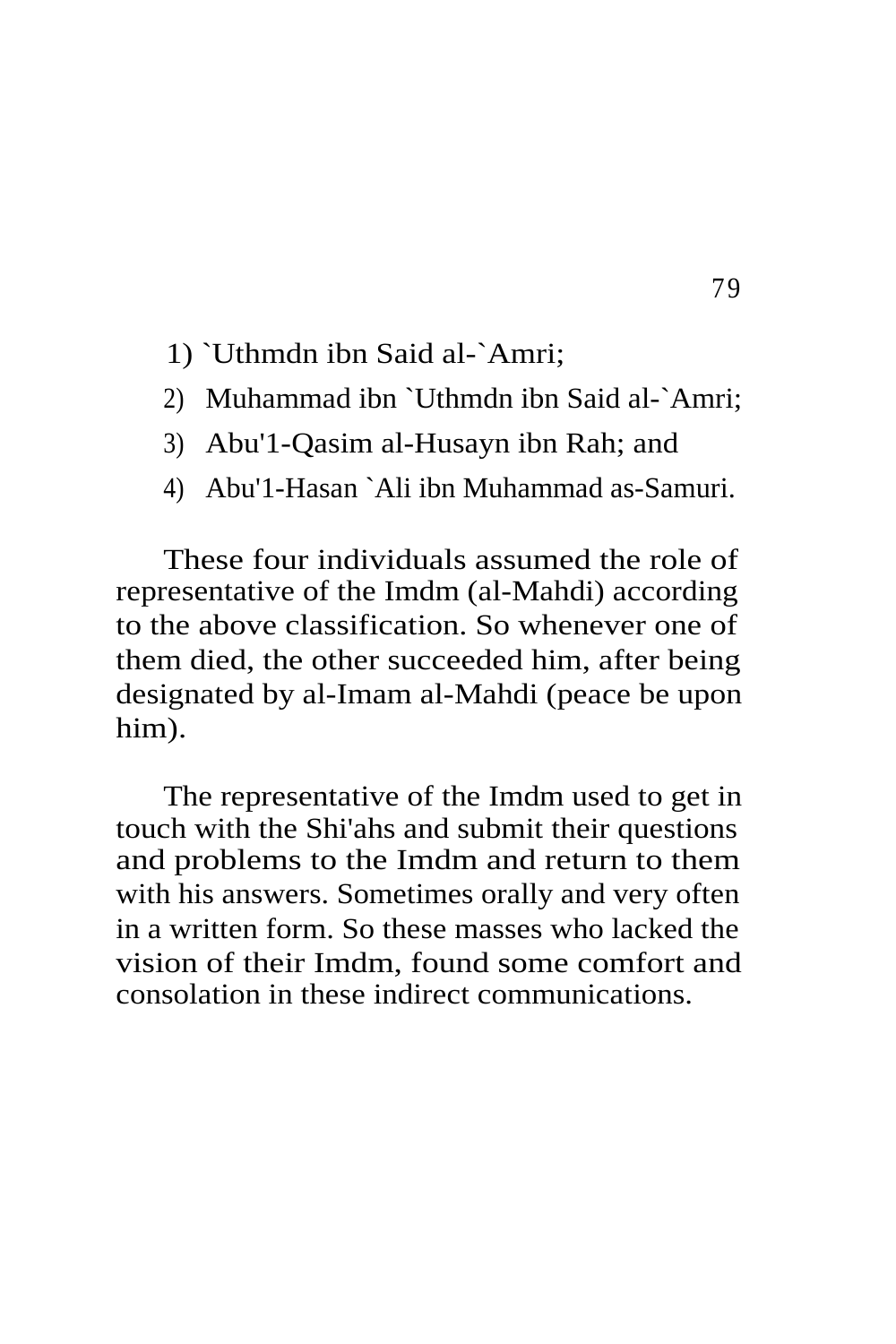Moreover they could notice that the signatures and the letters were all written in the same way, during the time of the four representatives that lasted nearly seventy years. The last representative, as-Samuri, declared that the period of the minor occultation, which was characterized by the designated delegates, was over; that the period of the major occultation, in which there would be no designated individuals to mediate between the Imam and the Shiites, had began. This transition meant that the minor occultation had already accomplished its mission and achieved its goal, since it immunized the Shiites against the great shock and the feeling of the profound gap caused by the Imdm's occultation. In that way, it enabled them to adapt themselves to the situation and gradually prepared them to accept the idea of general representation on behalf of the Imdm. By this token the latter changed from a representation by a designated individual to a more general line manifested in the just *mujtahid* (a legalist who arrives at an independent judgement), who has a keen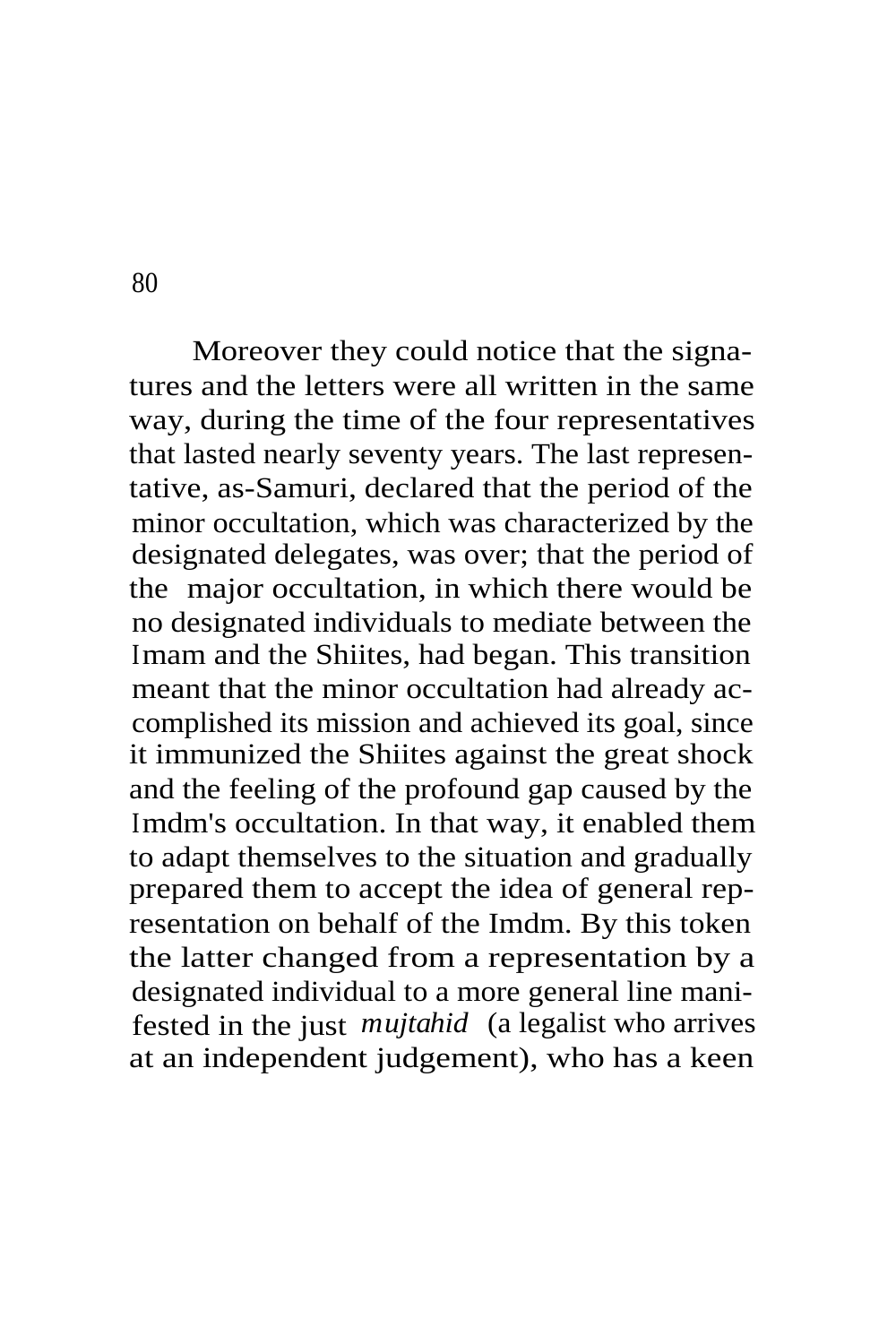insight into the religious and worldly issues of the Muslims, in view of the transition from the minor to the major occultation.

Now you can have an idea about the situation, in the light of what has been discussed up to now, so you can clearly realize that al-Mahdi is a reality that a community of people has lived and which has been expressed for seventy years, by the representatives and the mediators of the Imam, whom no one could suspect of cheating nor of playing on words.

For can you imagine - by your Lord - that a he could survive for nearly seventy years, which four individuals would successively assume and agree upon and continue to interact with others on its basis as if it were a reality that they lived; that nothing would escape their control, which would cause a doubt in people's minds; that there would be no particular relation between the four through which they could gain the .trust of every-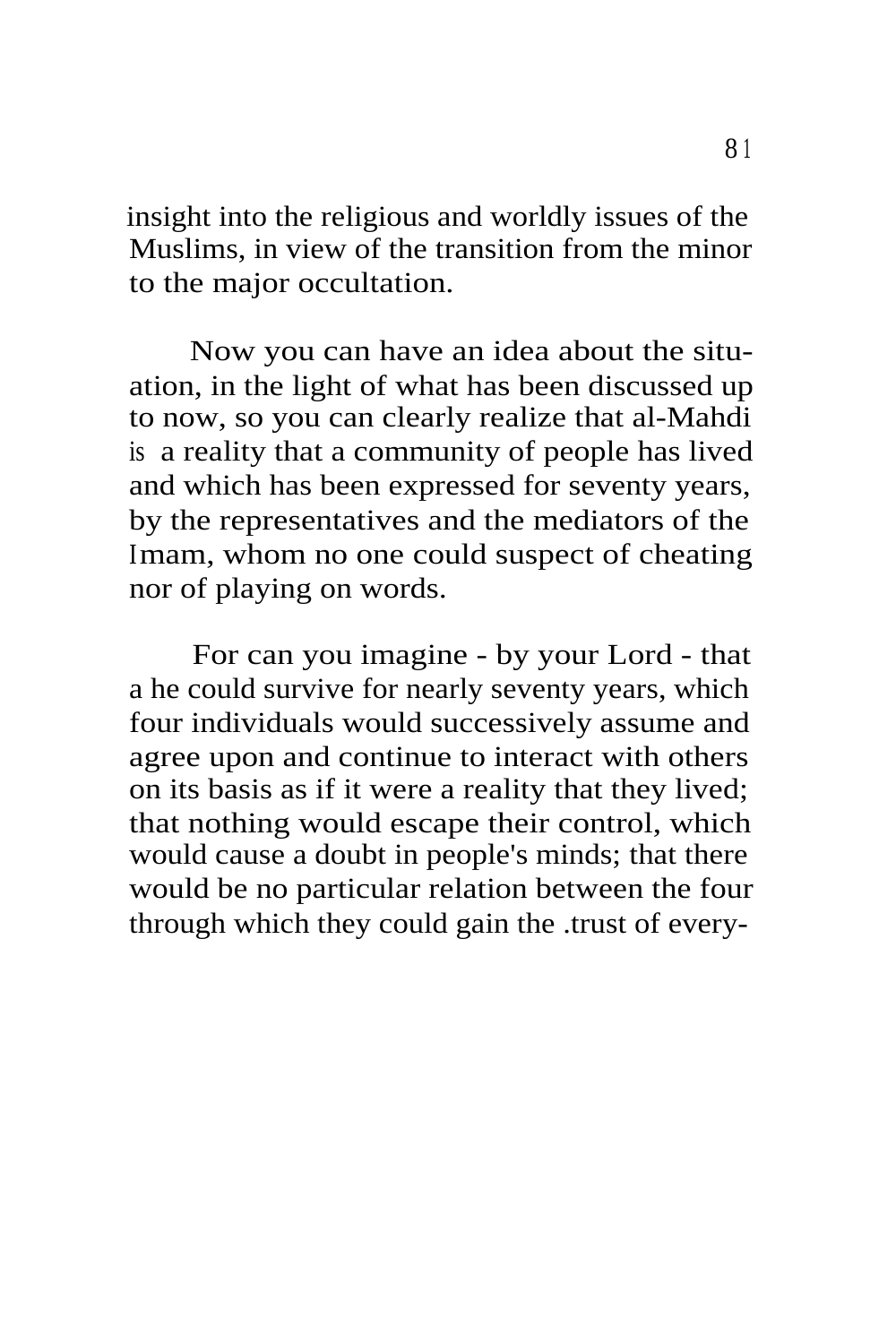one and their belief in the truth of the matter, which they pretend to live and feel?

An old proverb said, "The rope of lies is short"; also logic in life confirms the fact that it is impossible that a lie could survive in this way and for all time through these relations and still wins everyone's confidence.

Thus, the phenomenon of the minor occultation can be considered as a scientific experiment which has confirmed the factual objectivity of the Imdm's existence, his birth, life and occultation, on account of which he has been hidden from the world and has not revealed himself to anyone ever since.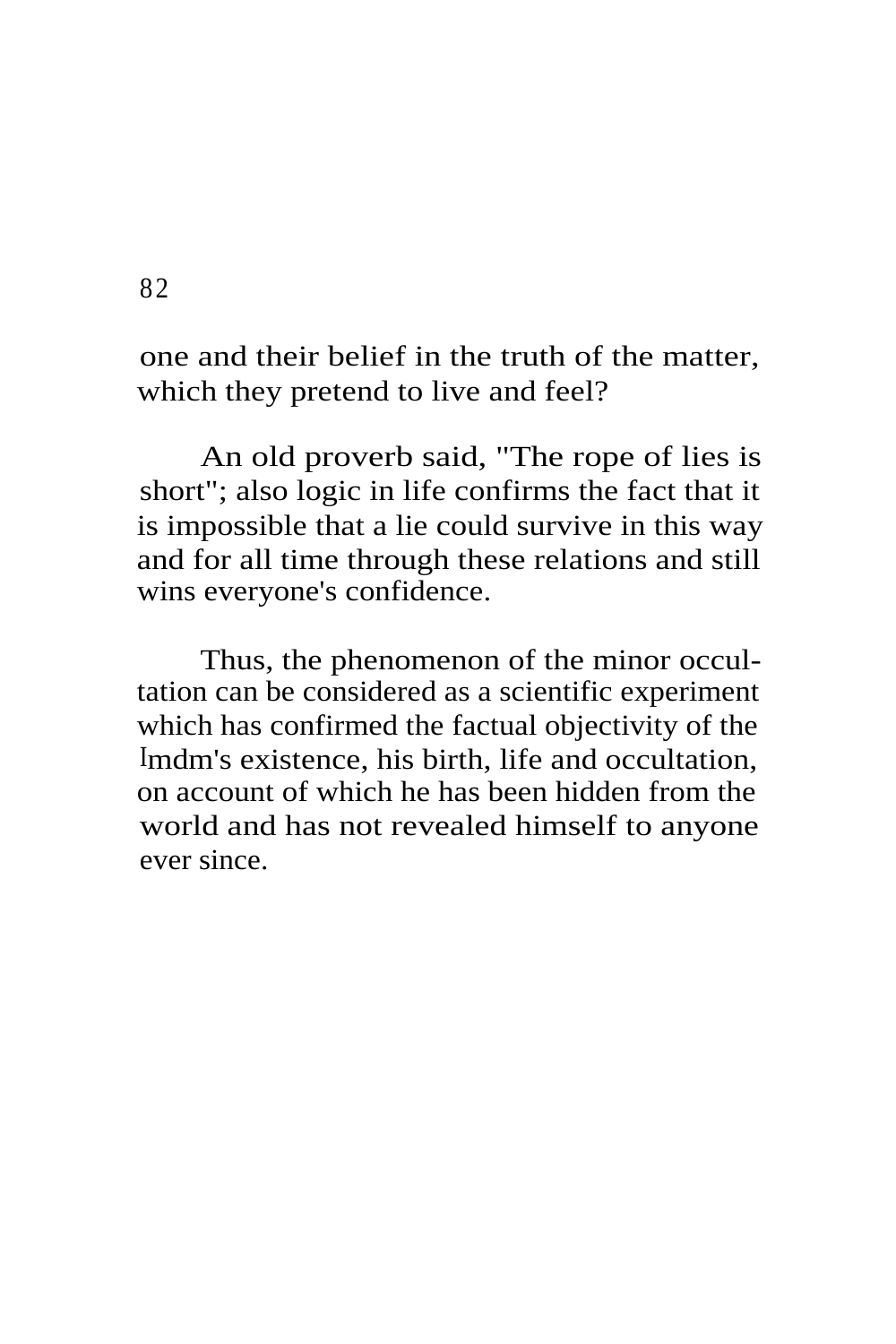## ( 6) WHY HAS THE LEADER NOT APPEARED YET?

Why has the leader not appeared during all this long period? If he were really prepared to assume his social work? What prevented him from emerging during the period of the minor occultation or after, instead of extending it into a greater one, when the conditions for any social and transformative work were much simpler and easier and when the leader's relation with the people, owing to the minor occultation organizations, could have made it possible for him to organize the ranks and start the work with strength. Also the authorities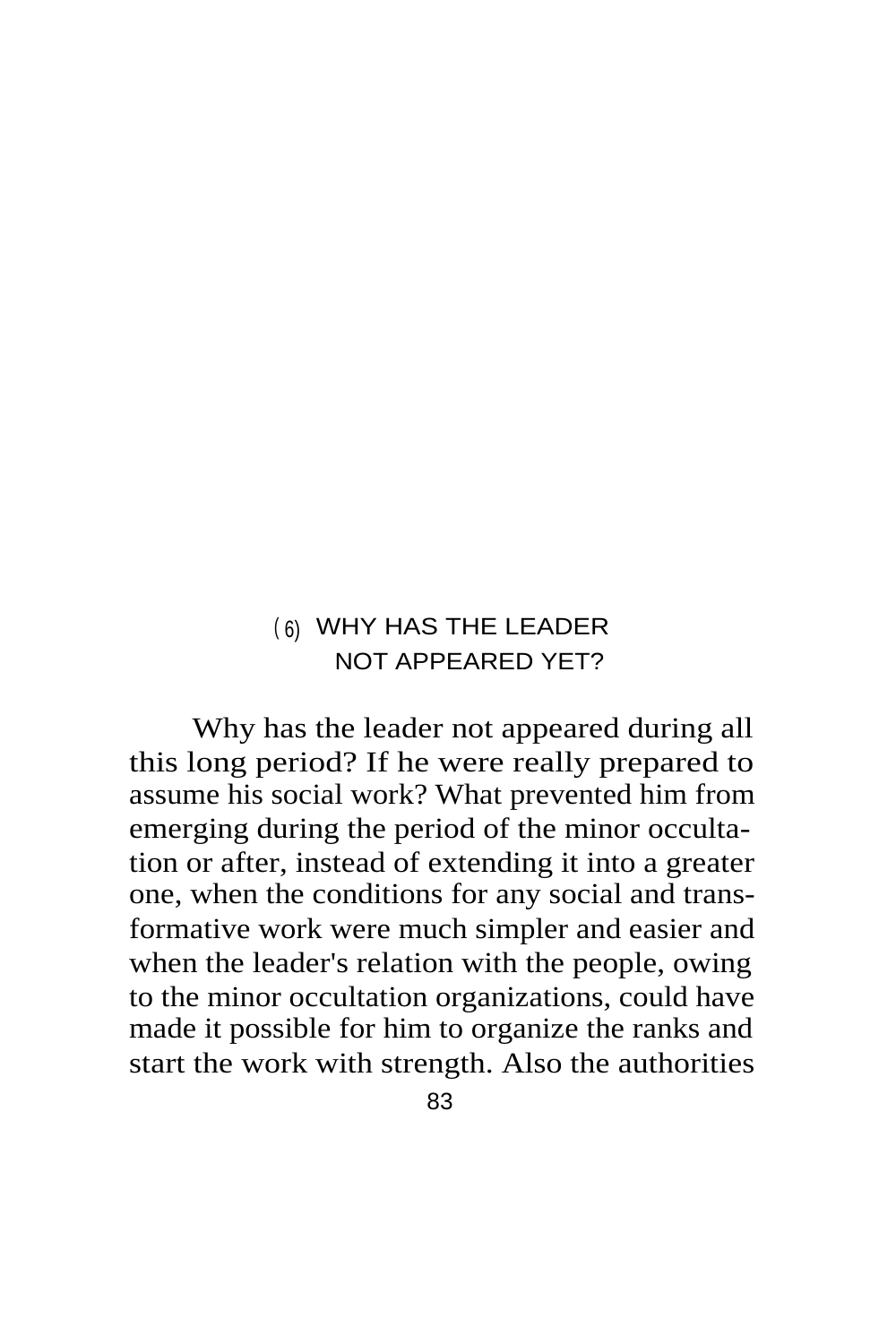that existed then did not have that tremendous level of strength and power which humanity has achieved thanks to its technical and scientific evolution?

**The answer is:** That the success of any operation of social change is bound by certain conditions and objective circumstances without which it cannot achieve its aims.

However all the operations of social change that are sent to earth from heaven are marked by the fact that the contents of their message are not bound by any objective circumstance. Since the message on which the whole operation depends is of the Lord's making and is not created by these objective circumstances, but rather relies on them on its executive side as well as for its timing, heaven waited five centuries of ignorance *(al-jahiliyyah)* before sending its last message into the hands the Prophet Muhammad (peace and blessing of Alldh be upon him and his progeny),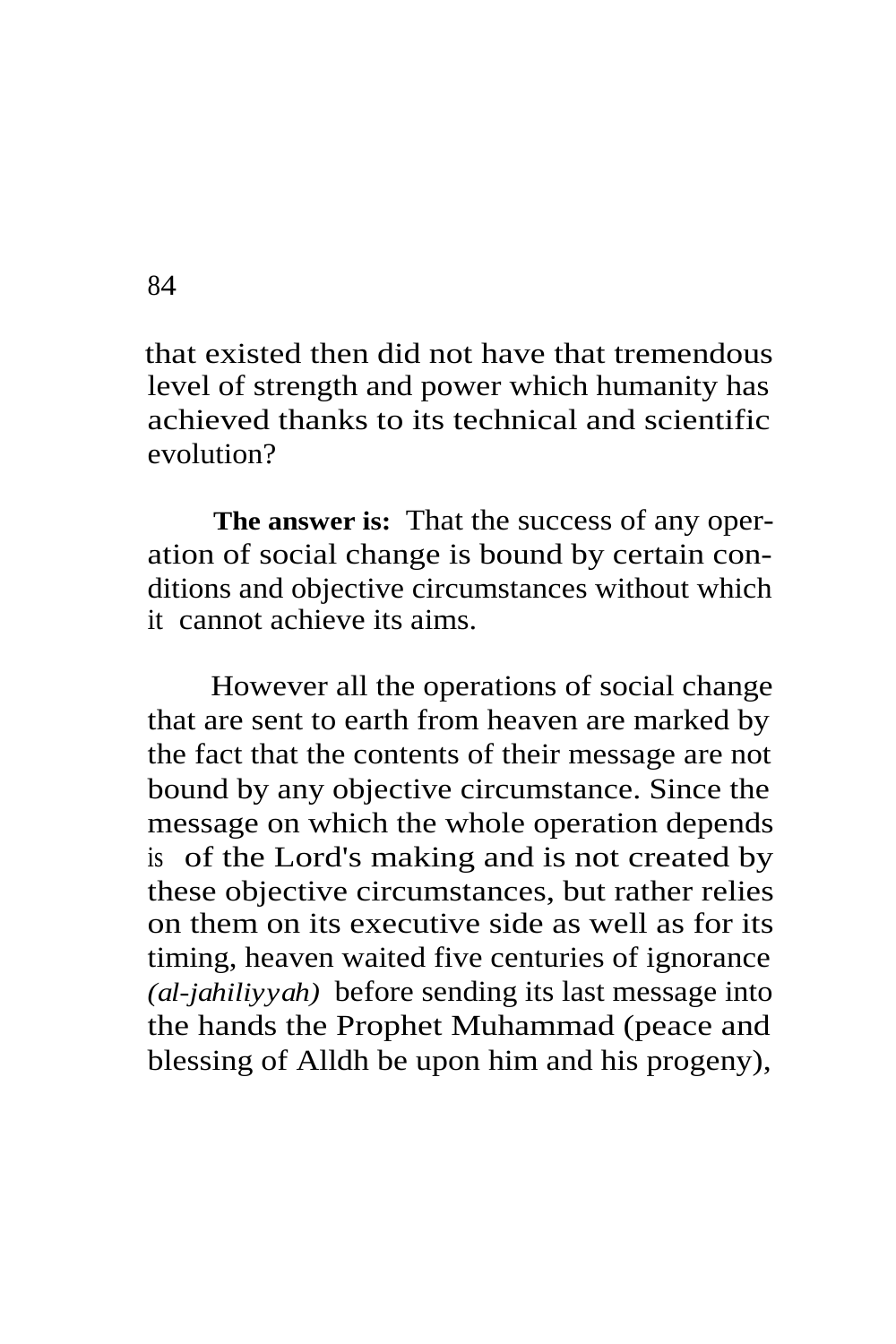since the connection that should exist between the objective circumstances and the execution required its postponement although the world had been waiting for it for a long time.

Among the objective circumstances that have an effect on the executive part in the operation of change, are those that create the right climate and the general atmosphere for the intended change, while others form some details required by the movement of change in its elaboration. For example, in the case of the operation of change led by Lenin in Russia, this operation. was connected to an important factor manifested in the first world war and the decline of the Tsar, which played a major part in creating the appropriate climate for the operation of change. It was also linked to partial and limited factors such Lenin's health, during his trip and when he entered Russia and led the revolution. For had he met with an incident while on his way, he would have been delayed and the revolution would have lost its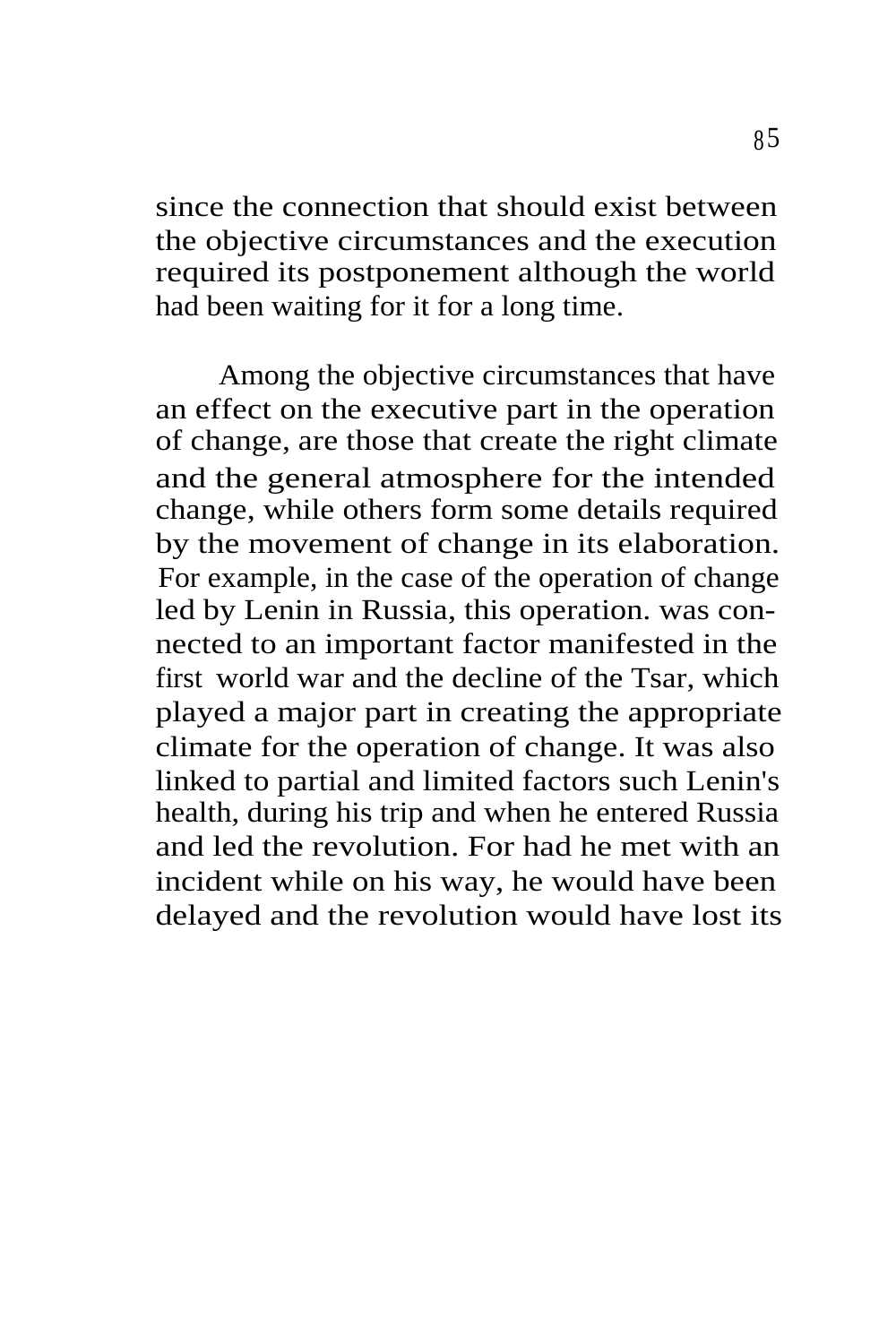ability for that swift move.

However, the unchangeable custom of Allah in every Divine operation of change proceeded, in its executive side, in accordance with the objec tive circumstances that created the appropriate climate and the general atmosphere for its success.

Hence Islam came only after a great gap and long period which lasted for centuries after the messengers.

Although Alldh, the Exalted, could have overcome all the obstacles and difficulties that were on the way of the Divine message and created the appropriate climate by way of miracles, He prefered not to use such a style, since the tests, trials and the afflictions that make the human being perfect required that this Divine task be natural and objective.

However, this did not prevent Alldh, the Exalted, from interfering from time to time with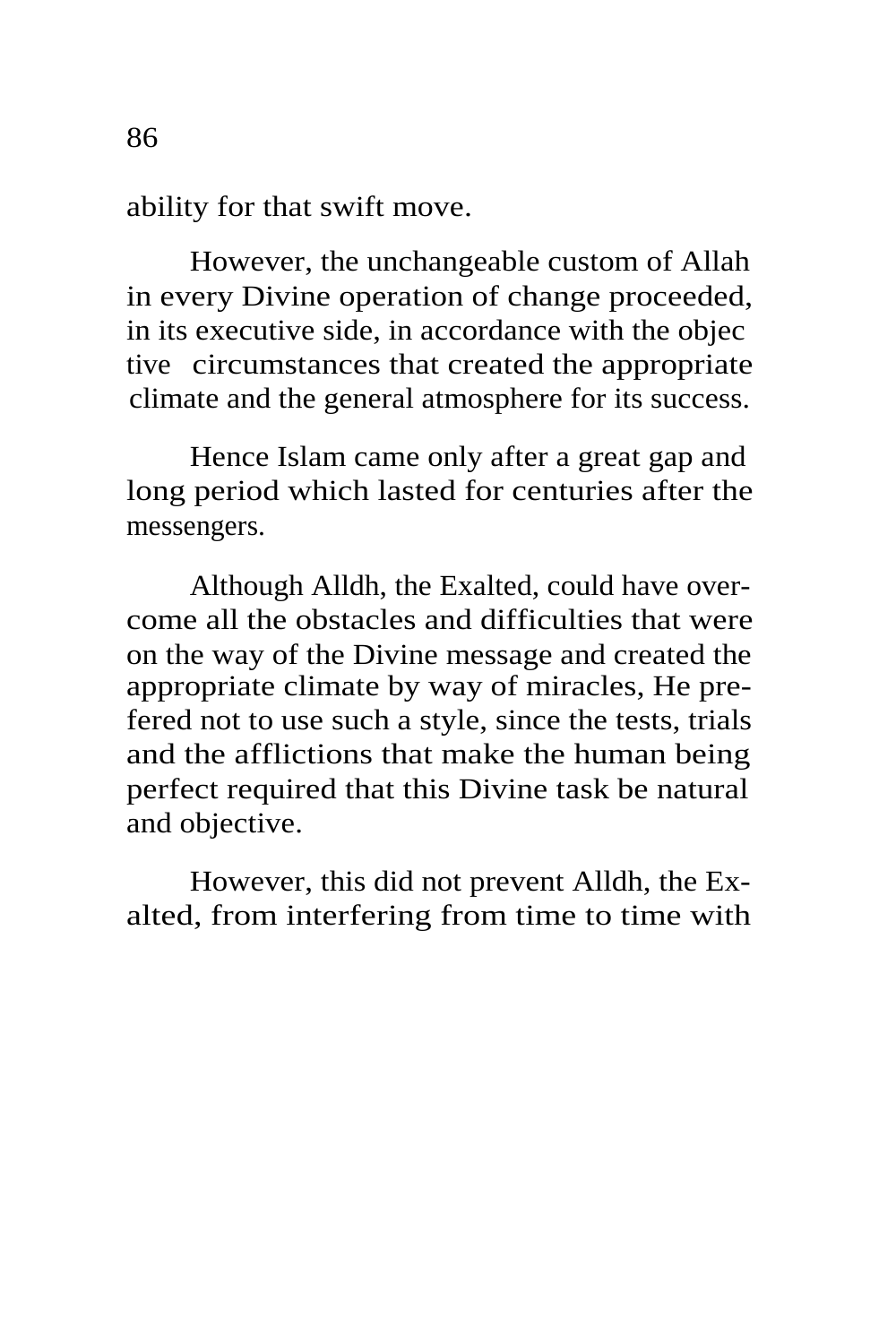some details that did not shape the appropriate climate but which were sometimes needed for the movement within such a climate, such as the support that Alldh, the Exalted, bestows on his saints during some of their difficult moments, so as to protect the message. So suddenly Numrud's fire becomes cool and a peace for Ibrdhim. When the traitor's hand which was bearing the sword to strike the Prophet's hand was suddenly paralysed and lost its ability to strike, also when suddenly the storm swept away the unbelievers and the polytheists' camps, when they were encircling Medina, on the Day of the Ditch (yawmu'1-Khandaq), thus terrorizing them. However, all of these events did not go beyond certain details and the provision of assistance during some decisive moments after the appropriate atmosphere had been already formed for the operation of change in a natural way and in accordance with the objective circumstances.

In this light we can examine al-Mahdi's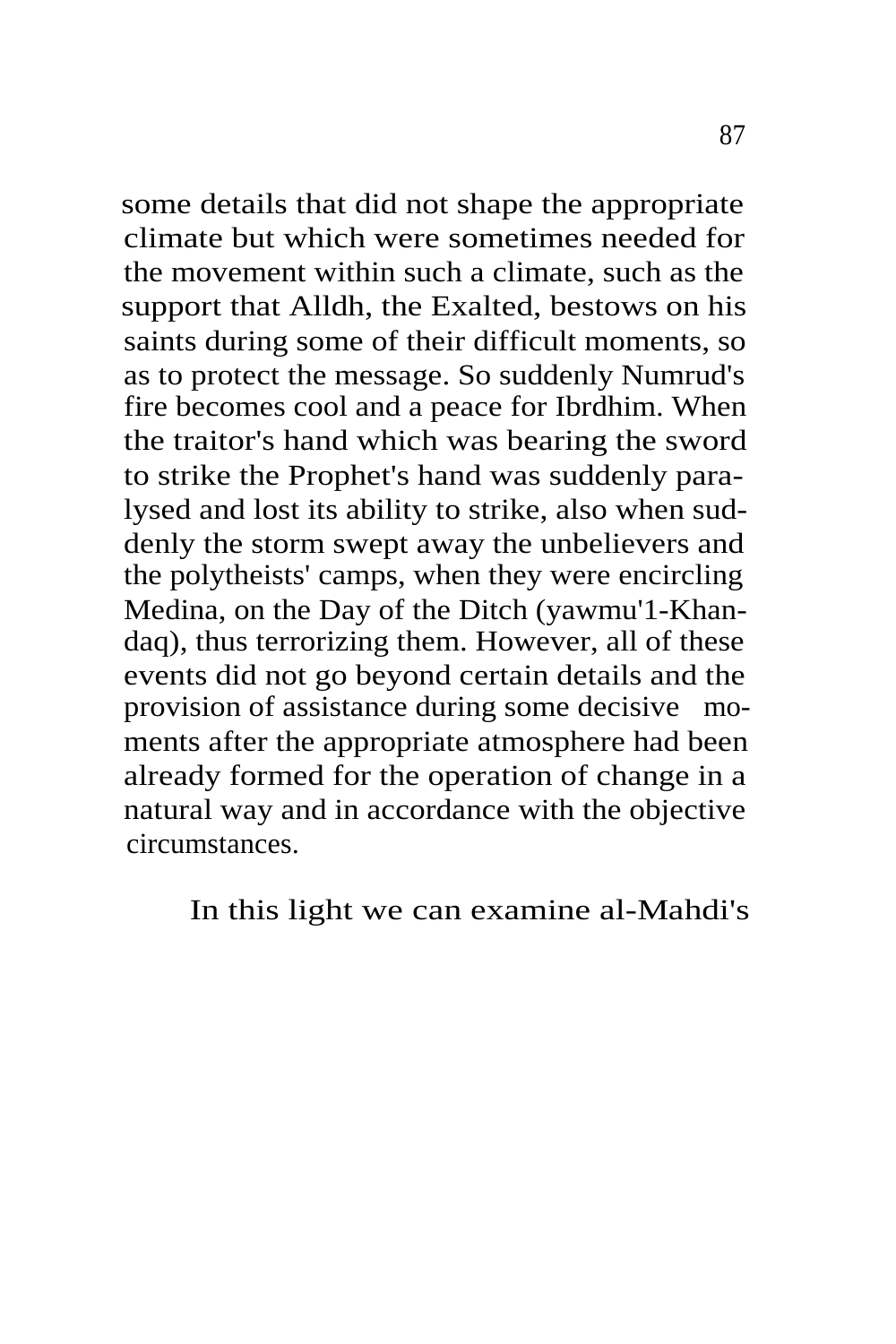position to find that the operation of change, for which he had been prepared, is linked, on the executive side, as is the case with any other operation of social change to certain objective circumstances that participate in securing the convenient climate under which it will occur.

We must bear in mind that al-Mahdi has not been prepared for a limited social task nor for an operation of change limited to a particular part of the world or another. Since the message which Alldh decreed for him has been a comprehensive change of the whole world and the leadership of humanity away from the darkness of transgression to the light of justice. However, it is not enough for this great operation that its message and its leader be made available, for otherwise its conditions would have been fulfilled in the time of the Prophet (peace be upon him and his progeny). Rather, an operation of such a scale requires a world-wide climate and a universal atmosphere which will fulfil the required objective circum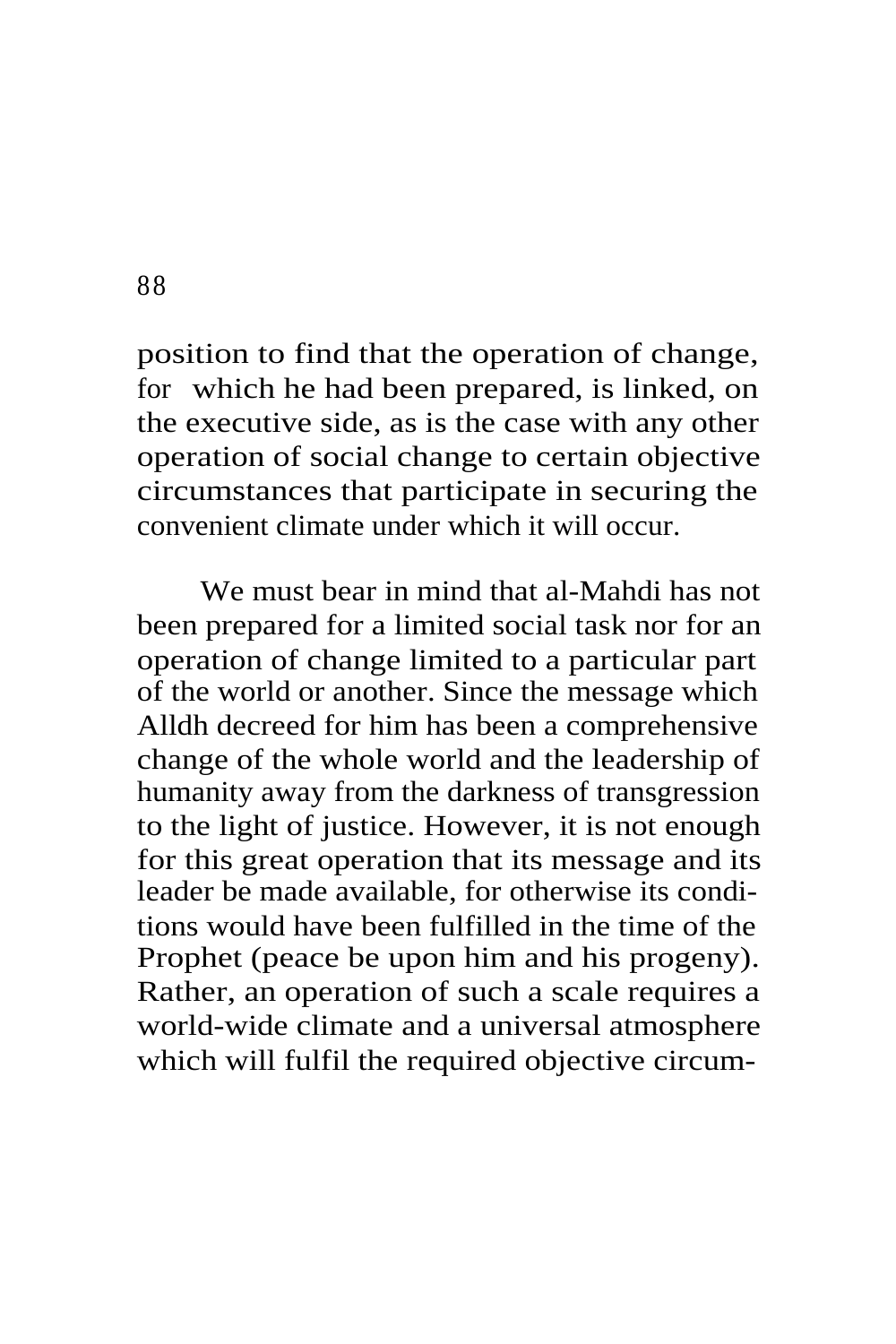stances for its realization.

From a human perspective we should consider the feeling that the man of civilization experiences of exhaustion as an essential factor for the creation of that appropriate climate, which paves the way for the acceptance of the new message of justice. This feeling is established and implanted through the various experiments of civilization, out of which man comes overloaded with negativism regarding what has been built, and realizes his need for help, thereupon turning with his natural disposition to the unseen or the unknown.

From a material angle, it is possible that modern conditions of life are better equipped to realize the aims of the message world-wide than the con ditions that existed in the previous periods - such as the period of the minor occultation - owing to what has been achieved in terms of shorter distances and a greater ease of interaction between the different nations of the world, as well as the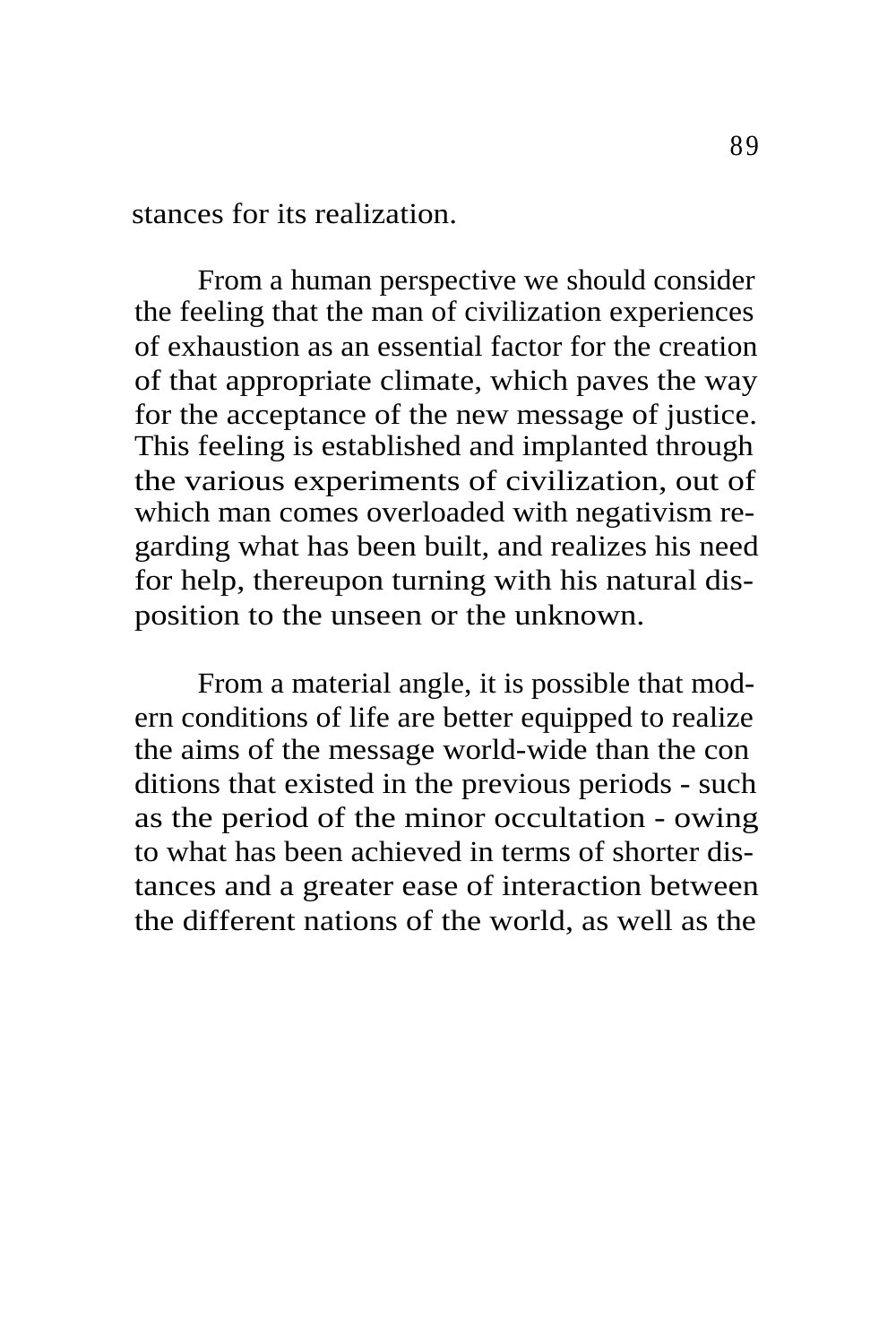availability of instruments and means that a central organization needs in order to carry out its programme for the awareness of the different nations of the world and their education on the bases of the new message.

Yet what I hinted at here, which is a fact, is the growth of military strength and equipment that faces the leader of the appointed day when ever his appearance is delayed. But to what avail can the growth of the material aspect be, when they already exists a psychological defeat for it from within and the spiritual collapse of that man who possesses all these equipment and power?

Indeed many were the occasions, in history, when the gigantic structure of a whole civilization collapsed only with the smallest conquering ges ture. That was because it has been already falling apart and loosing confidence in its existence and trust in its reality.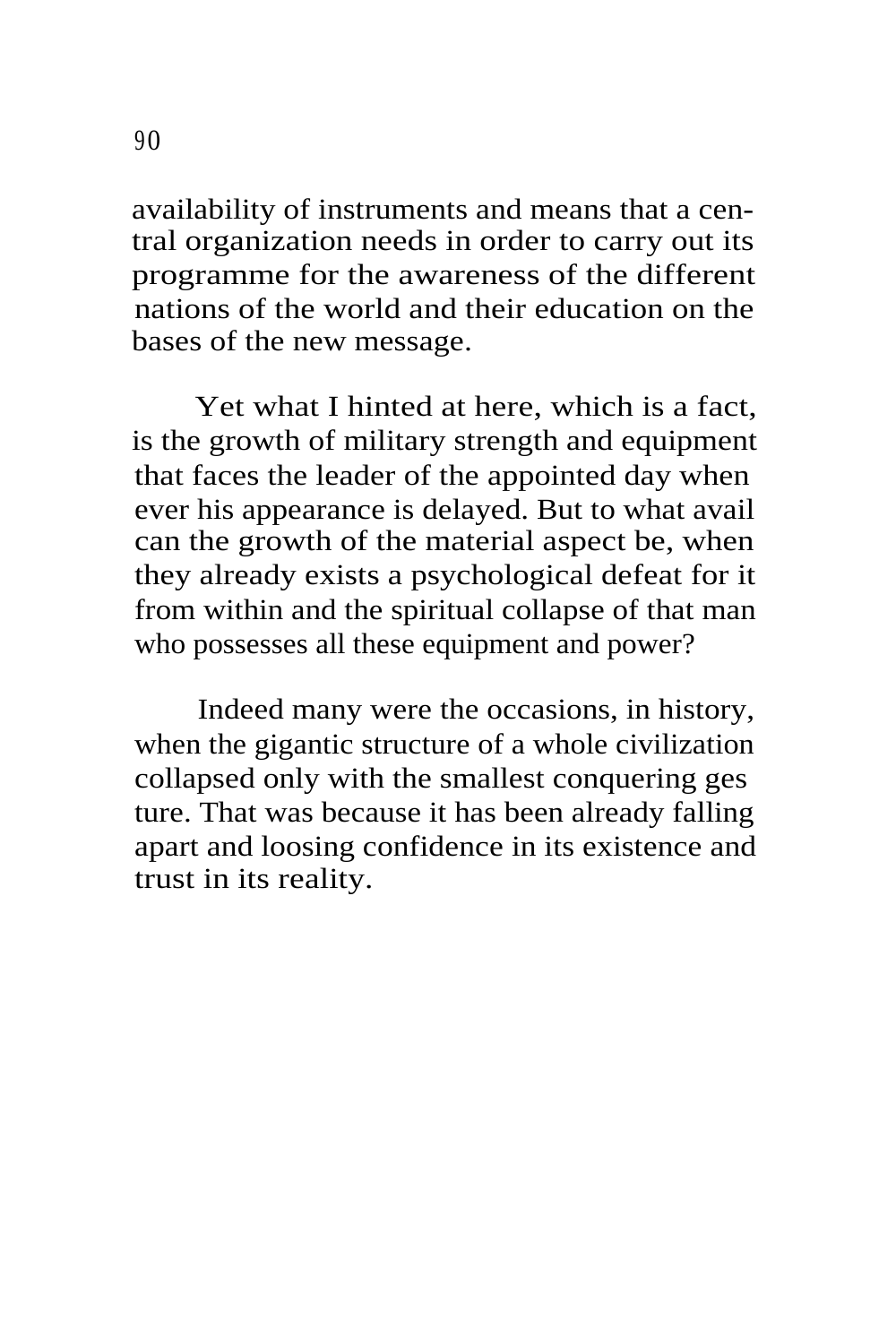## **(7) CAN AN INDIVIDUAL ASSUME THIS ROLE?**

Now we have reached another question in this series which is: Can an individual, however great he may be, achieve this great role? Is not such an individual only that one who is selected by circumstances and faced with the realization of their movement?

The idea here, is related to a particular view of history which interprets the latter on the basis that man is only a secondary factor in it, while the objective strength that surrounds him is the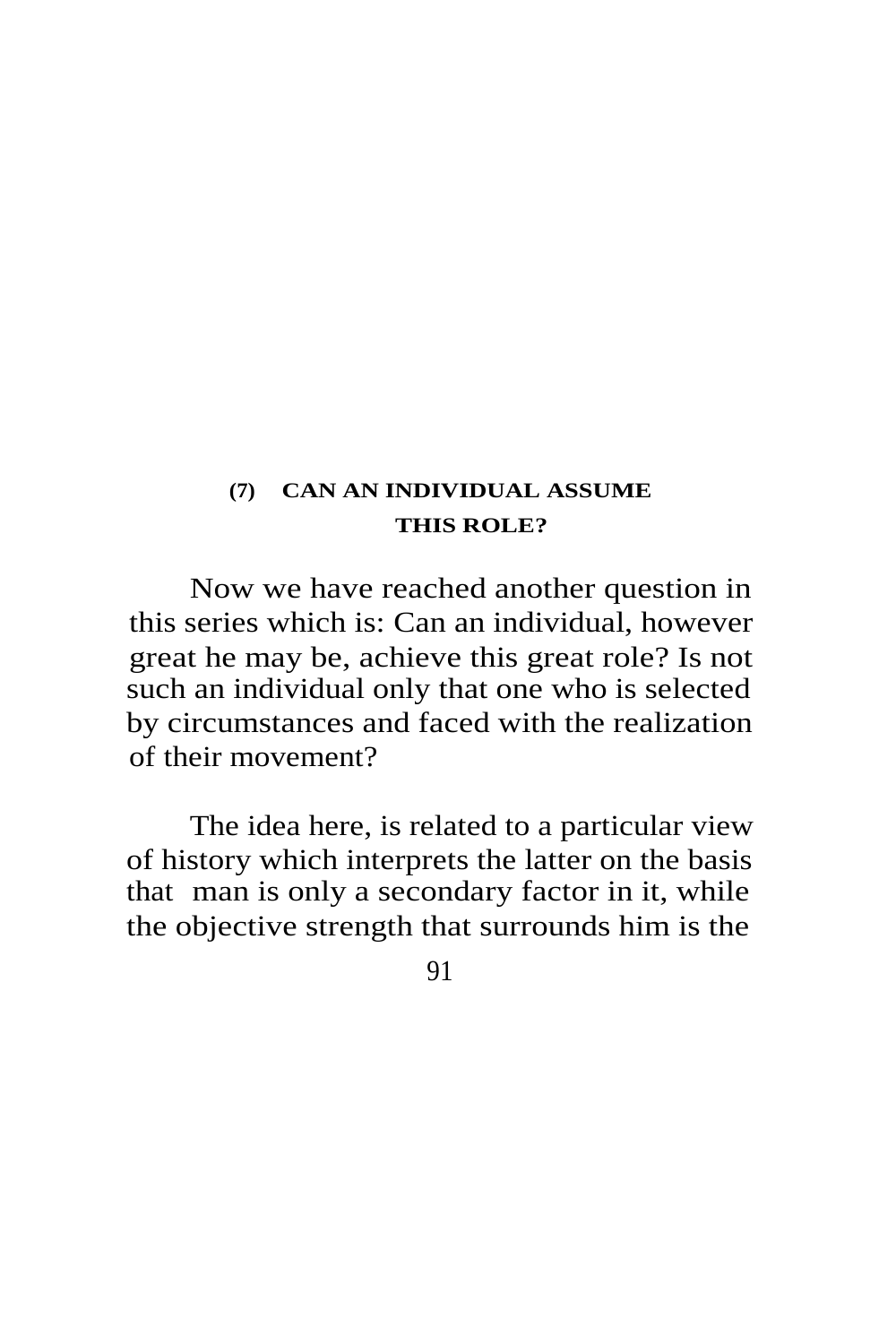essentials. In this sense the individual can only be, in the best of situations, the intelligent expression to that essential factor.

However, we had already made it clear, in other chapters of our printed books, that history is made up of two poles: The first one being man and the second the material strength that surrounds him. Thus, while this material stength, the circumstances of production and nature affect man, the latter also exerts an influence upon them. Moreover, there is no evidence for the assumption that the movement starts from material conditions and ends up with man, except when there is an evidence for the contrary, since both factors interact in time. Therefore, within this framework, an individual can be more than a parrot in the historical trend, especially when we take into account his relation with heaven, since the latter intervenes, then, as a guiding power to this historical trend. That has been the case in the history of all the prophets, especially the last one since by virtue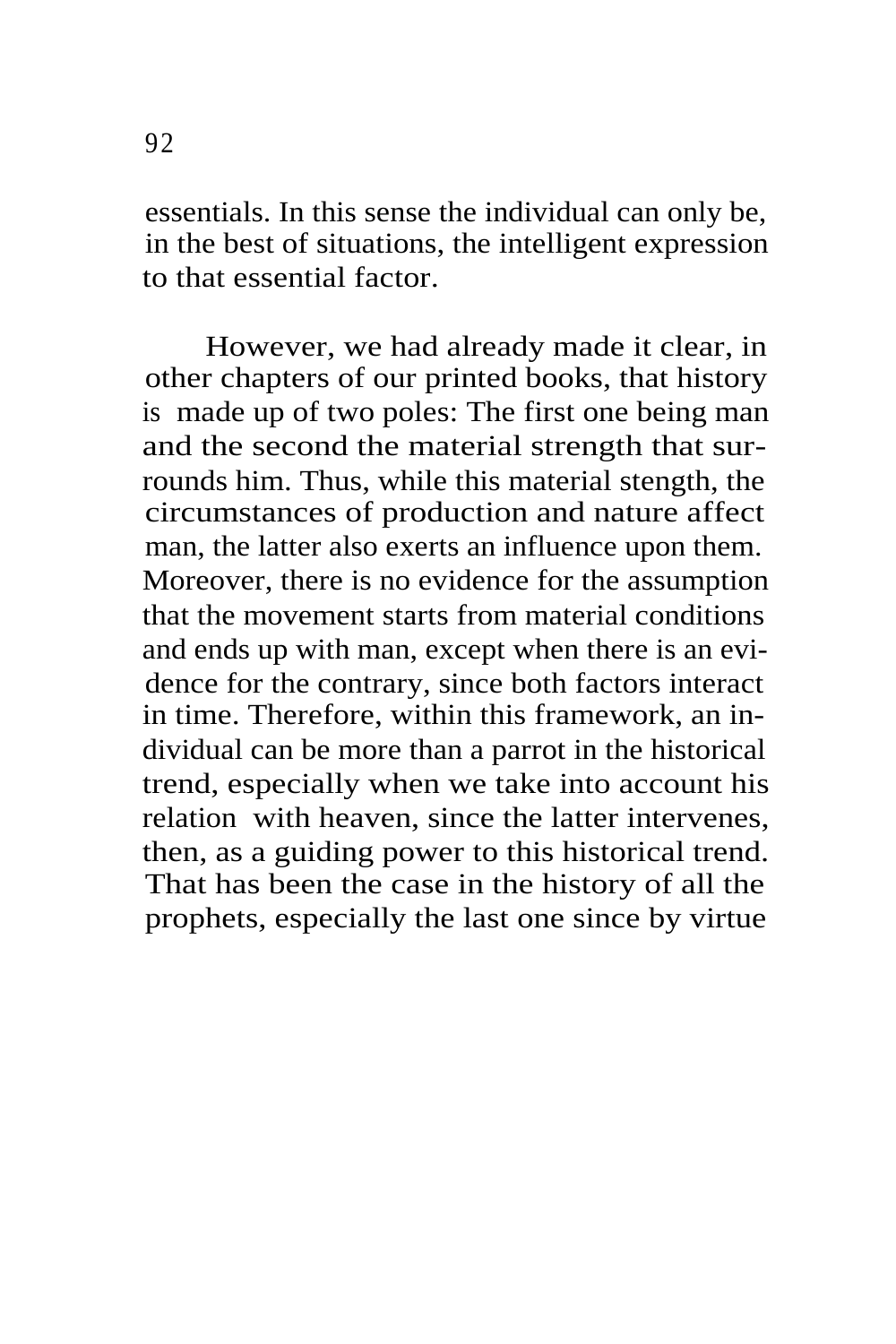of the relation of his message with heaven, the Prophet Muhammad (peace and blessing of Alldh be upon him and his progeny), assumed by himself the reins of the historical movement and started a civilized expansion which the objective circumstances that existed around him, could not bring about in any case, as we have already mentioned in the introduction of *al-Fatawa al-wadihah.*

Therefore, what had been achieved at the hands of the Great Messenger could occur also at the hands of the Expected Leader from among his progeny whom he announced and whose role he hinted. at.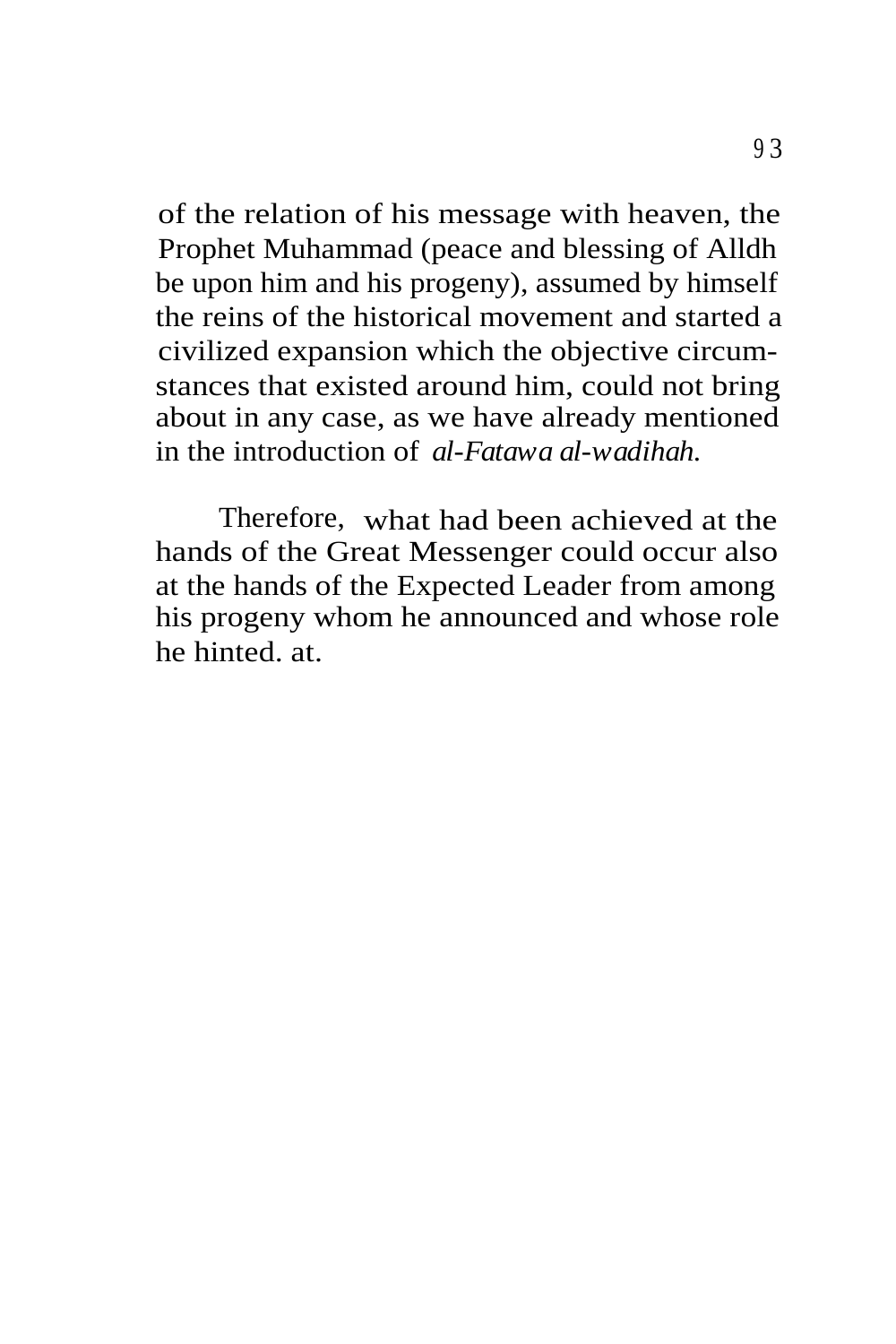## (8) HOW WILL THE CHANGE ON THE APPOINTED DAY OCCUR?

Now we have reached the last question, which is about the manner through which we can form an image about what will be accomplished at the hands of this individual in terms of a decisive victory for justice and an end to the existence of trangression that he is faced with?

The limited answer for this question is related to the knowledge of the time and the phase in which al-Mahdi (peace be upon him) is supposed to emerge to the world, as well as the possible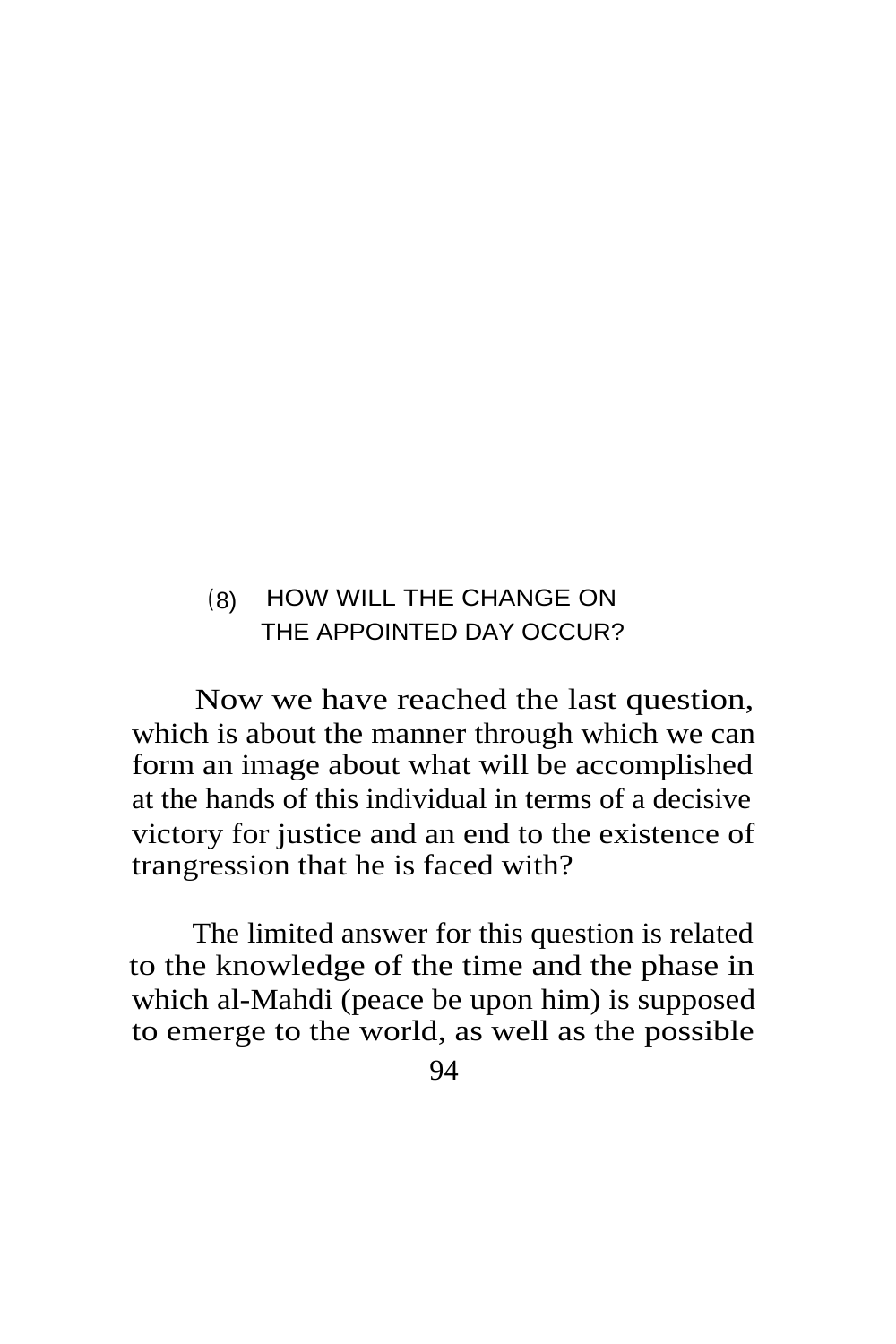assumption regarding what peculiarities and close relations, might characterize that phase so as to be able to draw, in that light, the shape that the operation of change would take and the path that it would follow.

But as long as we do not know anything concerning that phase, its environment nor its circumstances, we cannot scientifically predict what would take place on the appointed day, although we can imagine or give certain assumptions in this respect, which are founded on theoretical bases and not on realistic grounds.

There is one basic assumption which we can adopt in the light of the previous narratives we mentioned earlier, as well as in the light of the great operations of change in the course of history, namely the appearance of al-Mahdi (peace be upon him) after a great gap which will result in a shocking decadence and a crisis is civilization. This gap will give the opportunity for the message